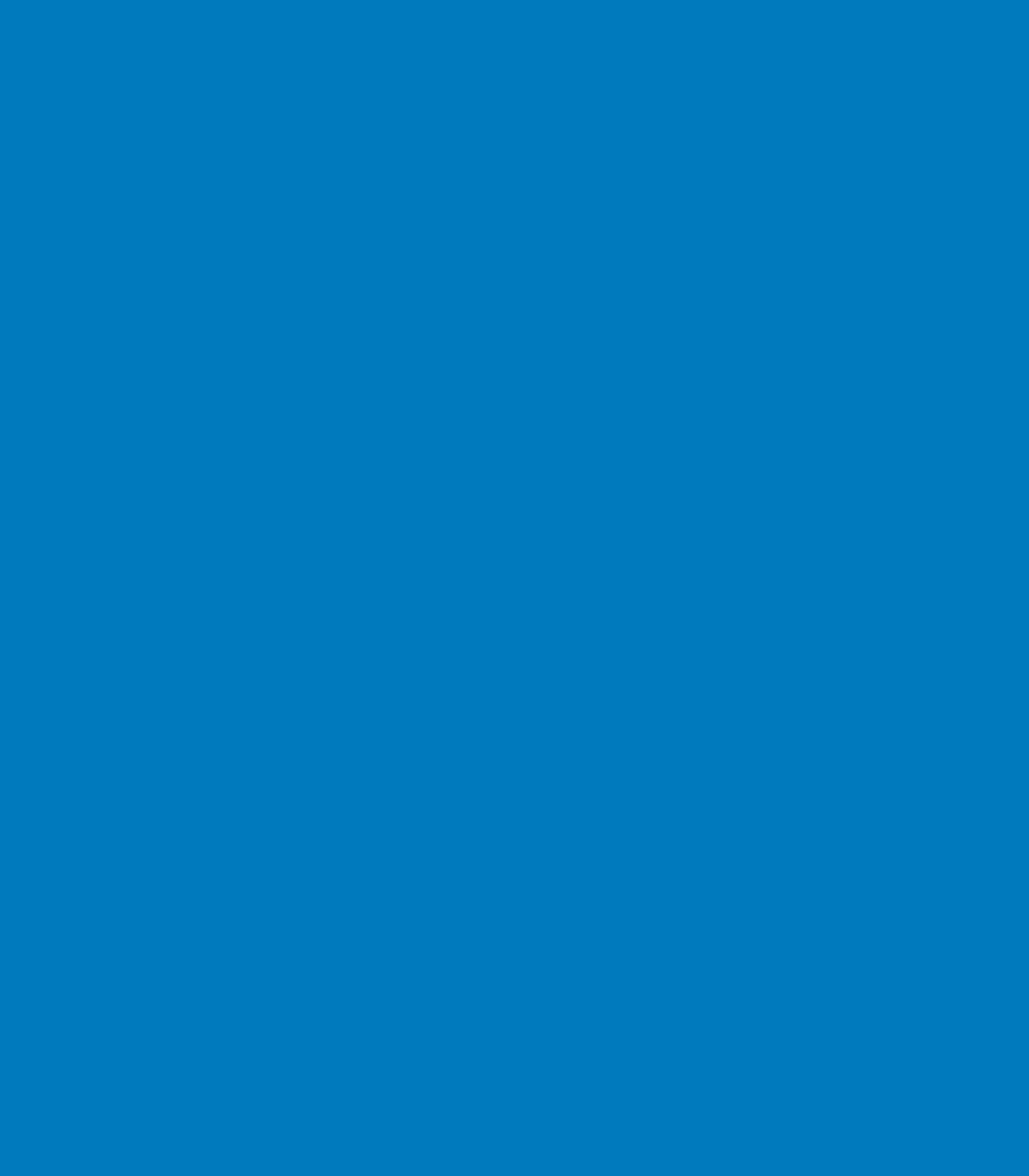## Table of **Contents**

| Solutions that fit your business<br><b>Business credit services</b><br><b>Business deposit services</b><br><b>Business payment services</b><br>Starting and managing your business<br>Opening a business account<br><b>BMO Business Accounts, Plans and Fees</b><br><b>BMO Business Bank Plans</b><br><b>BMO Business Current Account</b><br><b>BMO Business Premium Rate Savings Account</b><br><b>BMO Agrilnvest Account</b><br>٠<br><b>BMO Community Account</b><br>۰<br><b>Sundry Fees</b><br>×.<br>Business Banking Plans, service charges, and fees<br>Bank the way you want to bank with BMO<br><b>BMO Debit Card for Business Card Solutions</b><br><b>BMO Online Banking</b><br>$\bullet$ . | $\overline{2}$<br>$\overline{3}$<br>$\overline{4}$<br>5<br>6<br>6<br>7<br>8<br>9<br>10 <sup>1</sup><br>11 |
|------------------------------------------------------------------------------------------------------------------------------------------------------------------------------------------------------------------------------------------------------------------------------------------------------------------------------------------------------------------------------------------------------------------------------------------------------------------------------------------------------------------------------------------------------------------------------------------------------------------------------------------------------------------------------------------------------|-----------------------------------------------------------------------------------------------------------|
|                                                                                                                                                                                                                                                                                                                                                                                                                                                                                                                                                                                                                                                                                                      |                                                                                                           |
|                                                                                                                                                                                                                                                                                                                                                                                                                                                                                                                                                                                                                                                                                                      |                                                                                                           |
|                                                                                                                                                                                                                                                                                                                                                                                                                                                                                                                                                                                                                                                                                                      |                                                                                                           |
|                                                                                                                                                                                                                                                                                                                                                                                                                                                                                                                                                                                                                                                                                                      |                                                                                                           |
|                                                                                                                                                                                                                                                                                                                                                                                                                                                                                                                                                                                                                                                                                                      |                                                                                                           |
|                                                                                                                                                                                                                                                                                                                                                                                                                                                                                                                                                                                                                                                                                                      |                                                                                                           |
|                                                                                                                                                                                                                                                                                                                                                                                                                                                                                                                                                                                                                                                                                                      |                                                                                                           |
|                                                                                                                                                                                                                                                                                                                                                                                                                                                                                                                                                                                                                                                                                                      |                                                                                                           |
|                                                                                                                                                                                                                                                                                                                                                                                                                                                                                                                                                                                                                                                                                                      |                                                                                                           |
|                                                                                                                                                                                                                                                                                                                                                                                                                                                                                                                                                                                                                                                                                                      |                                                                                                           |
|                                                                                                                                                                                                                                                                                                                                                                                                                                                                                                                                                                                                                                                                                                      |                                                                                                           |
|                                                                                                                                                                                                                                                                                                                                                                                                                                                                                                                                                                                                                                                                                                      | 11                                                                                                        |
|                                                                                                                                                                                                                                                                                                                                                                                                                                                                                                                                                                                                                                                                                                      | 13                                                                                                        |
|                                                                                                                                                                                                                                                                                                                                                                                                                                                                                                                                                                                                                                                                                                      | 17                                                                                                        |
|                                                                                                                                                                                                                                                                                                                                                                                                                                                                                                                                                                                                                                                                                                      | 18                                                                                                        |
|                                                                                                                                                                                                                                                                                                                                                                                                                                                                                                                                                                                                                                                                                                      | 19                                                                                                        |
|                                                                                                                                                                                                                                                                                                                                                                                                                                                                                                                                                                                                                                                                                                      | 19                                                                                                        |
| BMO Mobile and Tablet Banking<br>$\mathbf{e}^{(1)}$ .                                                                                                                                                                                                                                                                                                                                                                                                                                                                                                                                                                                                                                                | 19                                                                                                        |
| <b>BMO ATMS</b>                                                                                                                                                                                                                                                                                                                                                                                                                                                                                                                                                                                                                                                                                      | 20                                                                                                        |
| <b>BMO Telephone Banking</b>                                                                                                                                                                                                                                                                                                                                                                                                                                                                                                                                                                                                                                                                         | 20                                                                                                        |
| <b>BMO Online Banking for Business</b>                                                                                                                                                                                                                                                                                                                                                                                                                                                                                                                                                                                                                                                               | 20                                                                                                        |
| <b>BMO Branch</b><br>×.                                                                                                                                                                                                                                                                                                                                                                                                                                                                                                                                                                                                                                                                              | 20                                                                                                        |
| Discontinued accounts and                                                                                                                                                                                                                                                                                                                                                                                                                                                                                                                                                                                                                                                                            |                                                                                                           |
| <b>Business Banking Plans</b>                                                                                                                                                                                                                                                                                                                                                                                                                                                                                                                                                                                                                                                                        | 21                                                                                                        |
| <b>Agreement for Business Banking</b>                                                                                                                                                                                                                                                                                                                                                                                                                                                                                                                                                                                                                                                                | 23                                                                                                        |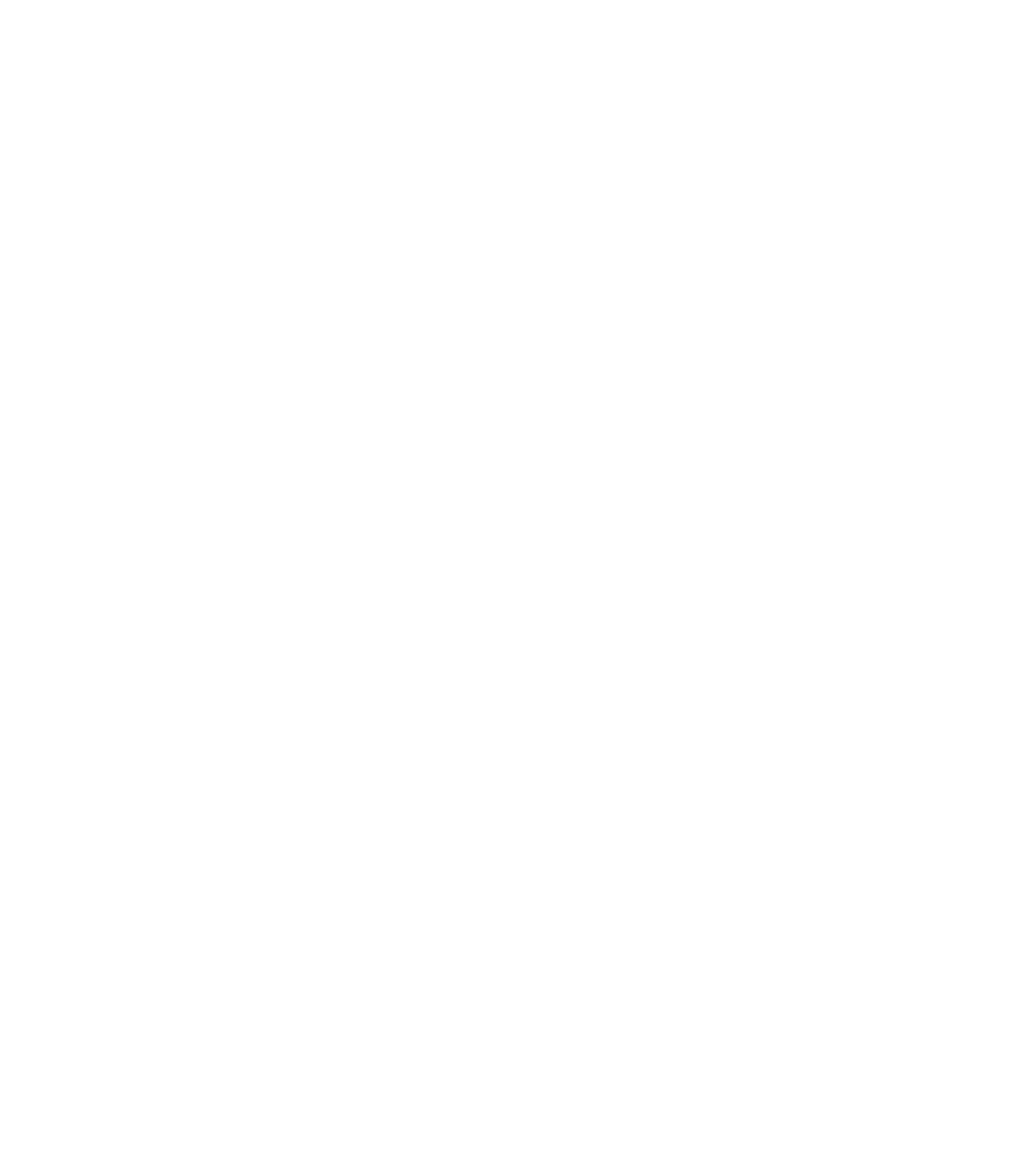## <span id="page-5-0"></span>Business deposit services

| <b>Service</b>                                   | <b>Description</b>                                                                                                                                                                                                      |
|--------------------------------------------------|-------------------------------------------------------------------------------------------------------------------------------------------------------------------------------------------------------------------------|
| Around-the-clock-depository service <sup>6</sup> | Deposit cash, coin (U.S. coins not accepted), and cheques day or night, seven days<br>a week, in a controlled-access depository. <sup>7</sup> We offer disposable UNISTOP® bags to<br>make it easy to deposit contents. |
| Cash and coin supplied <sup>6</sup>              | Purchase notes or coins by the roll                                                                                                                                                                                     |
| Safety deposit box <sup>6</sup>                  | Protect valuable documents and small items by securely storing them in a vault at<br>your local BMO branch.                                                                                                             |
| E Cash Management deposit services <sup>9</sup>  | With BMO Online Banking for Business and BMO DepositEdge®, you can deposit<br>cheques 24/7 from anywhere, using a desktop scanner. <sup>8</sup>                                                                         |

<span id="page-5-1"></span>

<span id="page-5-2"></span>

<span id="page-5-4"></span><span id="page-5-3"></span>

<sup>c</sup> Where applicable, Q5T/GST/HST is exta. Bank of Montreal GST/HST Number. R00390095 and QST Number: 1000042494. U.S. coins are not supplied.<br>"Where services including: BMO Online Banking on the State and No March State a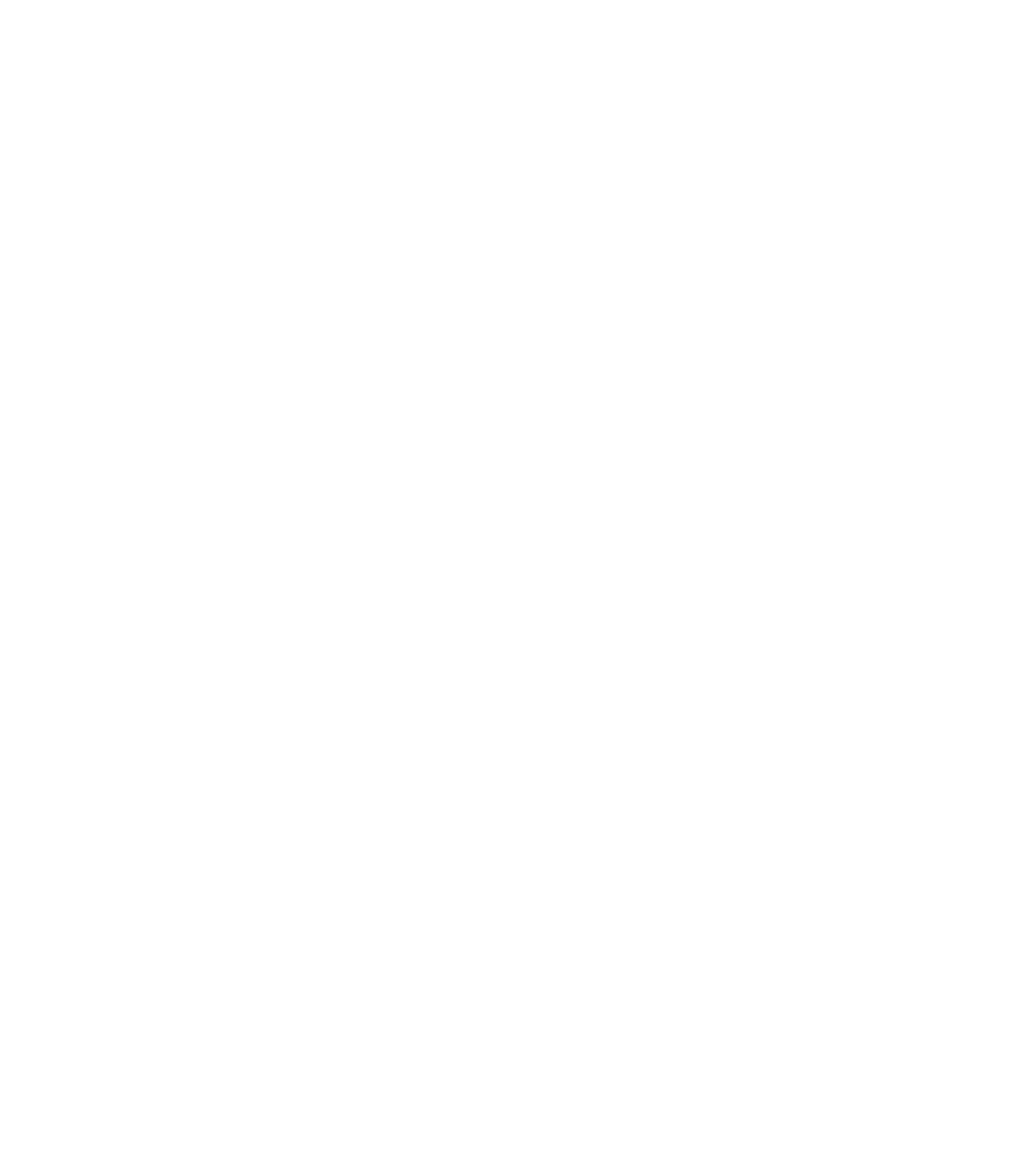## <span id="page-9-0"></span>BMO Business Bank Plans

Get all the business banking essentials you need in one simple, straightforward Plan. Available in Canadian dollars only. One account per Plan.

|                                                                                                                                                                      | <b>eBusiness</b><br>Plan   | <b>Business</b><br><b>Start</b> | <b>Business</b><br><b>Builder1</b> | <b>Business</b><br><b>Builder 2</b> | <b>Business</b><br><b>Builder 3</b> | <b>Business</b><br><b>Builder 4</b> |
|----------------------------------------------------------------------------------------------------------------------------------------------------------------------|----------------------------|---------------------------------|------------------------------------|-------------------------------------|-------------------------------------|-------------------------------------|
| Monthly Fee                                                                                                                                                          | 50                         | \$6                             | \$22.50                            | \$45                                | \$80                                | \$120                               |
| Electronic/ATM transactions <sup>14</sup>                                                                                                                            | Unlimited <sup>15</sup>    | 7                               | 35                                 | 70                                  | 120                                 | 160                                 |
| Assisted transactions <sup>16</sup>                                                                                                                                  | $\mathbf{0}$               |                                 |                                    |                                     |                                     |                                     |
| Items Deposited <sup>17</sup>                                                                                                                                        | $\Omega$                   | $\mathbf{0}$                    | 25                                 | 45                                  | 65                                  | 90                                  |
| Cash Deposited <sup>17</sup>                                                                                                                                         | \$0                        | \$0                             | \$2,500                            | \$4,000                             | \$8,000                             | \$12,000                            |
| Minimum balance to waive plan fee <sup>18</sup>                                                                                                                      |                            | N/A                             | N/A                                | N/A                                 | \$35,000                            | \$80,000                            |
| Transfers between your accounts                                                                                                                                      | Unlimited                  | Unlimited                       | Unlimited                          | Unlimited                           | Unlimited                           | Unlimited                           |
| Moneris debits and credits <sup>19</sup>                                                                                                                             | Unlimited                  | Unlimited                       | Unlimited                          | Unlimited                           | Unlimited                           | Unlimited                           |
| Account balance and history inquiries at a BMO ATM or through<br>BMO Telephone, BMO Mobile and BMO Online Banking.                                                   | Unlimited                  | Unlimited                       | Unlimited                          | Unlimited                           | Unlimited                           | Unlimited                           |
| <b>Additional features included</b>                                                                                                                                  |                            |                                 |                                    |                                     |                                     |                                     |
| <b>BMO Debit Card for Business</b>                                                                                                                                   | $\checkmark$               | $\checkmark$                    | $\checkmark$                       | $\checkmark$                        | $\checkmark$                        | $\checkmark$                        |
| Sending money with Interac e-Transfer <sup>20,67</sup>                                                                                                               | 2                          | 2                               | 2                                  | 2                                   | 2                                   | 2                                   |
| Monthly eStatements with cheque images                                                                                                                               | $\checkmark$               | ✓                               | $\checkmark$                       | $\checkmark$                        | $\checkmark$                        | $\checkmark$                        |
| Access to BMO Online Banking for Business with<br>Digital Smart Pack including: Account Information,<br>Alert, Bill Payment, and Cheque Image services <sup>21</sup> |                            | ٠                               | $\checkmark$                       | $\checkmark$                        | $\checkmark$                        | $\checkmark$                        |
| <b>Excess per item fees</b>                                                                                                                                          |                            |                                 |                                    |                                     |                                     |                                     |
| Electronic transactions over the Plan limit <sup>22</sup>                                                                                                            | N/A                        | \$0.60                          | \$0.60                             | \$0.60                              | \$0.60                              | \$0.60                              |
| Cheques debited over the Plan limit <sup>23</sup>                                                                                                                    | \$1.25                     | \$1.25                          | \$1.25                             | \$1.25                              | \$1.25                              | \$1.25                              |
| Assisted transactions over the Plan limit <sup>23</sup>                                                                                                              | \$3.50                     | \$1.25                          | \$1.25                             | \$1.25                              | \$1.25                              | \$1.25                              |
| Deposit contents<br>• Notes (currency) deposited per \$1,000 <sup>24</sup><br>Coin deposited per \$100 <sup>25</sup><br>· Items deposited e.g. cheque                | \$2.25<br>\$2.25<br>\$0.20 | \$2.25<br>\$2.25<br>\$0.20      | \$2.25<br>\$2.25<br>\$0.20         | \$2.25<br>\$2.25<br>\$0.20          | \$2.25<br>\$2.25<br>\$0.20          | \$2.25<br>\$2.25<br>\$0.20          |
| Monthly paper statement                                                                                                                                              | \$4.00                     | \$4.00                          | \$4.00                             | \$4.00                              | \$4.00                              | \$4.00                              |

<span id="page-9-1"></span>14 The monthly Business Bank Plan transaction limit includes cheques negotiated and other debit or credit transactions to the account including deposits, withdrawals, electronic credits and debits, bill payments or BMO Debit Grd for Business parchases and restandance and the metally are also that we are also the standard and the standard of the standard in the standard in the standard in the standard by the standard in th account transaction histories completed through BMO Online Banking for Business, BMO Online Banking, BMO Mobile or BMO Tablet Banking and cheques deposited through Mobile Cheque Deposit do not count towards the monthly transaction limit. Assisted service bill payments are not part of transactions limits and are charged separately. Deposit transactions are subject to deposit contents fee. <sup>5</sup> Deposit content fees apply.

<span id="page-9-3"></span><span id="page-9-2"></span>16 Assisted transactions refer to those completed at a BMO branch or with the assistance of a Customer Contact Centre associate.

<span id="page-9-4"></span><sup>17</sup> Standard deposit contents fees are waived on each month's deposits up to these limits.

<span id="page-9-5"></span>®The monthly Business Bank Plan fee can be eliminated by maintaining the minimum monthly balance at all times in a Business Account. Clients are responsible for all other fees relating to any transactions,<br>services and pro

<span id="page-9-6"></span>®Moneris payment processing fees still apply. Applies to all deposits posted by Moneris to your BMO business account in connection with your acceptance of Mastercard, Visa", Interac, Discover® or Wisam in the fees. Americ transactions that are not settled through Moneris are not included in unlimited Moneris transactions, and are subject to separate terms and conditions. Standard transaction fees apply. Refer to Moneris Solutions for complete details. All other debit or credit transactions posted to your BMO account related to any other brand of card processed using Moneris services, are not included and may be subject to transaction limits associated with your Plan and/or excess per-item transaction fees. (\* Visa, Discover, and Union Pay are trademarks of their respective owners.) 20 Includes fulfilling e-Transfer requests.

<span id="page-9-10"></span><span id="page-9-9"></span><span id="page-9-7"></span><sup>21</sup>Access to BMO Online Banking for Business is subject to individual agreements and applicable fees. Fees subject to change. Savings illustrated are as of the time of publication of the Better Banking Guide for Business

<span id="page-9-12"></span><span id="page-9-11"></span><sup>24</sup> Rounded up to the nearest \$1,000.

<span id="page-9-13"></span><sup>25</sup> Rounded up to the nearest \$100. U.S. coins are not accepted.

<span id="page-9-8"></span>67 Interac e-Transfer service may be restricted based on BMO Debit Card for Business privileges. Interac e-Transfers can only be sent and received from and to a Canadian dollar account, excluding AgriInvest and Business Premium Rate Savings Accounts. The \$1.50 per-item fee is charged after the first two Interac e-Transfers sent each month in all BMO Business Bank Plans. Sending and receiving Interac e-Transfers count as electronic transactions. The Interac e-Transfer fee is non-refundable. Includes fulfilling e-Transfer requests.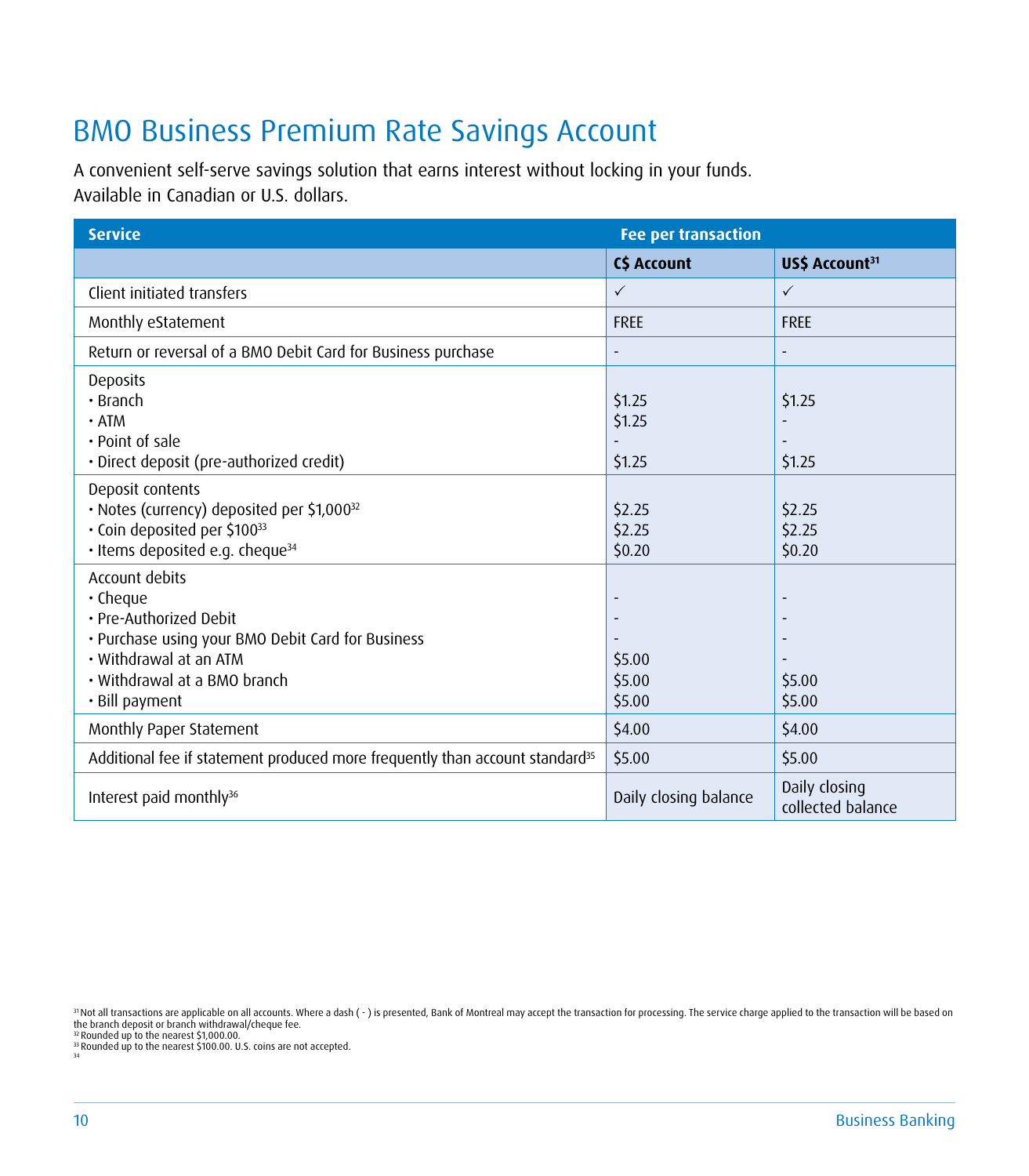## <span id="page-12-0"></span>BMO AgriInvest Account

A no-monthly account administration fee, interest bearing savings account offered to agricultural producers. Available in Canadian dollars.

| <b>Services</b>                                                                                                               |                       |
|-------------------------------------------------------------------------------------------------------------------------------|-----------------------|
| Number of transactions included per month <sup>37</sup>                                                                       | Unlimited             |
| <b>BMO Debit Card for Business</b>                                                                                            | $\checkmark$          |
| Access to BMO Online, BMO Tablet and BMO Telephone Banking <sup>38</sup>                                                      |                       |
| Unlimited account balance and transaction inquires when accessed using your<br>BMO Debit Card for Business card <sup>39</sup> | $\checkmark$          |
| Client initiated transfers                                                                                                    | $\checkmark$          |
| Monthly eStatement                                                                                                            | <b>FREE</b>           |
| Monthly Paper Statement                                                                                                       | \$4.00                |
| Interest paid monthly <sup>36</sup>                                                                                           | Daily closing balance |

### BMO Community Account

A low-cost Canadian dollar account offered exclusively to locally based non-profit organizations.

| <b>Services</b>                                                                                |              |
|------------------------------------------------------------------------------------------------|--------------|
| Monthly Account Administration Fee                                                             | \$2.50       |
| Minimum monthly balance required to waive the Monthly Account Administration Fee <sup>40</sup> | \$5,000      |
| <b>Services included</b>                                                                       |              |
| Number of transactions included per month, up to five in-branch deposits <sup>41</sup>         | 20           |
| Deposit contents                                                                               |              |
| · Notes deposited <sup>42</sup>                                                                | \$2,500      |
| · Coin deposited <sup>43</sup>                                                                 | \$250        |
| · Items deposited                                                                              | 25           |
| Personal size cheques (100)                                                                    | $\checkmark$ |
| Around-the-clock Depository for duration of special events                                     | $\checkmark$ |
| <b>BMO Debit Card for Business</b>                                                             | $\checkmark$ |

<span id="page-12-5"></span><sup>&</sup>lt;sup>36</sup> Interest is calculated on the daily closing balance (Canadian dollar accounts) or daily closing collected balance (U.S. dollar accounts) and paid monthly. Interest rates and balance tiers are subject to change<br>without

<span id="page-12-3"></span>sole purpose to receive matched funding from the government. 38 The monthly access fee is waived. Transaction fees may apply.

<span id="page-12-8"></span><span id="page-12-7"></span>43 Rounded up to the nearest \$100.00. U.S. coins are not accepted.

<span id="page-12-2"></span><sup>37</sup> Transactions include debit or credit transactions to the account including deposits, withdrawals, Pre-Auth[orized Debits an](https://www.bmo.com/home/personal/banking/rates/rates-at-bmo)d credits, bill payment debits, or BMO Debit Card for Business purchases and refunds; and excludes customer initiated transfers to and from an Agrilnvest Account and cheques deposited through Mobile Cheque Deposit. The account should not be used for everyday banking, but for the

<span id="page-12-4"></span><span id="page-12-1"></span><sup>»</sup>Use your BMO Debit Card for Business card to access your account balance and account transaction history free of charge through BMO Online, BMO Mobile, BMO Tablet , BMO Telephone Banking and BMO ATM.<br>« The minimum monthl

<span id="page-12-6"></span>refunds; and excludes client initiated transfers to and from a Community Account and cheques deposited through Mobile Cheque Deposit. Assisted service bill payments are not part of transactions limits and are charged separately. Deposit transactions are subject to deposit contents fee. 42 Rounded up to the nearest \$1,000.00.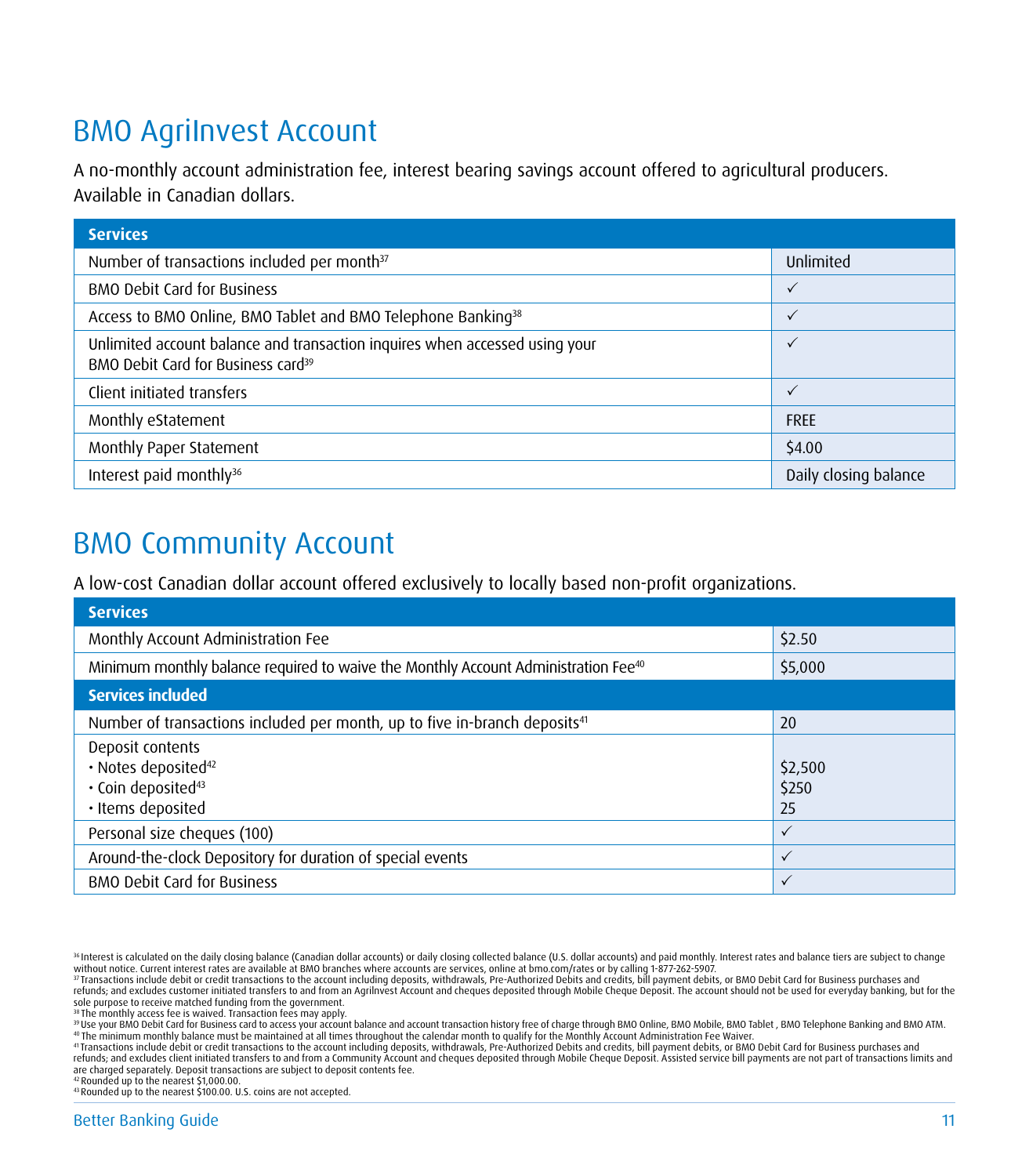| <b>Services included</b>                                                                                                                                                                    |                                                          |
|---------------------------------------------------------------------------------------------------------------------------------------------------------------------------------------------|----------------------------------------------------------|
| Access to BMO Online, BMO Mobile, BMO Tablet and BMO Telephone Banking <sup>44</sup>                                                                                                        | $\checkmark$                                             |
| Client initiated transfers                                                                                                                                                                  | $\checkmark$                                             |
| Monthly eStatement                                                                                                                                                                          | <b>FREE</b>                                              |
| <b>Excess per item fees</b>                                                                                                                                                                 |                                                          |
| <b>Deposits</b><br>$\cdot$ Branch<br>$\cdot$ ATM<br>• Point of sale<br>· Direct deposit (pre-authorized credit)                                                                             | \$1.25<br>\$1.25<br>\$1.25<br>\$1.25                     |
| Deposit contents<br>· Notes (currency) deposited per \$1,000 <sup>45</sup><br>· Coin deposited per \$10046<br>· Items deposited e.g. cheque <sup>34</sup>                                   | \$2.25<br>\$2.25<br>\$0.20                               |
| Account debits<br>$\cdot$ Cheque<br>· Pre-Authorized Debit<br>• Purchase using your BMO Debit Card for Business<br>• Withdrawal at an ATM<br>• Withdrawal at a BMO branch<br>• Bill payment | \$1.25<br>\$1.25<br>\$1.25<br>\$1.25<br>\$1.25<br>\$1.25 |
| Monthly Paper Statement                                                                                                                                                                     | \$4.00                                                   |
| Additional fee if statement produced more frequently than account standard <sup>47</sup>                                                                                                    | \$5.00                                                   |

<span id="page-13-3"></span><span id="page-13-0"></span><sup>sa</sup>Value for U.S. dollar items deposited to U.S. dollar accounts will be delayed from one to three business days to allow for clearing and international settlement.<br>"The monthly access fee is waived. Transaction fees may

<span id="page-13-1"></span>

<span id="page-13-2"></span>

<span id="page-13-4"></span><sup>46</sup> Rounded up to the nearest \$100.00. U.S. coins are not accepted.<br>47 Fee is charged per statement cycle.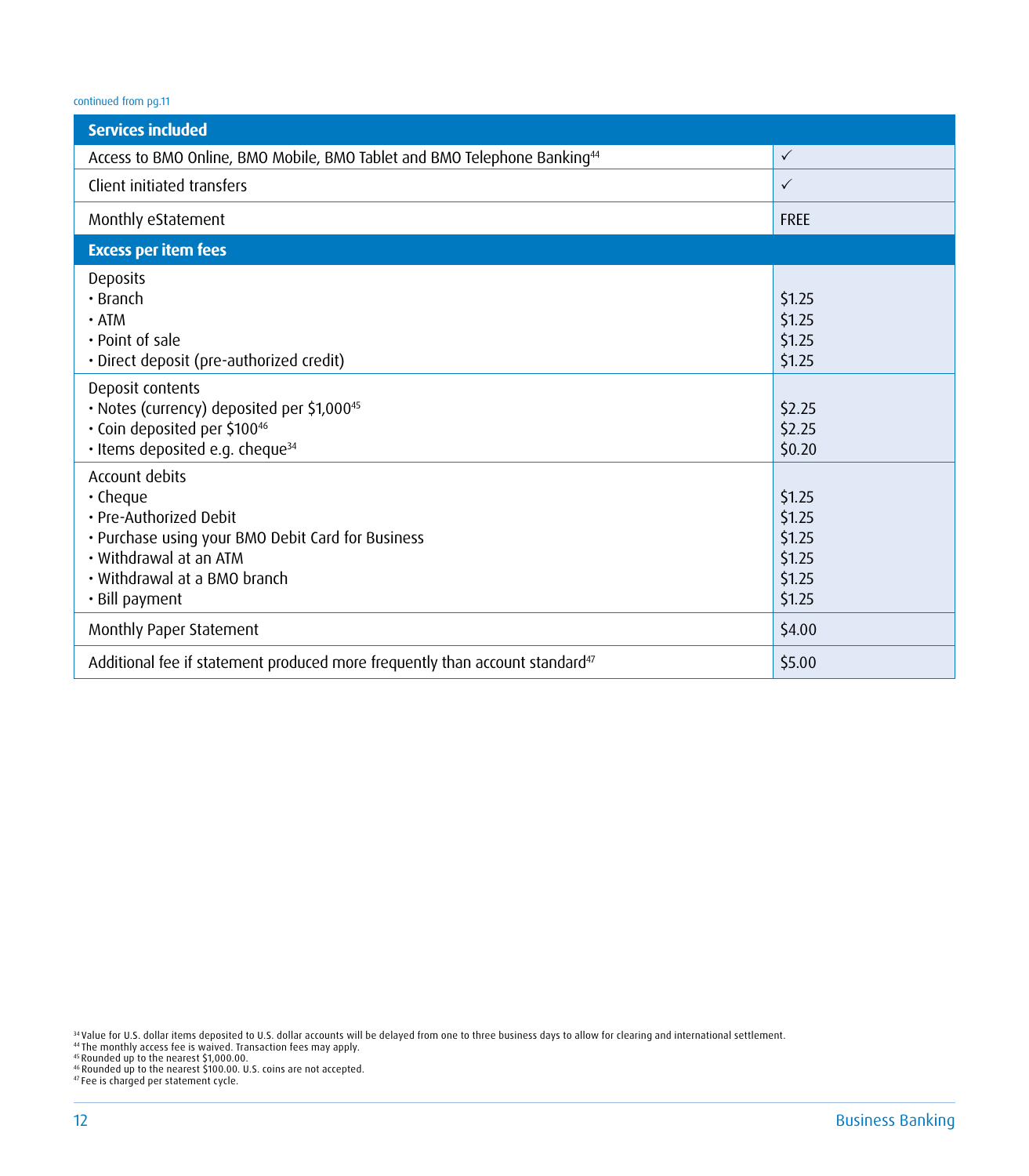## <span id="page-14-0"></span>Sundry Fees

The following fees may be in addition to any other account transaction or monthly BMO Business Bank Plan fees. Some of these fees may be covered by one of our *BMO Business Bank Plans.* Refer to BMO Business Bank Plans for services that may be covered in the various Bank Plans. Service charges and fees listed below collected from a U.S. dollar account are charged in U.S. dollars.

| <b>Account Reporting &amp; Administration Services</b>                                                                                                                                                                                                                                                                                                                                                                        | <b>Fees per item</b>                                         |
|-------------------------------------------------------------------------------------------------------------------------------------------------------------------------------------------------------------------------------------------------------------------------------------------------------------------------------------------------------------------------------------------------------------------------------|--------------------------------------------------------------|
| Account closed within 90 days of opening:                                                                                                                                                                                                                                                                                                                                                                                     | \$20.00                                                      |
| Account information service inquiry by telephone or in-branch including balance/history,<br>chargeback information, details/information by mail/telephone/wire transfer, deposit<br>description, interim and supplicate statement:                                                                                                                                                                                            | \$5.00                                                       |
| Credit reports:48<br>For each request to provide credit information requested from another financial institution on our<br>client or from our client to obtain credit information on a client of another financial institution.<br>· Outgoing request (to another financial institution):<br>. Incoming request (from another financial institution):<br>$\cdot$ Verbal:<br>· Outside Canada (incoming or outgoing requests): | \$24.00<br>\$18.00<br>\$18.00<br>\$31.00                     |
| Bank Confirmation (audit certificates):<br>Fee is based on the amount and complexity of information requested.<br>· First section:<br>· Second section:<br>· Third section:<br>· Minimum fee per confirmation:<br>Fees in addition to the Bank Confirmation fees:<br>. Listing of officers:<br>· No return envelope provided:                                                                                                 | \$25.00<br>\$30.00<br>\$35.00<br>\$25.00<br>\$7.00<br>\$2.50 |
| Certificate of account balance, loan, or interest:<br>. Letter by Bank or pre-printed form:                                                                                                                                                                                                                                                                                                                                   | \$10.00                                                      |
| Credit or debit memo (For internal bank purposes only):<br>. For each credit or debit entry processed, including mail notification if required:                                                                                                                                                                                                                                                                               | \$2.00                                                       |
| Dormant account notice:49<br>To send a notice that your account has been inactive:<br>. for two years:<br>· for five years:<br>· for 10 years (transfer to Bank of Canada):<br>Faxing information outbound, per page fee:                                                                                                                                                                                                     | \$20.00<br>\$30.00<br>\$40.00<br>\$2.00                      |
|                                                                                                                                                                                                                                                                                                                                                                                                                               |                                                              |

<span id="page-14-2"></span><span id="page-14-1"></span>48 Where applicable, QST, GST, or HST is extra. Bank of Montreal QST Number: 1000042494 and GST/HST Number: R100390095. 49 Fee is waived if acknowledged within 60 days.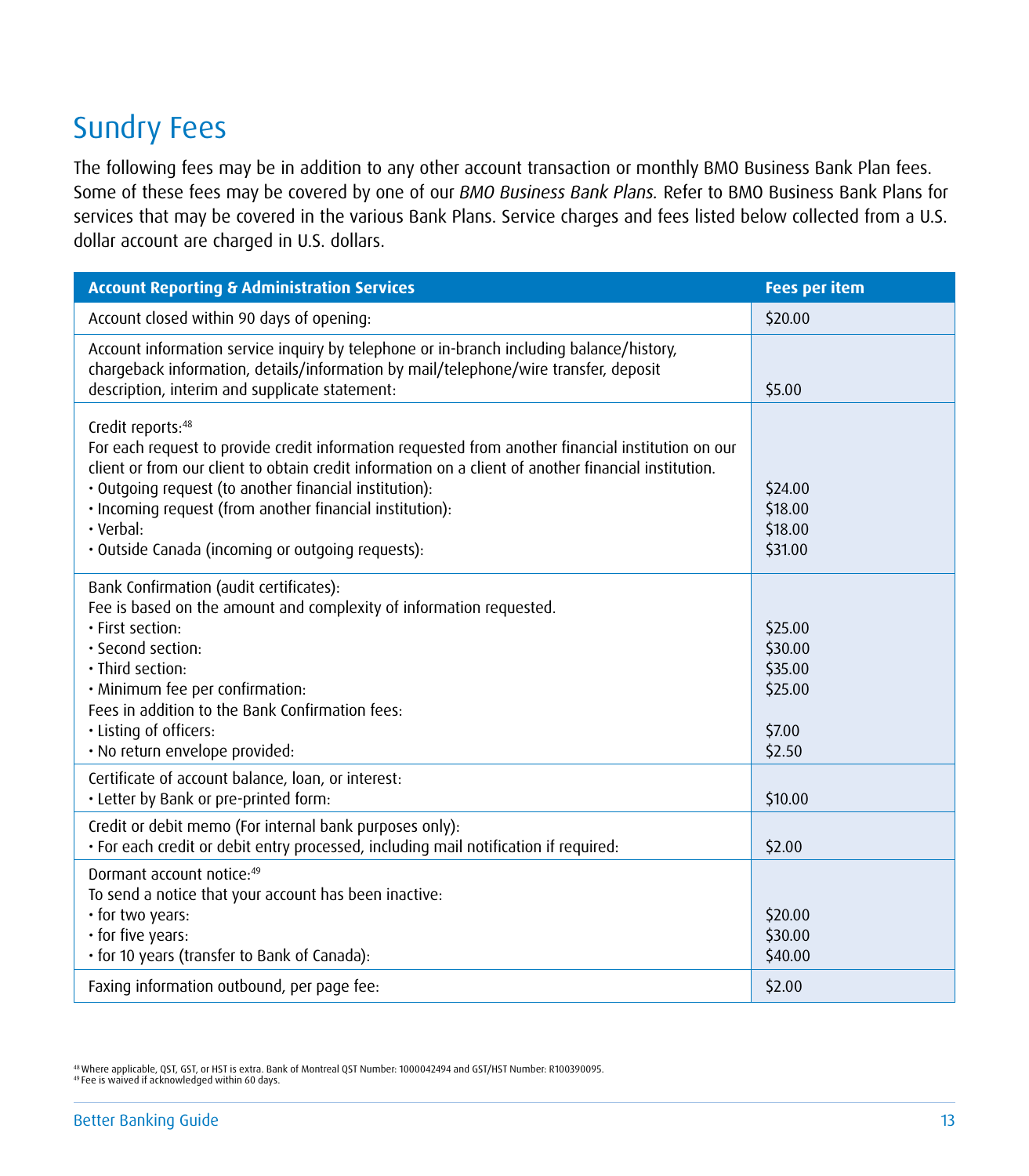| <b>Account Reporting &amp; Administration Services</b>                                                                                                                                                               | <b>Fees per item</b>                     |
|----------------------------------------------------------------------------------------------------------------------------------------------------------------------------------------------------------------------|------------------------------------------|
| Searches and/or copies of account items:<br>(e.g. statements, vouchers, cheque tracing, transaction receipts, and cheque images)                                                                                     | \$5.00                                   |
| Standing order - setup or amend<br>For each request to set up or amend instructions for regular payments/transfers from or<br>between accounts, at a specific time, under written client instructions: <sup>50</sup> | \$4.50                                   |
| <b>Overdraft Protection Services</b>                                                                                                                                                                                 | <b>Fees per item</b>                     |
| Small Business Overdraft Protection (less than \$2,500) <sup>51</sup>                                                                                                                                                |                                          |
| Fixed monthly fee: <sup>52</sup><br>Pay-per-use:52,53,54                                                                                                                                                             | \$4.00<br>\$5.00                         |
| Overdraft per-item charge: 52,53,55                                                                                                                                                                                  | \$5.00                                   |
| Overdraft transfer service: 53,56                                                                                                                                                                                    | \$5.00                                   |
| <b>Business cheque services</b>                                                                                                                                                                                      | <b>Fees per item</b>                     |
| Cheque handling                                                                                                                                                                                                      |                                          |
| Certified cheques:<br>· requested by issuer:<br>· requested by non-issuer:                                                                                                                                           | \$20.00<br>\$30.00                       |
| Customized cheques: <sup>57</sup>                                                                                                                                                                                    | Various                                  |
| Deposited items returned unpaid to account (chargeback): <sup>58</sup>                                                                                                                                               | \$7.00                                   |
| Foreign currency items:<br>· Cheque written on Canadian dollar account:<br>· Cheque, money order or draft negotiated:                                                                                                | \$20.00<br>\$5.00                        |
| Items sent on collection: <sup>59</sup><br>· Cheques up to \$250.00:<br>· Cheques over \$250.00:<br>Minimum charge:<br>Maximum charge:                                                                               | \$15.00<br>0.125%<br>\$25.00<br>\$200.00 |
| Non-sufficient funds (NSF):<br>. Items drawn on your account and returned for NSF: <sup>60</sup>                                                                                                                     | \$48.00                                  |

<span id="page-15-0"></span>

<span id="page-15-1"></span> $^\mathfrak{so}$ This fee is in addition to any applicable transaction fees.<br>§↑Overdraft limits range from \$500.00 to \$2,499.99 and subject to meeting BMO's credit qualifications.

<span id="page-15-2"></span>¤Interest is calculated on the daily overdraft balance at prevailing overdraft interest rates and charges to the account on the last business day of each month. Current interest rates are available at BMO i<br>branches and

<span id="page-15-3"></span>

<span id="page-15-4"></span>54 A \$5.00 per-item fee will be charged for each debit transaction that creates or increases the overdraft up to the approved credit limit.

<span id="page-15-5"></span><sup>ss</sup> Unless there is a pre-established authorized borrowing arrangenent with BMO, there are or ights to overdraw an account. If we allow the item to be paid and an overdraft per ilem<br>charge (OPIC) will apply and interest

<span id="page-15-8"></span><span id="page-15-7"></span><span id="page-15-6"></span>®Foreign exchange items deposited and subsequently returned may incur a foreign enschange loss due to met fluctuation. Fee is in addition to the prevailing foreign exchange rates.<br>® Other financial institutions may charge

<span id="page-15-9"></span>

<span id="page-15-10"></span>60 Cheque or Pre-Authorized Debit.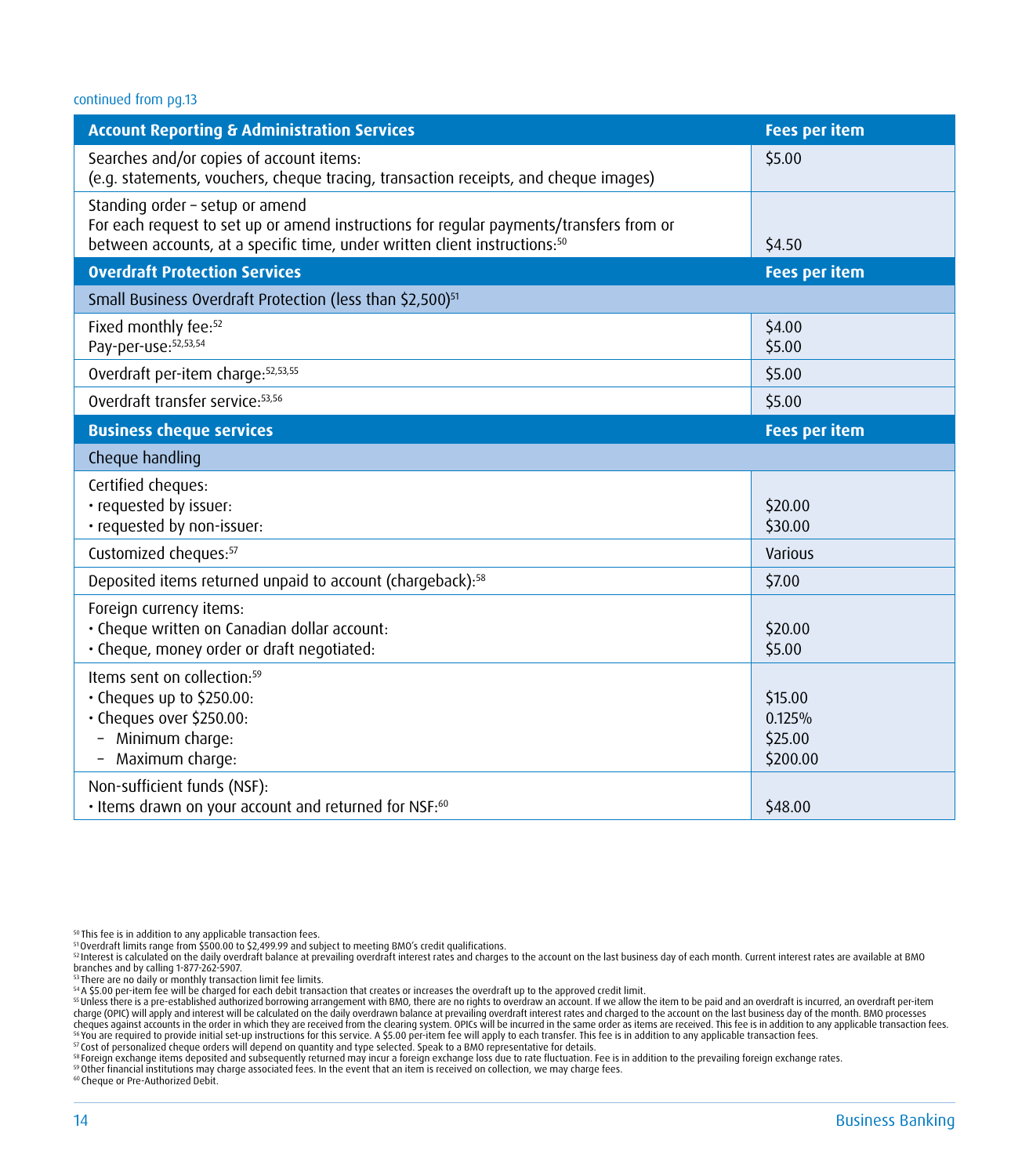| <b>Business cheque services</b>                                                                                                                                                                                                         | <b>Fees per item</b> |
|-----------------------------------------------------------------------------------------------------------------------------------------------------------------------------------------------------------------------------------------|----------------------|
| Payment items:<br>• Official cheques (Canadian dollars only): <sup>61</sup><br>· Money order or drafts (all available currencies):61,62<br>The fee is waived when you purchase a U.S. dollar money order or from a U.S. dollar account. | \$5.00<br>\$9.95     |
| Post-dated cheque held for deposit:                                                                                                                                                                                                     | \$3.00               |
| Stop payment (cheque or pre-authorized payment):<br>· Single cheque:<br>. Series of cheques in sequence:                                                                                                                                | \$12.50<br>\$20.00   |

| <b>Business deposit services</b> 63                                                                          | <b>Fee per item</b> |          |
|--------------------------------------------------------------------------------------------------------------|---------------------|----------|
| Around-the-clock depository service                                                                          |                     |          |
| Annual depository wallet rental fees                                                                         | Opened              | Unopened |
| First 10 wallets:                                                                                            | \$50.00             | \$60.00  |
| Remaining wallets:                                                                                           | \$27.50             | \$30.00  |
| Periods less than one year:<br>· 1/12 of annual charge per month or portion of month with minimum charge of: | \$27.50             | \$30.00  |
| Cash and coin supplied                                                                                       |                     |          |
| Notes supplied per bundle                                                                                    | \$0.45              |          |
| Coin supplied per roll (U.S. coins not supplied)                                                             | \$0.12              |          |
| Disposable UNISTOP bags                                                                                      |                     |          |
| One-time set up fee per branch per account:                                                                  | \$18.00             |          |
| Cost of bags: <sup>64</sup>                                                                                  | Various             |          |
| Monthly safekeeping charge for unopened disposable bags:                                                     | \$10.00             |          |
| Annual service fee if bags supplied by clients:                                                              | \$95.00             |          |
| Safety deposit box annual rental fee <sup>65</sup>                                                           |                     |          |
| Small (11/2x5x24):                                                                                           | \$60.00             |          |
| Medium (21/2x5x24)(31/4x5x24)(3x5x24):                                                                       | \$95.00             |          |
| Large (21/2x10 3/8x24)(3x10x24)(5x5x24):                                                                     | \$150.00            |          |
| Extra Large (5x10 <sup>3</sup> / <sub>8</sub> x24):                                                          | \$250.00            |          |
| Super Large (10x10 <sup>3</sup> / <sub>8</sub> x24):                                                         | \$400.00            |          |

<span id="page-16-1"></span><span id="page-16-0"></span>"BMO and other financial institutions may charge additional fees for a refund or replacement of a lost, stolen or destroyed payment item. The receiving financial institution may charge associated fees.<br>⊕Foreign currency d

<span id="page-16-2"></span>

<span id="page-16-3"></span>

<span id="page-16-4"></span>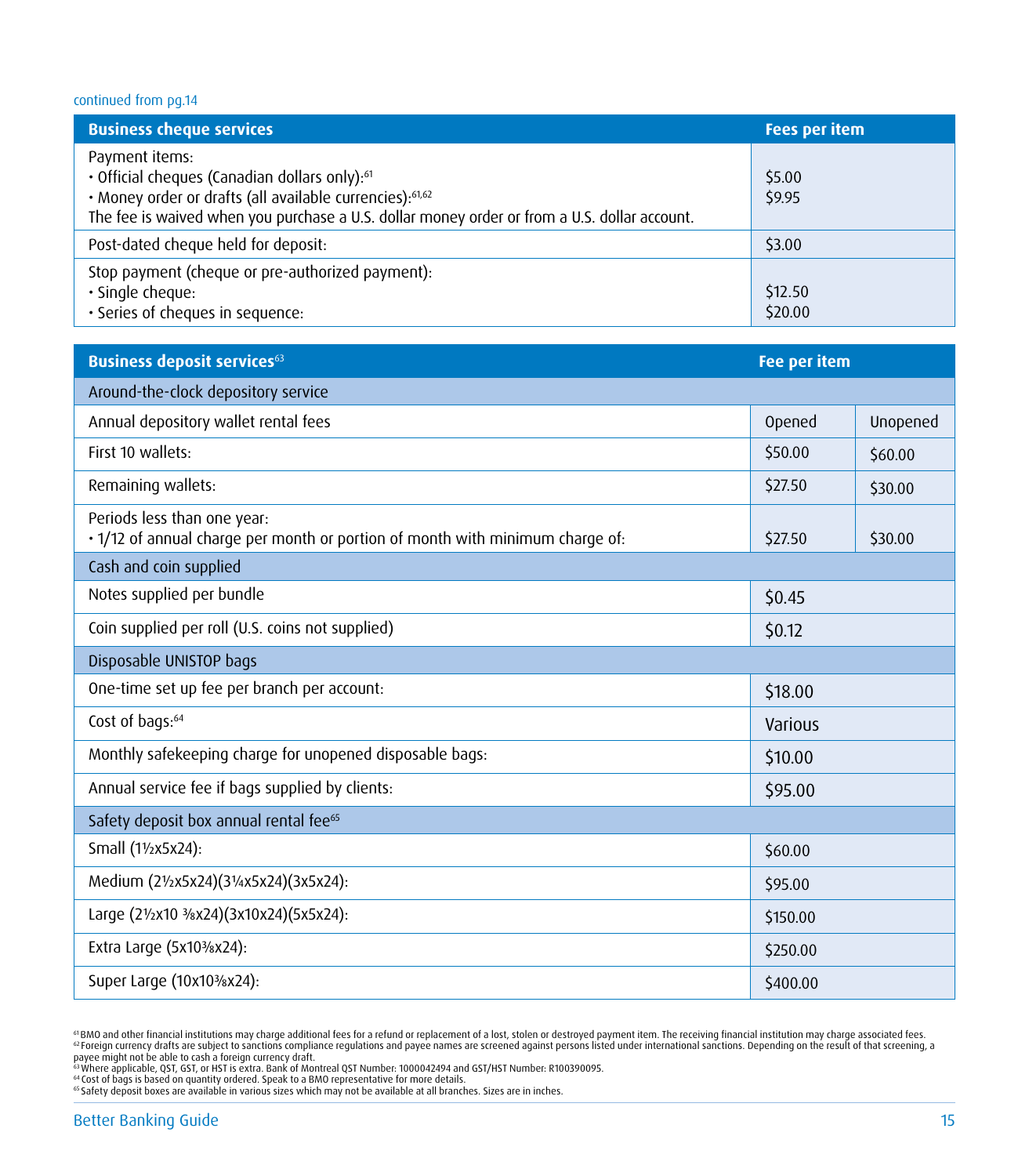| <b>Business deposit services</b> <sup>63</sup>                                                                                                                                                                                                                                                                                                                                                                                                                                                                                                                 | <b>Fee per item</b>                                                                                                  |
|----------------------------------------------------------------------------------------------------------------------------------------------------------------------------------------------------------------------------------------------------------------------------------------------------------------------------------------------------------------------------------------------------------------------------------------------------------------------------------------------------------------------------------------------------------------|----------------------------------------------------------------------------------------------------------------------|
| Drilling of box and replacement of lost key:                                                                                                                                                                                                                                                                                                                                                                                                                                                                                                                   | at cost                                                                                                              |
| <b>Business payment services</b>                                                                                                                                                                                                                                                                                                                                                                                                                                                                                                                               | <b>Fees per item</b>                                                                                                 |
| Bill & Tax Payments <sup>66</sup>                                                                                                                                                                                                                                                                                                                                                                                                                                                                                                                              |                                                                                                                      |
| Assisted service bill payment fee:                                                                                                                                                                                                                                                                                                                                                                                                                                                                                                                             | \$1.50                                                                                                               |
| Interac e-Transfer <sup>66</sup>                                                                                                                                                                                                                                                                                                                                                                                                                                                                                                                               |                                                                                                                      |
| Sending an Interac e-Transfer: <sup>67</sup>                                                                                                                                                                                                                                                                                                                                                                                                                                                                                                                   | \$1.50                                                                                                               |
| Cancelling an Interac e-Transfer: <sup>68</sup>                                                                                                                                                                                                                                                                                                                                                                                                                                                                                                                | \$5.00                                                                                                               |
| Wire payment <sup>90</sup>                                                                                                                                                                                                                                                                                                                                                                                                                                                                                                                                     |                                                                                                                      |
| Incoming (third party bank charges are the responsibility of the sender):                                                                                                                                                                                                                                                                                                                                                                                                                                                                                      | \$14.00                                                                                                              |
| Outgoing (third party bank charges are the responsibility of the receiver):<br>· Wire Value:<br>· Minimum charge:<br>· Maximum charge:<br>· Communication Charge:<br>Request for transfer of funds <sup>66</sup><br>. Initiated by the Bank:<br>· Transfers between a client's own accounts, if requested by telephone, mail or facsimile and<br>processed by your BMO branch:<br>DepositEdge™<br>. Monthly maintenance fee for Low Volume Scanner<br>. Monthly maintenance fee for Medium Volume Scanner<br>. Monthly maintenance fee for High Volume Scanner | 0.20%<br>\$15.00<br>\$125.00<br>\$10.00<br>No additional charge<br>\$5.00<br>\$5.00<br>\$25.00<br>\$50.00<br>\$75.00 |
| · Per cheque item deposited<br><b>Services Access</b>                                                                                                                                                                                                                                                                                                                                                                                                                                                                                                          | \$0.15                                                                                                               |
|                                                                                                                                                                                                                                                                                                                                                                                                                                                                                                                                                                | <b>Fees per item</b>                                                                                                 |
| BMO Debit Card for Business (subject to negotiation)<br>· Additional cards (four or more):                                                                                                                                                                                                                                                                                                                                                                                                                                                                     | \$10.00                                                                                                              |
| BMO Telephone, BMO Mobile, BMO Tablet and BMO Online Banking monthly access fee:                                                                                                                                                                                                                                                                                                                                                                                                                                                                               | \$10.00                                                                                                              |
| · Cash withdrawals from non-BMO ATMs <sup>69,70</sup><br>. Canada on the Interac network:<br>• United States on the, Mastercard®*, Maestro®*, and Cirrus®* networks:71<br>. Outside Canada and United States on the Mastercard, Maestro, and Cirrus networks:                                                                                                                                                                                                                                                                                                  | \$2.00<br>\$5.00<br>\$5.00                                                                                           |

<span id="page-17-0"></span>

<span id="page-17-1"></span>" Transaction or excess per-item transaction fees may apply.<br>" Interact e-Transfer service may be restricted based on BMO. Debit Card for Business privileges. Interace-Transfers can only be sent and received from and to

<span id="page-17-2"></span>

<span id="page-17-5"></span><span id="page-17-4"></span>

<span id="page-17-6"></span>

<span id="page-17-3"></span>™Fee does not apply for use of BMO Harris Bank ATMs on the Cirrus network.<br>® Applicable fees and service charges may differ for clients with existing billing arrangements with BMO. For further information regarding fees a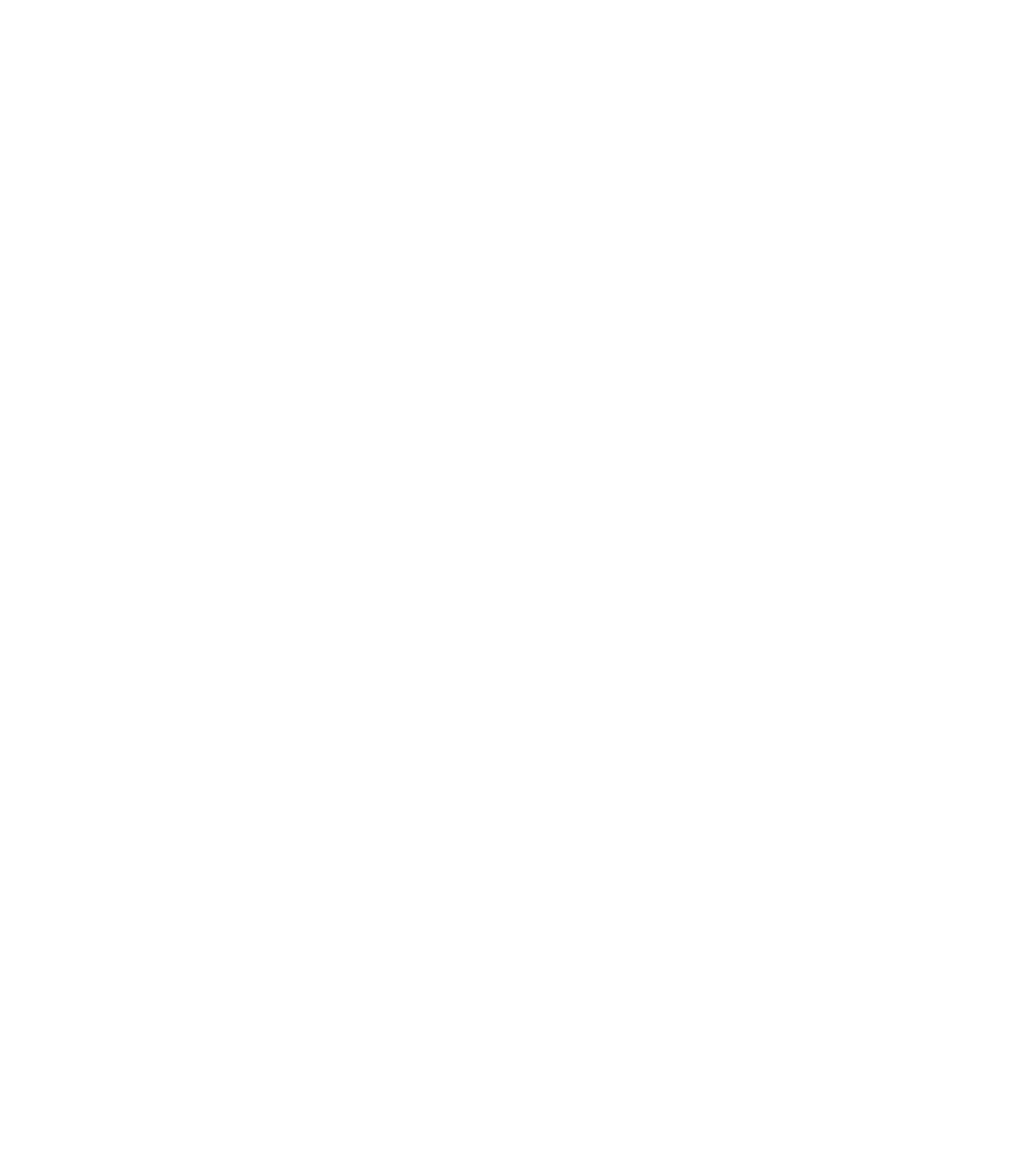## <span id="page-22-0"></span>Discontinued accounts and Business Banking Plans

The following accounts and Plans are no longer offered. Information provided is for existing clients with these accounts or Plans only. Fees calculated according to service usage and charged monthly. Fees payable in the currency of the account.

Accounts:

- True Savings Account
- Chequable Savings Account

• FirstBank Business Investment Account in Canadian and U.S. dollars

| <b>Service</b>                                                                                                                                                                        | <b>Service Fees per transaction</b>                        |                                                          |                                                 |                            |
|---------------------------------------------------------------------------------------------------------------------------------------------------------------------------------------|------------------------------------------------------------|----------------------------------------------------------|-------------------------------------------------|----------------------------|
|                                                                                                                                                                                       | Chequeable<br>True<br>Saving Account<br>Savings<br>Account |                                                          | <b>FirstBank Business Investment</b><br>Account |                            |
|                                                                                                                                                                                       |                                                            |                                                          | $\mathsf{C}\mathsf{S}$                          | US\$79                     |
| Monthly Account Administration Fee                                                                                                                                                    | \$6.00                                                     | \$6.00                                                   | \$6.00                                          | \$6.00                     |
| Client initiated transfers                                                                                                                                                            | $\checkmark$                                               | $\checkmark$                                             | $\checkmark$                                    | $\checkmark$               |
| Monthly eStatement                                                                                                                                                                    | <b>FREE</b>                                                | <b>FREE</b>                                              | <b>FREE</b>                                     | <b>FREE</b>                |
| <b>Deposits</b><br>$\cdot$ Branch<br>$\cdot$ ATM<br>. Point of sale<br>· Direct deposit (pre-authorized credit)                                                                       | \$1.25<br>\$1.25<br>\$1.25<br>\$1.25                       | \$1.25<br>\$1.25<br>\$1.25<br>\$1.25                     | \$1.25<br>\$1.25<br>\$1.25<br>\$1.25            | \$1.25<br>\$1.25           |
| Deposit contents<br>· Notes (currency) deposited per \$1,000 <sup>80</sup><br>· Coin deposited per \$10081<br>· Items deposited e.g. cheque <sup>82</sup>                             | \$2.25<br>\$2.25<br>\$0.20                                 | \$2.25<br>\$2.25<br>\$0.20                               | \$2.25<br>\$2.25<br>\$0.20                      | \$2.25<br>\$2.25<br>\$0.20 |
| Account debits<br>· Cheque<br>· Pre-Authorized Debit<br>• Purchase using your BMO Debit Card for Business<br>• Withdrawal at an ATM<br>• Withdrawal at a BMO branch<br>· Bill payment | \$1.25<br>\$1.25<br>\$1.25<br>\$1.25<br>\$1.25             | \$1.25<br>\$1.25<br>\$1.25<br>\$1.25<br>\$1.25<br>\$1.25 | \$1.25<br>\$1.25<br>\$1.25<br>\$1.25<br>\$1.25  | \$1.25<br>\$1.25<br>\$1.25 |
| Monthly Paper Statement Fee                                                                                                                                                           | \$4.00                                                     | \$4.00                                                   | \$4.00                                          | \$4.00                     |
| Additional fee if statement produced more frequently<br>than account standard <sup>83</sup>                                                                                           | \$5.00                                                     | \$5.00                                                   | \$5.00                                          | \$5.00                     |

<span id="page-22-1"></span>™ Not all transactions are applicable on all accounts. Where a dash ( - ) is presented, Bank of Montreal may accept the transaction for processing. The service charge applied to the transaction will be based on<br>the branch

<span id="page-22-2"></span>80 Rounded up to the nearest \$1,000.00.<br>81 Rounded up to the nearest \$100.00. U.S. coins are not accepted.

<span id="page-22-3"></span>

<span id="page-22-4"></span>82 Value for U.S. dollar items deposited to U.S. dollar accounts will be delayed from one to three business days to allow for clearing and international settlement.

<span id="page-22-5"></span>83 Fee is charged per statement cycle.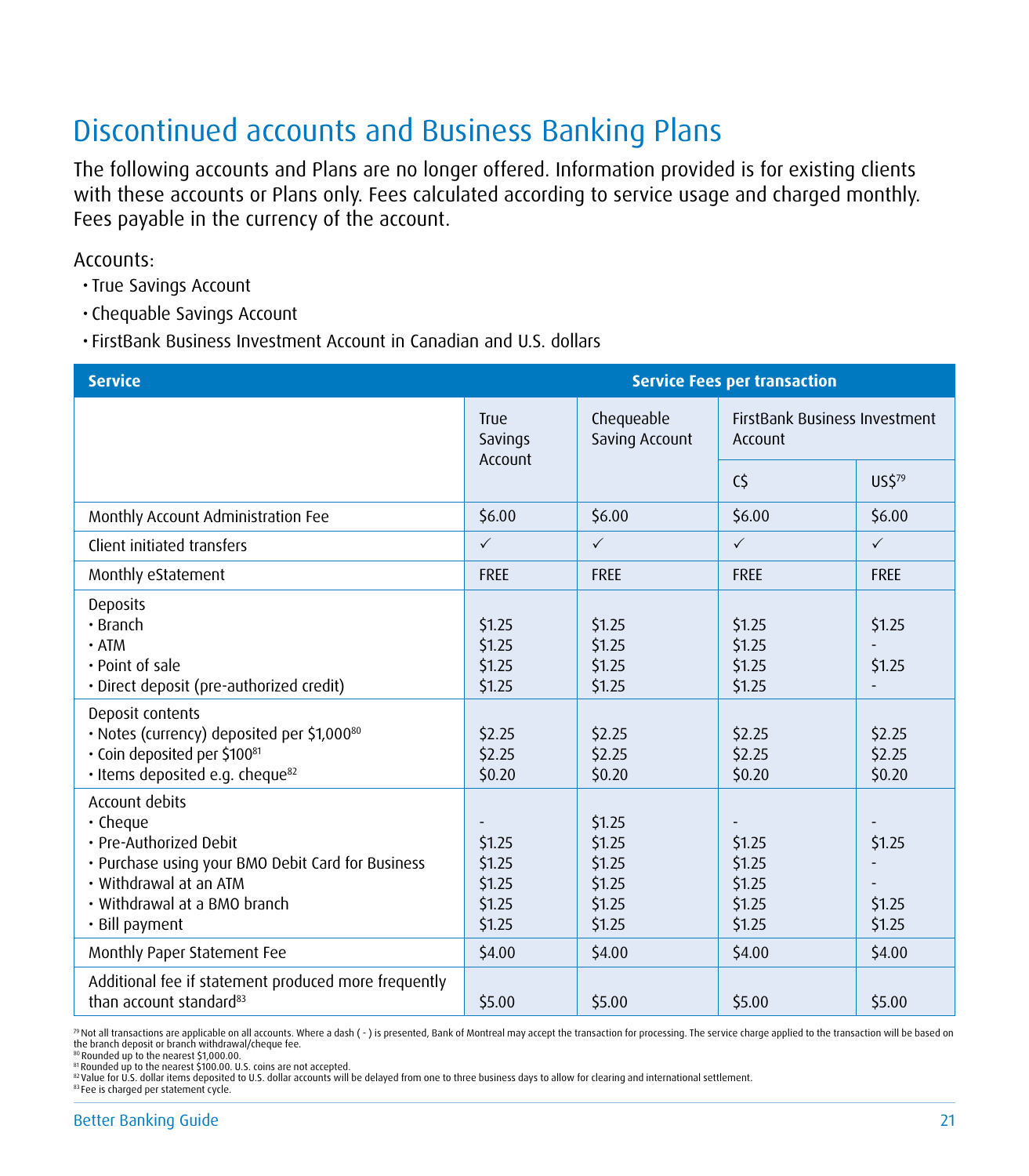#### Plans:

| <b>FirstBank Plan for Small Business</b>                                                                                                                                              |                                                          |
|---------------------------------------------------------------------------------------------------------------------------------------------------------------------------------------|----------------------------------------------------------|
| Monthly Fee                                                                                                                                                                           | \$22.00                                                  |
| Number of accounts permitted in the Plan                                                                                                                                              | $\mathbf{1}$                                             |
| <b>Services included:</b>                                                                                                                                                             |                                                          |
| Number of transactions included per month <sup>84</sup>                                                                                                                               | 20                                                       |
| <b>BMO Debit Card for Business</b>                                                                                                                                                    | $\checkmark$                                             |
| Access to BMO Online, BMO Mobile, BMO Tablet and BMO Telephone Banking <sup>85</sup>                                                                                                  | $\checkmark$                                             |
| Unlimited account balance and transaction inquires when accessed using your BMO Debit<br>Card for Business card <sup>86</sup>                                                         | $\checkmark$                                             |
| Client initiated transfers                                                                                                                                                            | $\checkmark$                                             |
| Monthly eStatement                                                                                                                                                                    | <b>FREE</b>                                              |
| <b>Excess per-item fees</b>                                                                                                                                                           | <b>Fee per transaction</b>                               |
| <b>Deposits</b><br>$\cdot$ Branch<br>$\cdot$ ATM<br>. Point of sale<br>· Direct deposit (pre-authorized credit)                                                                       | \$1.25<br>\$1.25<br>\$1.25<br>\$1.25                     |
| Deposit contents<br>· Notes (currency) deposited per \$1,00087<br>· Coin deposited per \$10088<br>· Items deposited e.g. cheque <sup>89</sup>                                         | \$2.25<br>\$2.25<br>\$0.20                               |
| Account debits<br>· Cheque<br>· Pre-Authorized Debit<br>• Purchase using your BMO Debit Card for Business<br>• Withdrawal at an ATM<br>• Withdrawal at a BMO branch<br>· Bill payment | \$1.25<br>\$1.25<br>\$1.25<br>\$1.25<br>\$1.25<br>\$1.25 |
| Monthly Paper Statement Fee                                                                                                                                                           | \$4.00                                                   |

<span id="page-23-4"></span><span id="page-23-3"></span><span id="page-23-2"></span>

<span id="page-23-5"></span>

<span id="page-23-0"></span>

<span id="page-23-1"></span><sup>&</sup>lt;sup>84</sup> Transactions include debit or credit transactions to the account including deposits, withdrawals, Pre-Authorized Debits and credits, bill payment debits, or BMO Debit Card for Business purchases and<br><sup>86</sup> The monthly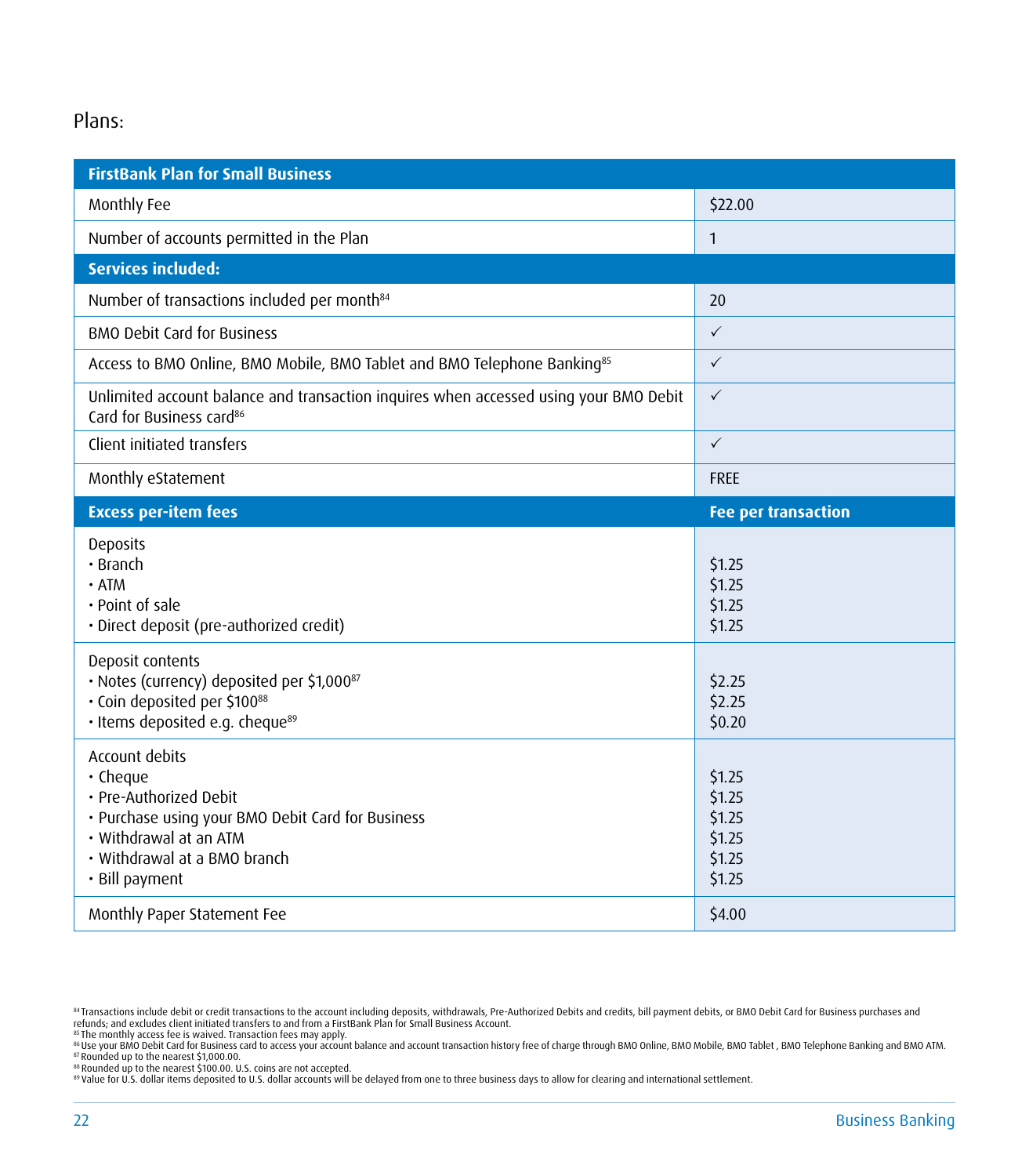## <span id="page-24-0"></span>Agreement for Business Banking

| ı.                                          |                | <b>Operation of Business Account</b>            | 24              |
|---------------------------------------------|----------------|-------------------------------------------------|-----------------|
|                                             | 1 <sup>1</sup> | Deposits to Account                             | $\overline{24}$ |
|                                             | $2^{\circ}$    | Use of Cheques                                  | 24              |
|                                             | 3.             | <b>Waiver of Protest</b>                        | 24              |
|                                             |                | 4. Use of Agents                                | 24              |
|                                             |                | 5. Charges to Account                           | 24              |
|                                             |                | 6. Foreign Currency Transactions                | 25              |
|                                             |                | 7. Compliance with Laws                         | 25              |
|                                             |                | 8. Indemnity                                    | 25              |
|                                             |                | 9. Stop Payment                                 | 26              |
|                                             |                | 10. Limitation of Liability                     | 26              |
|                                             |                | 11. Holding of Funds                            | 26              |
|                                             |                | 12. Processing and Verification by us           | 27              |
|                                             |                | 13. Account Statements (including eStatements)  |                 |
|                                             |                | and Verification by you                         | 27              |
|                                             |                | 14. Consent to Electronic Delivery of Documents | 28              |
|                                             |                | 15. Your Duty of Care                           | 30              |
|                                             |                | 16. Transfer Funds by Wire                      | 30              |
|                                             |                | 17. Closing or Freezing Accounts                | 30              |
|                                             |                | 18. Dormant Accounts                            | 30              |
|                                             |                | <b>II. BMO Business Bank Plans</b>              | 31              |
|                                             |                | 1. Plan Features                                | 31              |
|                                             |                | 2. Fees                                         | 31              |
| <b>III. BMO Debit Card for Business and</b> |                |                                                 |                 |
|                                             |                | <b>Telephone Banking/Online Banking</b>         | 31              |
|                                             | 1 <sub>1</sub> | Scope                                           | 31              |
|                                             | 2.             | Cardholder Authorization and Acceptance         |                 |
|                                             |                | of Instructions                                 | 31              |

| Acceptance, Use of Card and Secret ID Codes<br>3. | 32 |
|---------------------------------------------------|----|
| Lost or Stolen Card<br>$\overline{4}$ .           | 32 |
| <b>Client Responsibility</b><br>5.                | 32 |
| 6. Return of Card; Card Non-Transferable          | 33 |
| Deposits at the Terminals<br>7.                   | 33 |
| 8. Processing, Verification and Acceptance        |    |
| of Instructions                                   | 33 |
| <b>Dispute Resolution</b><br>9 <sub>1</sub>       | 33 |
| 10. Bill Payment                                  | 33 |
| 11. Tax Payments/Remittances                      | 34 |
| 12. Foreign Currency Transactions                 | 34 |
| 13. Fees                                          | 34 |
| 14. Amendments and Termination                    | 34 |
| 15. Limitation of Liability                       | 34 |
| 16. Contactless Payments                          | 34 |
| 17. BMO Mobile Cheque Deposit                     | 34 |
| <b>IV. General Terms and Conditions</b>           | 36 |
| V. Privacy Disclosure and Consent                 | 36 |
| 1. Privacy Disclosure and Consent                 | 36 |
| <b>Business Information</b><br>2.                 | 37 |
| VI. Joint and Several (Solidary) Liability        |    |
| <b>VII. Glossary of Terms</b>                     |    |
| <b>VIII. Dispute Resolution</b>                   |    |
| <b>Financial Consumer Agency of Canada (FCAC)</b> |    |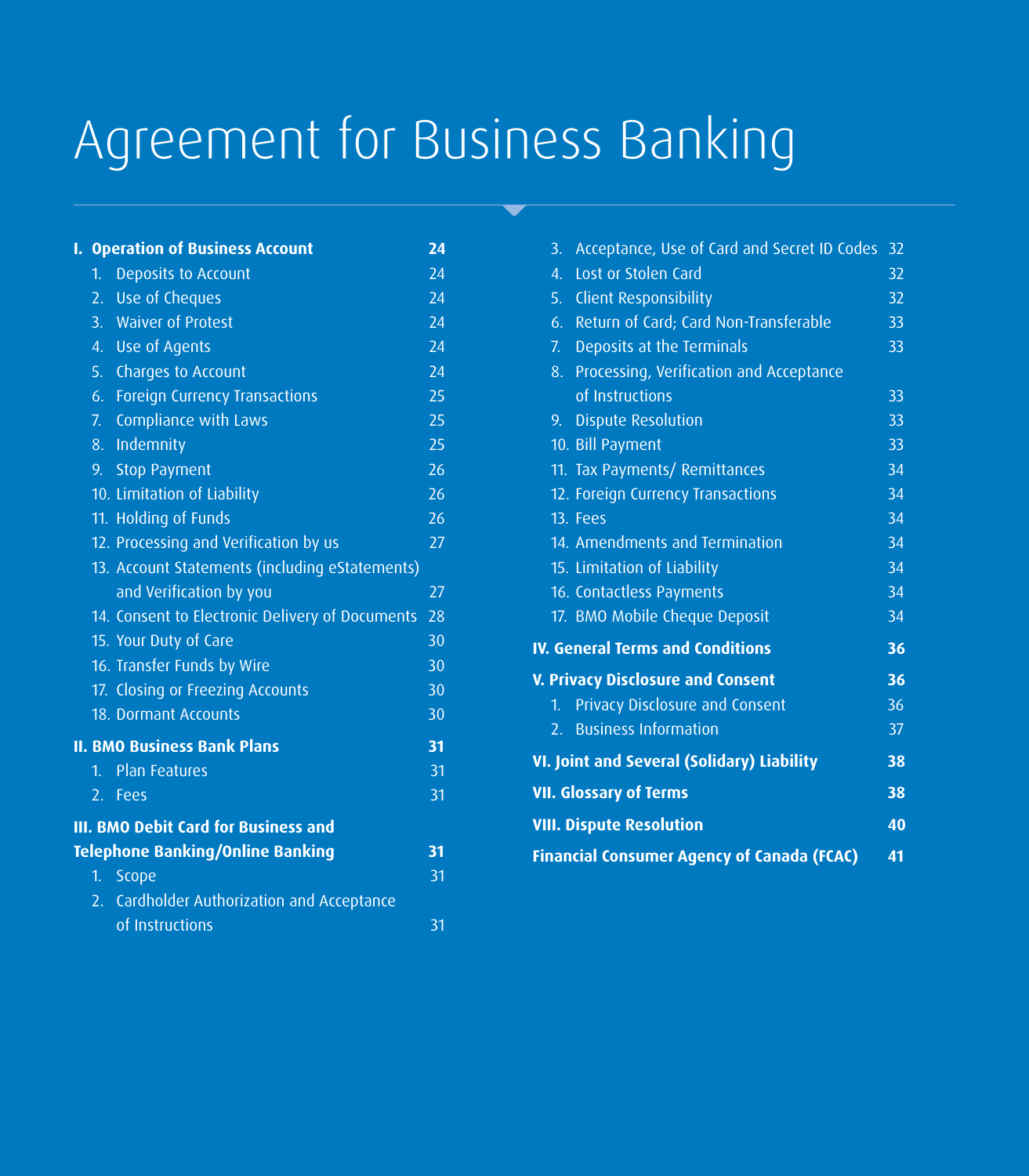### <span id="page-25-0"></span>Introduction

This Agreement contains the terms which govern your Account(s) with us and other services you may have in connection with your Account(s). By signing the Agreement for Business Banking: Execution and Account Information you have agreed to the terms contained herein.

In this Agreement "you" means the business entity entering into this Agreement, being a sole proprietorship, a partnership, a corporation or another type of business entity and "we", "our", "us" and "the Bank" mean Bank of Montreal. The other defined terms used in this Agreement are defined in Section VI, Glossary of Terms.

Section I contains terms which apply to each of your Accounts.

Section II contains the terms that will govern your BMO Business Bank Plan. These terms will apply if you select an BMO Business Bank Plan to govern your Account(s).

Section III of this Agreement contains terms which apply to BMO Debit Card for Business and Telephone Banking/ Online Banking services. These terms will apply should you subscribe for and be approved by us to utilise such services.

Section IV contains other general terms which apply to all services and Accounts.

#### **I. Operation of Business Account**

This section I contains terms that apply to the operation of your Account(s) whether or not you have selected an BMO Business Bank Plan and whether or not you opt for the Card Service or Telephone Banking/Online Banking. You agree with us that the operation of each Account which you now or in future may have with us at any of our branches or agencies and the carrying on of other banking business by you with us at any of our branches or agencies shall be subject to the following terms:

#### **1. Deposits to Account**

You authorize us to endorse for deposit in your name any item(s) received for deposit in your Account(s) absent any such endorsement. We reserve the right to refuse to accept deposits or specific items for deposit to your Account(s).

#### **2. Use of Cheques**

You will draw encoded cheques only on the Account(s) for which the cheques are encoded. We will not be liable, in any circumstances, for any loss or damage arising from the wrongful acceptance of a cheque, or wrongful refusal by us to honour a cheque, drawn by you on an Account other than the Account for which the cheque is encoded.

In the event of insufficient funds to pay cheques which arrive for payment at the same time (or the same day) we may, but are not obligated, to honour some or all of the cheques and we will use our discretion in paying items to the maximum amount available in the Account.

#### **3. Waiver of Protest**

You waive presentment, notice of dishonour, protest, and notice of protest of any Instrument. You will be liable to us on any Instrument as if it had been duly presented, protested and notice of dishonour and protest had been given to all parties to it as provided by law. We may carry out any such formalities if, in our sole discretion, we consider it in either party's interest. We will not, in any circumstances, be responsible or liable for failure or omission to present, give notice, have protested or noted for protest any Instrument.

#### **4. Use of Agents**

We may use the services of any bank or agent as we may deem advisable in connection with any of your banking business. Such bank or agent is deemed to be your agent and we will not, in any circumstances, be responsible or liable to you by reason of any act or omission of such bank or agent, however caused, in the performance of such service or by reason of the loss, theft, destruction or delayed delivery of any Instrument while in transit to or from, or in the possession of such bank or agent.

#### **5. Charges to Account**

We may charge for our services and debit your Account(s) at anytime with the following:

- a. For Instruments Drawn on Accounts:
- the amount of any Instrument payable by you at any of our branches or agencies;
- b. Unpaid Instruments:
- the amount of any Instrument cashed or negotiated by us for you or credited to your Account(s) (whether by means of deposits made by you or by payments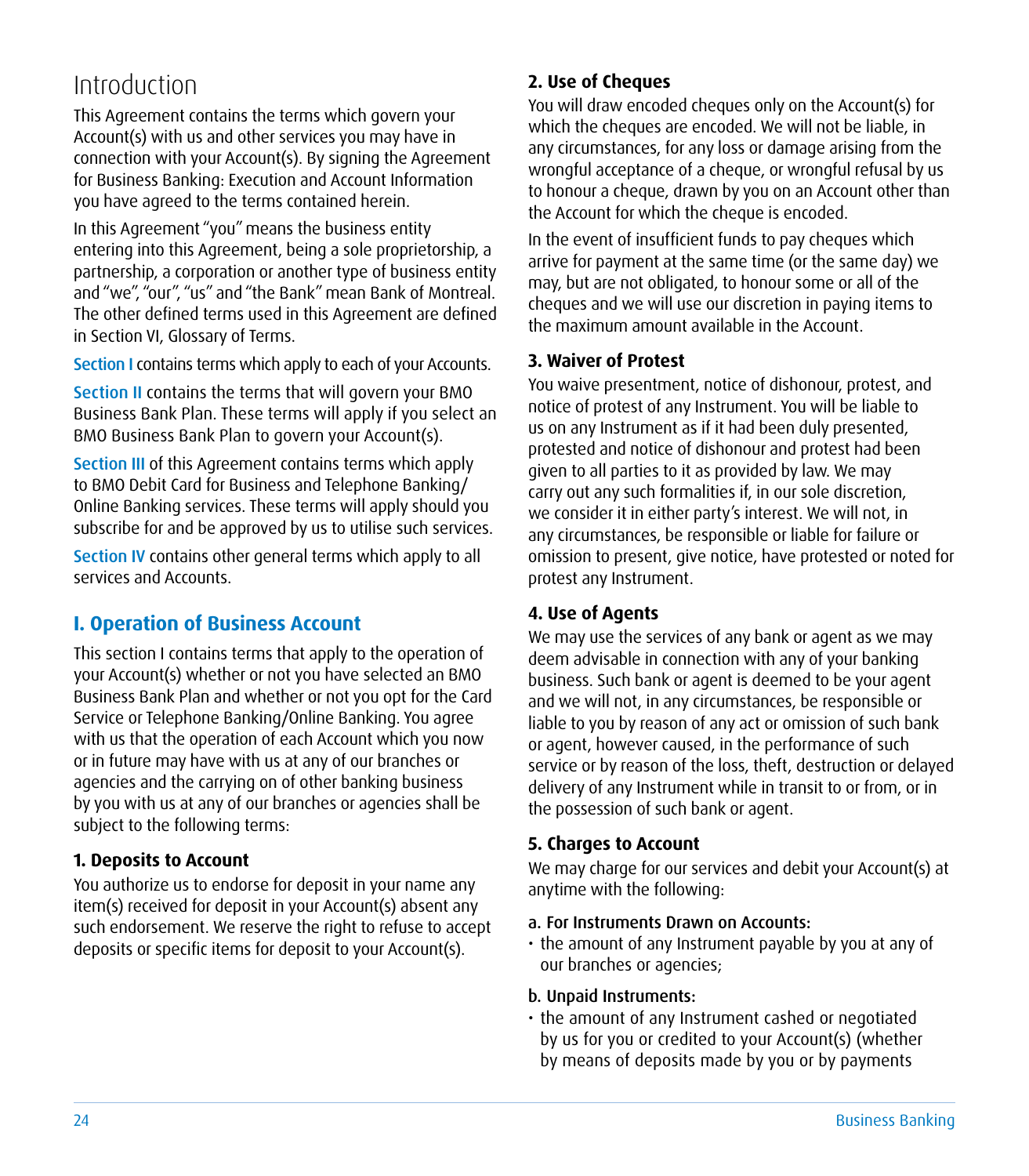<span id="page-26-0"></span>received for you through electronic or other means) for which payment is not received by us on a final irrevocable basis, or is reversed, in whole or in part, and whether or not such nonpayment or reversal complies with the rules of the Canadian Payments Association or other clearing organization for any reason (whether or not such Instruments were drawn on other accounts with us), and with the amount of any other of your indebtedness or liability to us and with any expenses incurred by us in connection with paying of a dishonoured or unpaid Instrument.

• Notwithstanding such charging, all rights and remedies of us against all parties are preserved. No charging of unpaid Instruments shall be deemed to be payment of such Instruments;

#### c. Lost or Stolen Instruments:

• the amount of any Instrument received by us for your Account(s) by way of deposit, discount, collection or otherwise if it is lost or stolen or otherwise disappears by any cause whatsoever other than our gross negligence;

#### d. Costs of Compliance:

• any costs we incur in order to comply with any request or order issued under a statutory or court authority for information, documents or action to be taken by us respecting your Account(s);

#### e. For Account Operation and Services:

• any reasonable service charges and fees for the operation of the Account(s) and for any services or any Business Bank Plan which you subscribe for and we may provide from time to time;

#### f. For Taxes:

• all amounts collectible by us as taxes on the supply, sale or other provision of our products or services; and

#### g. Amounts Deposited in Error:

• any amount deposited to your Account(s) in error by us (you acknowledge that you do not acquire rights to funds deposited into your Account(s) in error merely by virtue of the fact that such deposit has been made, regardless of he length of time the funds remain in the Account(s)). If sufficient funds are not available in your Account(s) for the foregoing, you agree to pay upon demand by us and will be liable to us for any such amounts owed including any overdraft, together with interest thereon at the interest rate charged by us from time to time for overdrafts.

• We may set off or apply funds available in your Account(s) or in any other account with the Bank or any of our affiliates in which you may have an interest to the amount of any indebtedness or liability (whether or not due on demand, contingent or unmatured and in any currency) you may have to us or any of our affiliates, in any manner we consider necessary and without prior notice to you, unless we have specifically agreed otherwise.

#### **6. Foreign Currency Transactions**

Except as otherwise provided by us, all Transactions in respect of your Account in a currency different than that of the Account will be converted by us to the currency of the Account at the exchange rate in use by us at the time the Transaction is processed.

Notwithstanding the above, any Instrument received for deposit to your Account in a currency other than that of the Account may be declined by us.

#### **7. Compliance with Laws**

We may require deposits to comply in all respects with all applicable laws, rules, regulations and standards of the Bank and/or the Canadian Payments Association.

We may refuse to accept, honour, certify, pay or process Instruments which do not comply with all applicable laws, rules, regulations, requirements and standards. We will not be liable for such refusal.

#### **8. Indemnity**

You agree to indemnify and save us harmless from all costs, charges, complaints, expenses, damages, liabilities, claims, actions and losses whether directly or indirectly incurred, sustained or suffered by us or you in connection with any Instruments; our enforcement of our rights hereunder, and the operation of any Account, including claims of any third party; for non-payment of any Instrument in accordance with instructions provided by you, including any stop payment instructions or nonacceptance of any Instrument or our dishonour, or refusal to certify Instruments; our acting, delaying in acting or declining to act upon any instructions received for Transactions including returning Instruments to other financial institutions for reimbursement under the rules of the Canadian Payments Association; and including, without limitation, legal costs and expenses (on a full indemnity basis) incurred by the Bank in connection with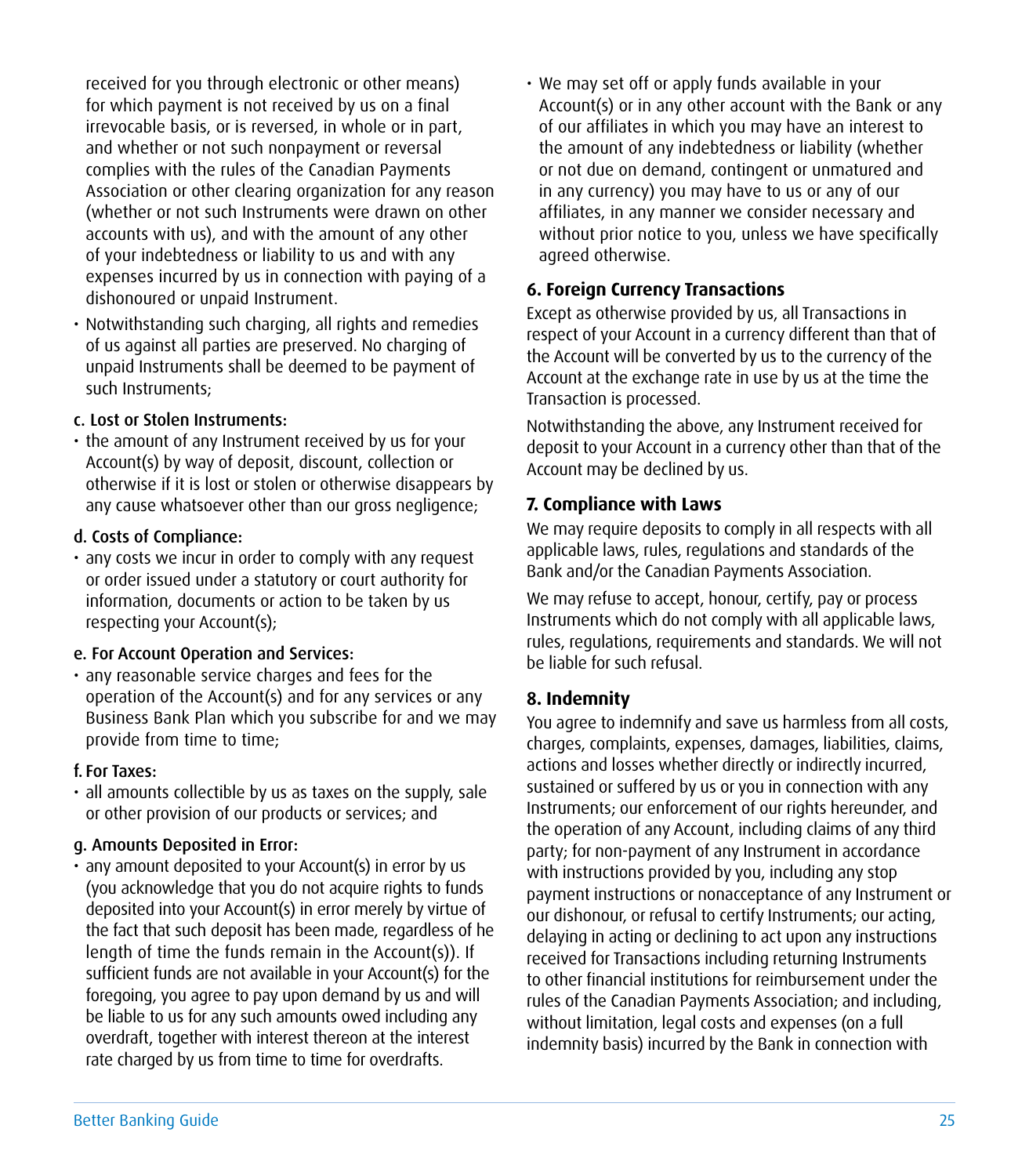<span id="page-27-0"></span>any of the foregoing. This indemnity is in addition to and not in substitution for any other indemnity that you have provided to us and survives termination of the operation of your Account.

#### **9. Stop Payment**

Upon your request, we will, on a reasonable efforts basis, attempt to stop payment on a specified cheque, series of cheques, preauthorized debit or recurring payment. Such stop payment request is considered an instruction for a Transaction and may require you to execute additional documentation or provide further information. Any stop payment request you make for any pre-authorized debits should be in addition to, and not in lieu of, a cancellation notice you provide to a payee. You acknowledge that a stop payment request may expire on the earlier of a date that is six months from the date of the initial stop payment request or six months from the date of a cheque, if known and provided by you. We are not able to stop payment on any Instrument which has already been presented for payment to us or which has been certified by us and we are not able to reverse any previously requested stop payment if the Instrument has already been dishonoured.

#### **10. Limitation of Liability**

We are not responsible for confirming the accuracy of any information provided by you and are not responsible for any discrepancies between cheque numbers, serial numbers, amounts, payee names and other information provided.

We will not be responsible for or liable to you or any third party for any delay, damage, loss, liability, inconvenience or claim (other than any loss, liability or claim caused by our gross negligence or wilful misconduct) arising out of:

- any act or omission of any service organization or agent;
- any system failure, malfunctioning, delay or failure to provide any services;
- any use of any communications networks, either private, public or otherwise, operated by a third party, in connection with any services provided by us;
- any errors resulting from incomplete or incorrect data received by us; or
- unless otherwise agreed to by us in writing, your communication of any confidential or other information to us by fax, or by other electronic means including electronic mail or if we communicate such information

to you by these means at your request or as a reply to a communication sent to you over the same channel.

In no event will we be liable for direct or indirect, special or consequential damages including, but not limited to, loss of profit or other economic loss in connection with, or arising out of, our providing, or ceasing to provide services in respect of an Account.

#### **11. Holding of Funds**

We may hold funds you deposit by cheque, or other noncash deposits (money orders or drafts), for the time periods set out below prior to making them available to you for withdrawal.

For deposits of encoded Canadian dollar cheques, money orders and drafts for amounts \$1,500 or less, we may apply a hold for up to four (4) business days after the day of the deposit if it is deposited in person with an employee at a branch. We may apply a hold for up to five (5) business days after the day of the deposit if it is deposited through any other manner, including an automated teller machine (ATM). Despite the above hold periods, during the first ninety (90) calendar days after you open your Account we may apply a hold for up to seven (7) business days after the day of the deposit.

For deposits of encoded Canadian dollar cheques, money orders and drafts for amounts greater than \$1,500, we may apply a hold for up to seven (7) business days after the day of the deposit if it is deposited in person with an employee at a branch. We may apply a hold for up to eight (8) business days after the day of the deposit if deposited through any other manner, including an ATM.

When you deposit a fully encoded U.S. dollar cheque drawn on a financial institution's branch located in Canada, we may apply a hold for a maximum of seven (7) business days, before you are able to access the funds.

When you deposit an un-encoded or partially encoded Canadian dollar or U.S. dollar cheque drawn on a financial institution's branch located in Canada, we may apply a hold for a maximum of fifteen (15) business days, before you are able to access the funds.

When you deposit a cheque drawn on a financial institution's branch located outside of Canada, or a fully encoded cheque in a currency other than Canadian dollars or U.S. dollars drawn on a financial institution's branch located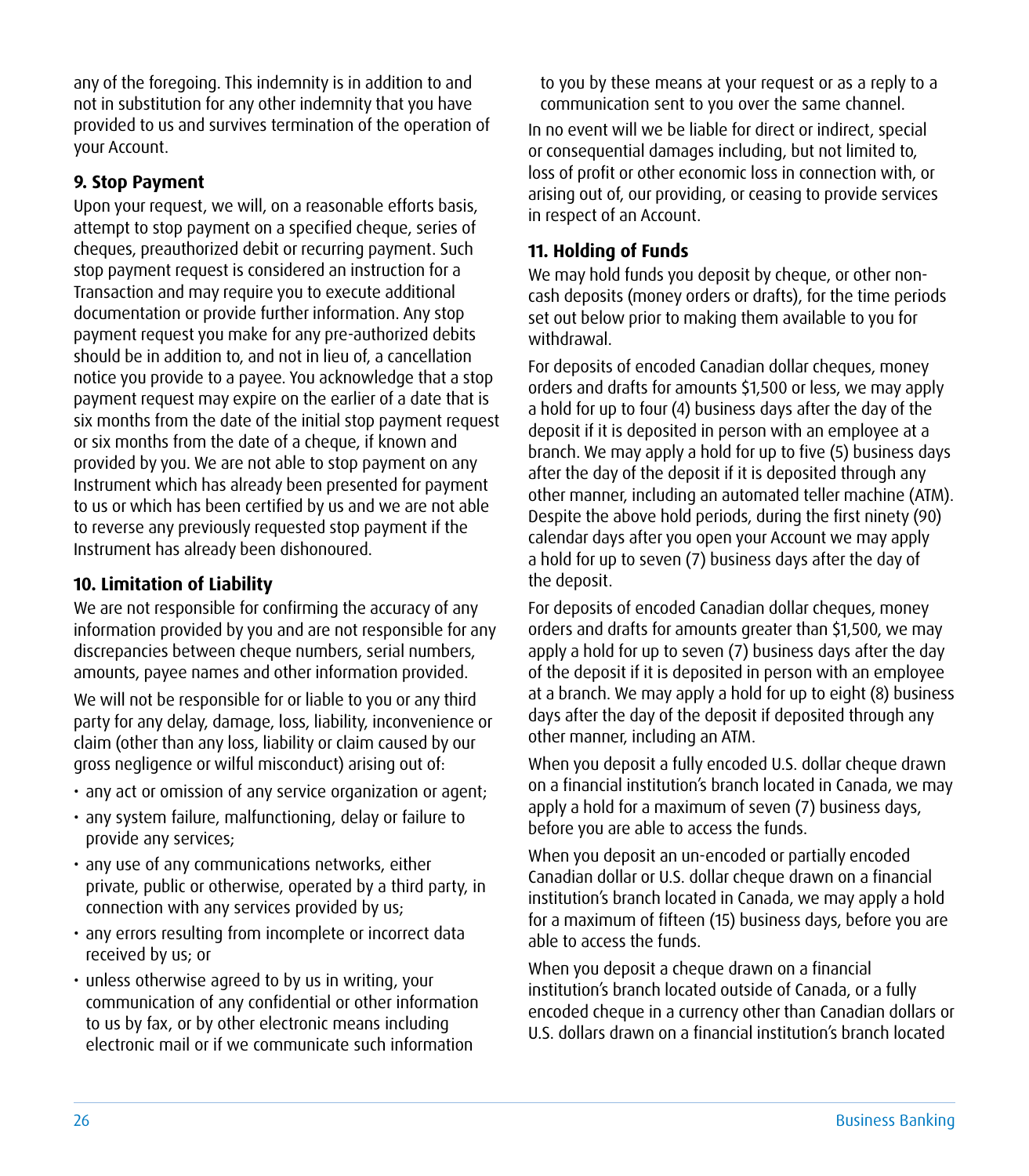<span id="page-28-0"></span>in Canada, we may apply a hold for a maximum of thirty (30) business days, before you are able to access the funds.

A hold provides no guarantee that a cheque or other non-cash deposit will not be returned unpaid after the hold period has expired. If a cheque or other non-cash deposit is returned to us unpaid for any reason at any time, either during or after the expiry of the applicable hold period, we have the right to charge the amount of the cheque or non-cash deposit to your Account.

Notwithstanding the hold periods set out above, We may refuse to accept any cheque or other instrument or make available for withdrawal any funds deposited by cheque or other instrument for a period of up to 90 business days if we have reason to believe the deposit is being made for illegal or fraudulent purposes or we have other concerns about the account, cheque or instrument, including concerns regarding missing or multiple endorsements, stale-dated cheques or the image of the cheque in the case of deposits made using BMO Mobile Banking.

#### **12. Processing and Verification by us**

Our records respecting the time of presentment, payment or dishonour of any Instrument shall be conclusive evidence of same.

Some Transactions may require you to execute additional documentation. In that case, we will advise you of additional steps/procedures that will be required. The timing of the processing of such Transactions may depend on you returning the necessary documentation to us.

Transactions or any update of records of Transactions made on a weekend or local, municipal, provincial, federal or territorial holiday may be processed by us on our next banking day in the affected jurisdiction.

We may require up to five business days to process transactions when you use your BMO Debit Card for Business to make a purchase online, or in-store when you are outside of Canada, that are processed through the Mastercard®\* network. A hold in the amount of the transaction will be applied to your Account on the transaction date. When the transaction is posted to your Account, the hold will be removed.

We may verify any communications or the source of a communication before we accept or act on them; however, we are not obligated to do so. We will not be responsible for any instructions or communications that are not accepted, or for delays in acting upon any instructions or communications. Our records will be conclusive evidence of your communications. We may tape record your verbal communications with us, and may inform you when we are doing so.

Any Transaction information that you may receive is solely for your convenience in keeping your banking records. In the event of any dispute as to the accuracy of any such information, our decision based upon our internal records will be conclusive and binding on you.

We may decline or delay acting on any instruction for any Transaction (including any postdated Transactions) for any reason, including but not limited to, if instructions are incomplete, ambiguous, or cannot be processed due to insufficient funds or otherwise, or if the authenticity or lawfulness of any instruction is doubted. You agree that instructions acted upon by us will, in the absence of our gross negligence or wilful misconduct, be conclusively deemed to be valid instructions given or made by you, whether or not authorized by you and whether or not accurately communicated or received.

We may report any improper or unauthorized activity that is in any way connected to the Account(s) to any law enforcement agency or credit reporting agency.

#### **13. Account Statements (including eStatements) and Verification by you**

We shall provide to you, unless you instruct us not to, a statement of your Account together with cheques or cheque images and other Transaction information and documents for amounts charged to your Account. You will advise us promptly if the statement has not been received within ten (10) days of the date when it is normally received.

You understand that in the event we elect to provide cheque images to you that you will not receive the original cheques with the statement of your Account. We may destroy the original cheques at any time in our sole discretion.

You are responsible for reviewing and verifying the debit and credit entries to your Account, examining the cheques or cheque images and Transaction information and documents provided and determining their authenticity, and notifying us in writing of any errors, irregularities,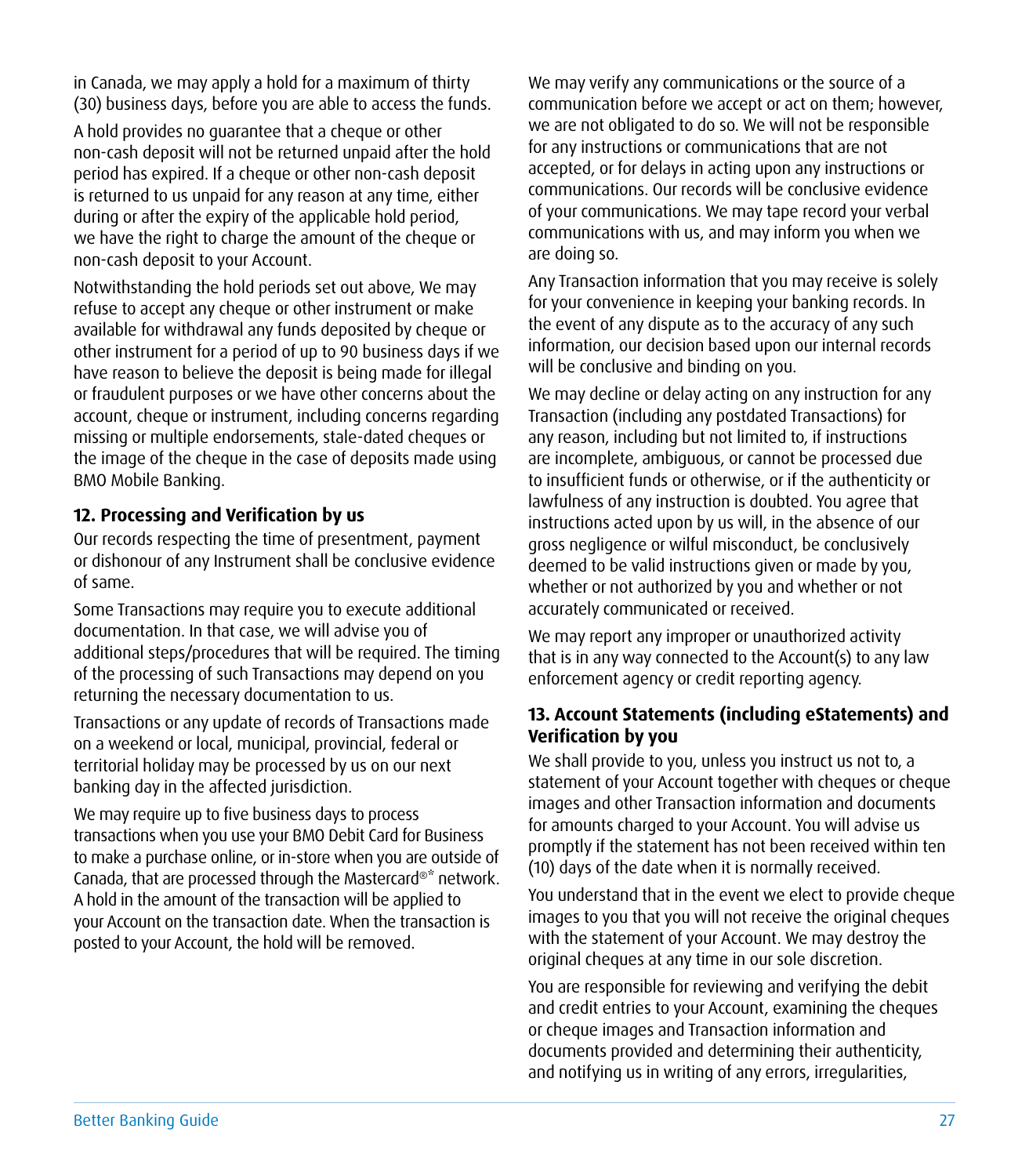<span id="page-29-0"></span>omissions or any other objections to them or in respect of any other Transaction involving your Account (including, without limitation, if you become aware that an Instrument has forged signatures, has been altered, is a duplicate, is counterfeit or is otherwise unauthorized or fraudulent). You will provide your notice to us within the period (the "Review Period") which ends (i) thirty (30) days after the end of the period to which the statement relates, as shown on the statement, if you receive statements, or (ii) thirty (30) days after the date of the Transaction, in any other case.

Upon the expiry of any Review Period (except as to any alleged errors, irregularities, omissions, or other objections outlined on the notice provided to us within such Review Period) you are deemed to have accepted all statements and reports of Account information pertaining to such Review Period and generated by us with respect to the Account as accurately reflecting all Transactions on the Account. Without limiting the foregoing, you acknowledge and agree that, after the expiry of any Review Period:

- (i) you have no claim that any cheques or any other payment instructions charged to the Account had forged signatures, were altered, were duplicated, were counterfeit or were for any reason unauthorized or fraudulent even if you or we did or did not verify the signature, instruction or authorization;
- (ii) all amounts charged to your Account that are properly charged to you include all interest and service charges, whether or not the statement discloses how interest and charges are calculated;
- (iii) it shall be conclusively settled, (subject to our right either during or after such Review Period to charge back items and amounts remitted to you for which payment has not been received or has been reversed, in whole or in part), that the relevant statement and the balance shown on it and reports of Account information pertaining to such Review Period and generated by us for the Account are correct and that the cheques or cheque images and other Transaction information and documents, and amounts, are authentic, authorized and properly charged to your Account; you are not entitled to be credited with any sum not credited to the Account in the relevant statement;
- (iv) you cannot claim that any entry on the relevant statement or posting during the relevant month, as applicable, is incorrect for any reason, and you will

have no claim against us for reimbursement relating to any such entry or posting, as applicable, even if the instruction which resulted in the charge to your account was forged, unauthorized or fraudulent or was improperly charged for any other reason whatsoever, including our negligence; and

- (v) we will be released from any claim whatsoever relating to the statement of your Account and Transaction information and documents pertaining to such Review Period, whether for negligence, breach of contract, breach of trust, breach of fiduciary duty, conspiracy, unlawful interference or otherwise. We are not liable for any loss or claim arising from any breach by you or any third party of any fiduciary duty or trust in respect of the sums or dealings noted in the statements.Notwithstanding the foregoing, you shall notify us immediately if
- (vi) at any time prior to the expiry of the Review Period you become aware that an Instrument has been altered, is a duplicate or is otherwise fraudulent, or
- (vii) at any time you become aware of any unauthorized or forged endorsement on any Instrument.

#### **14. Consent to Electronic Delivery of Documents**

- 1) These terms and conditions apply when you have consented to the electronic delivery of documents to you relating to your Bank of Montreal account(s).
- 2) Definitions

Here are the definitions of some of the words used in this Consent.

accounts means the accounts associated with the products or services provided to you by BMO, including any replacement account (such as when your credit card is converted to a different BMO credit card) and any new accounts that we open for you in the future.

agreements means the agreements between you and BMO that govern your accounts, as amended from time to time.

BMO and we means Bank of Montreal, Bank of Montreal Mortgage Corporation and BMO Trust Company.

consent means this Consent to Electronic Delivery of Documents.

documents means the documents listed in Section 2.

Message Centre means the BMO Online Banking message centre.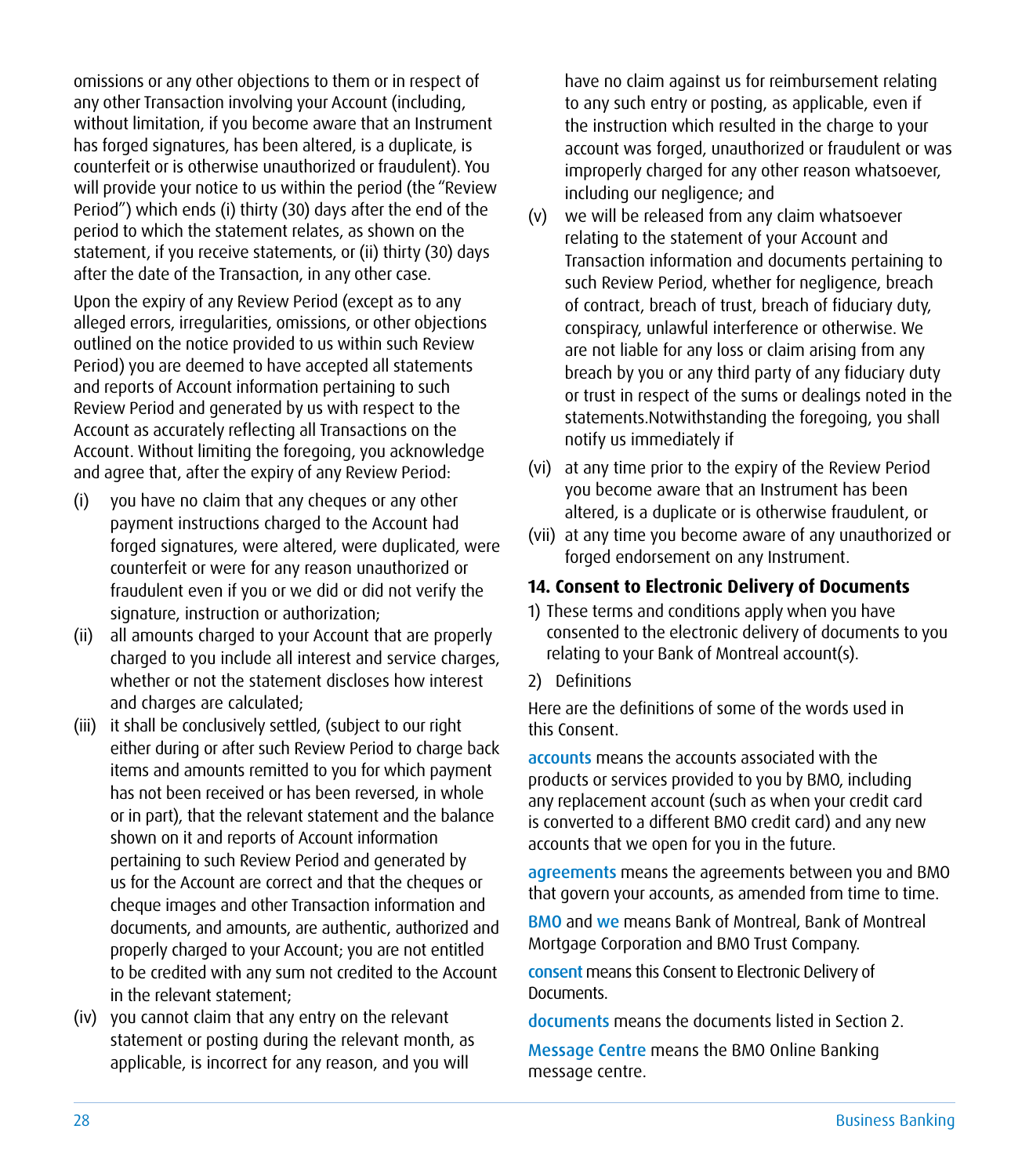Online Banking means BMO Online Banking, which can be accessed at [bmo.com,](https://www.bmo.com/main/personal) and BMO Mobile Banking and BMO Tablet Banking, which can be accessed through BMO banking apps.

you means each person who consents to BMO providing electronic delivery of documents.

- 3) Consent and When It Takes Effect: You consent to BMO providing the following documents to you by making them available through Online Banking:
	- i) applications for your accounts and any related forms;
	- ii) statements for your accounts;
	- iii) our agreements and any changes to your agreements;
	- iv) interest rates, fees and other items mentioned in the disclosure statements we send to you from time to time with respect to your accounts;
	- v) this Consent and any changes to this Consent; and
	- vi) any other confirmation, notice or information that we are required by law to provide to you in writing relating to your accounts.

We will not send you paper documents, except as set out in Section 6.

If we receive your consent less than ten (10) business days before the end of an account statement period, it may not take effect until the next account statement period.

- 4) Oral Consent: If you orally consented to BMO providing you documents electronically, this confirms your consent. If you do not agree to these terms and conditions, you may revoke your consent as described in Section 7.
- 5) Electronic Delivery of Documents and Length of Time Available: When we provide a document electronically, we will do so by making it available to you through Online Banking. We may post a notification message to the Message Centre to tell you that the document is available. In other cases, documents may become available to you immediately as part of an Online Banking transaction or selection.

We will make account statements available through Online Banking. You may access account statements for seven (7) years after they are posted in Online Banking. Some documents may be contained in Message Centre notifications. You may access Message Centre notifications for six (6) calendar months after they are posted, unless

you delete them. If you want to keep a copy of any of these documents for your records, you should print or save a copy before those periods end.

For some types of account, we may make your agreements and any fees, interest rates and other disclosures available through Online Banking. You may access the up to date version of these documents at any time. If you want to keep the versions that were in effect when you opened your account, you should print or save a copy as soon as the links are available to you in Online Banking.

- 6) Your Obligations to Access Online Banking and View Documents: You agree to access Online Banking at least monthly to review documents. You are responsible for printing or downloading a copy of any document for your records. If you are unable to access Online Banking for any reason, you should revoke your consent as described in Section 7.
- 7) Providing Documents by Paper: We may provide you documents by paper delivery if we are unable to provide electronic delivery or if we otherwise consider it appropriate. Any paper delivery will be provided to you at the most current mailing address that we have on file for your accounts.
- 8) Revoking Consent: You may revoke your consent to have documents associated with all or any of your accounts delivered to you electronically at any time by updating your document delivery preferences in BMO Online Banking, by calling 1-877-262-5907 or 1-800-263-2263 for BMO credit cards, or by visiting any BMO branch.

We will confirm to you in writing that we have received your revocation and specify when it takes effect. If we receive your revocation less than ten (10) business days before the end of an account statement period, it may not take effect until the next account statement period.

9) Alerts: In addition to Message Centre notifications, you may ask us to send you alerts through various electronic channels (for example, email, text message or other notification to a mobile device) to tell you when documents are available. You are responsible for informing us of any changes made to your contact information. Alerts may be delayed or prevented because of a variety of factors. We do our best to provide alerts in a timely manner and with accurate information, but we do not guarantee the delivery or accuracy of alerts.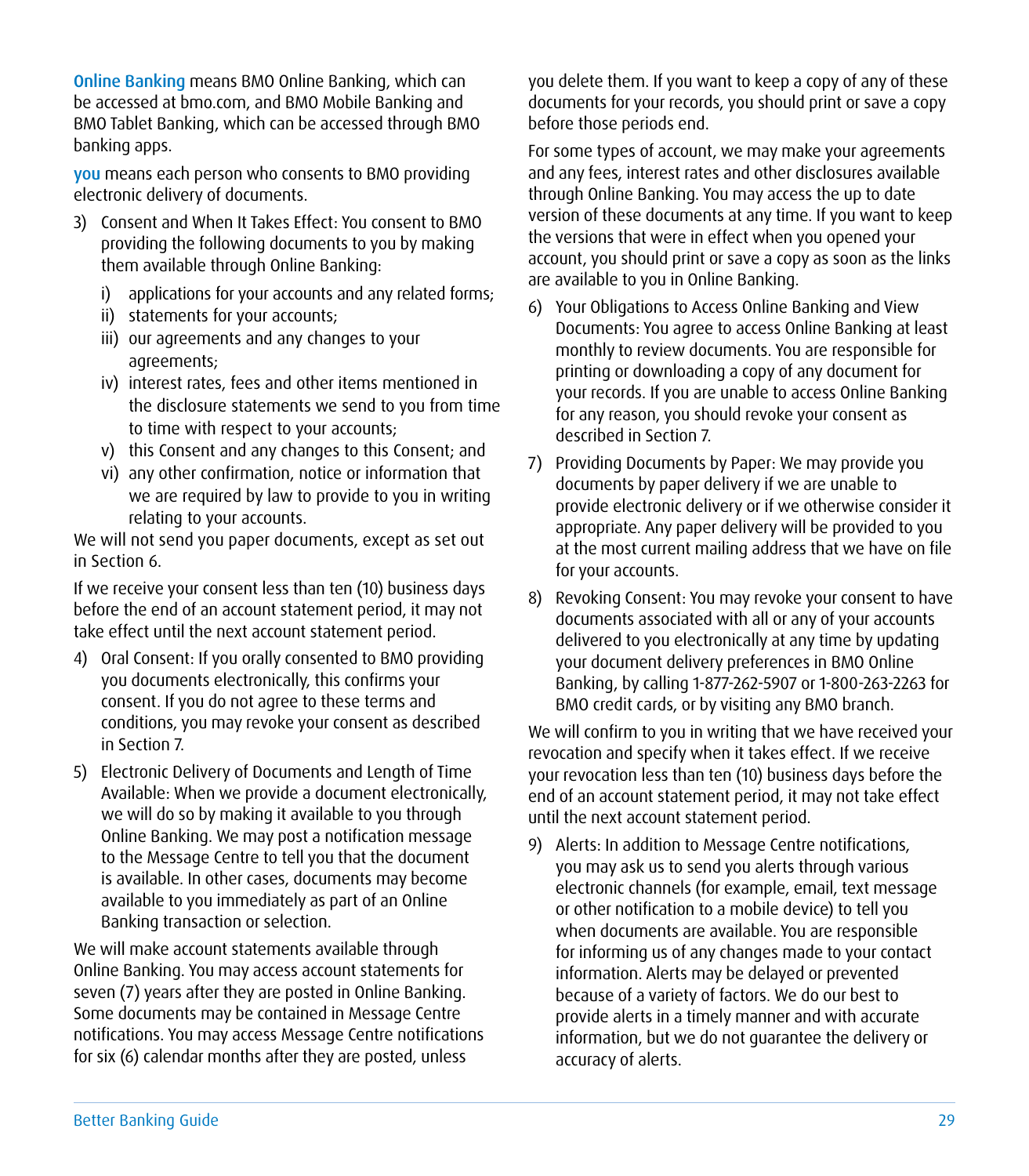- <span id="page-31-0"></span>10) Changing These Terms and Conditions: We may change these terms and conditions from time to time by providing you with notice of the change through electronic or paper delivery.
- 11) Other Agreements: These terms and conditions apply in addition to your other agreement(s).

#### **15. Your Duty of Care**

You will maintain commercially reasonable procedures and controls to detect and prevent thefts of Instruments or losses due to fraud, forgery or unauthorized use involving Instruments. You will diligently supervise and monitor the conduct and work of all Authorized Signatories and all agents and employees having a role in the preparation, handling or review of your Instruments and your bank statement reconciliation or other banking functions. We shall have no responsibility or liability whatsoever for any loss due to any altered, forged, fraudulent or unauthorized Instrument, even if you notify us within the

Review Period, if:

- the altered, forged, fraudulent or unauthorized Instrument was made by a person who was at any time your agent, employee or Authorized Signatory; or
- the loss could have been avoided by your having taken commercially reasonable steps to prevent losses arising from altered, forged, fraudulent or unauthorized Instruments; or
- the loss could have been avoided by your having in place commercially reasonable procedures and controls to supervise and monitor your agents, employees and Authorized Signatories; except, in each case, to the extent the loss was caused by our gross negligence or wilful misconduct.

#### **16. Transfer Funds by Wire**

If you provide us with instructions to transfer funds by wire (domestically or internationally), we, our correspondents, and other financial institutions involved in processing the remittances may rely on any account or identification numbers provided and will not seek to confirm whether the number specified corresponds with the name of the beneficiary or the beneficiary's bank provided in the payment order. The payee designated by you may be required to provide identification to the satisfaction of the paying bank.

Wire payment instructions executed by us are irrevocable. Under certain circumstances we will, on a reasonable efforts basis and upon your request, attempt to recall a wire payment, however, we cannot guarantee return of the funds. If funds are returned, we will credit your Account at our quoted rate of exchange (where you request foreign currency exchange on the date that such credit is made).

You will pay us fees in addition to all other service fees for transfers by wire and will reimburse us for any deductions and withholding or other taxes, and for any interest and penalties that may be paid by us in connection with any remittances. Other financial institutions may deduct a fee for processing remittances. You acknowledge that international remittances are subject to cut-off times, time zone differences and local regulations of the destination country.

For wire transfers, we are not responsible for any delay, failure or performance, damage, penalty, cost, expense or inconvenience resulting to you or any other person from causes beyond our control. We are not liable to you or any other person for incorrect or improper payment to any person arising out of the processing of any wire transfer, unless caused solely by our gross negligence or wilful misconduct.

#### **17. Closing or Freezing Accounts**

We may at any time, without notice to you, close any Account, or freeze or hold the funds in any Account, at our sole discretion, including, without limitation, for reasons of actual or suspected fraud or illegality, inaction on the Account or breach of your obligations under any agreement between us and you.

#### **18. Dormant Accounts**

Accounts with no Client Activity for two years or more, will be considered Dormant. You may choose to reactivate or close your account to avoid a Dormant Account Fee. Dormant Accounts Notices will be mailed to you after two and five years of inactivity. If notice is not acknowledged within 60 days, a Dormant Account Fee will be charged to your account after two and five year period. If there are insufficient funds in your account to cover the fee, you authorize us to close the account without notice to you. If your account remains inactive and balance is still unclaimed we will mail final notice after nine years of inactivity. If notice is not acknowledged by December 31 of the tenth year of inactivity, we will close your account and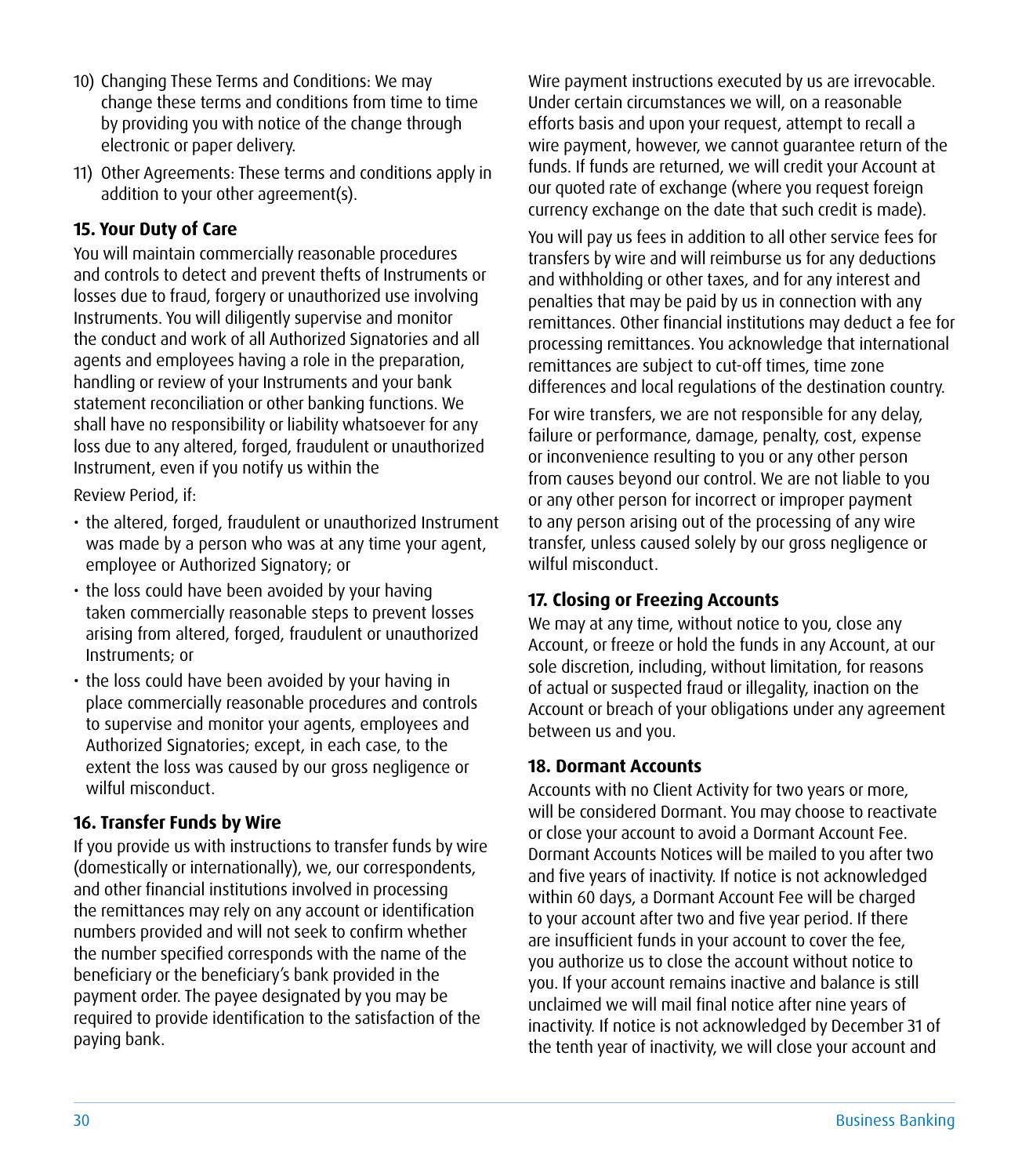<span id="page-32-0"></span>the unclaimed balance of your account will be transferred to Bank of Canada. A fee will apply at the time of transfer. The Bank of Canada will act as custodian on your behalf. To retrieve your unclaimed balance contact the Bank of Canada at:

#### Bank of Canada – Unclaimed Balances

234 Wellington Street Ottawa, ON K1A 0G9 Call: 1-800-303-1282 or 613-782-8111 Fax: 613-782-7713 TTY: 1-888-418-1461 email: [info@bankofcanada.ca](mailto:info%40bankofcanada.ca?subject=) Visit: [bankofcanada.ca/unclaimed-balances](http://bankofcanada.ca/unclaimed-balances)

#### **II. BMO Business Bank Plans**

This section II contains terms that apply in respect of each BMO Business Bank Plan which you may subscribe for and which we have approved. Your BMO Business Bank Plan may be amended, subject to our approval, by completion of the Agreement for Business Banking: Amendment Information or by other means as we may permit.

By applying for a BMO Business Bank Plan, you agree to the following:

#### **1. Plan Features**

You understand and agree to the features, fees, restrictions, terms and conditions of the Business Bank Plan as stated in this Agreement, the Better Banking Guide for Business and other relevant agreements or schedules executed by you for the Business Bank Plan.

Additional services and amendments to your Business Bank Plan may be identified in schedules or other documents provided to you by us from time to time, as part of the Business Bank Plan.

#### **2. Fees**

You agree to pay all fees applicable to the Account(s) which are in effect from time to time, including, without limitation, any applicable Business Bank Plan fees and additional service fees, in effect from time to time. You may obtain information from any of our branches in Canada concerning the amount of such fees in effect at the time, or may consult the Better Banking Guide for Business. Additional service fees include those fees and charges for services under the Business Bank Plan that are not included in the Business Bank Plan fees.

#### **III. BMO Debit Card for Business and Telephone Banking/Online Banking**

This section III contains the terms that apply to your use of the Card Service and Telephone Banking/Online Banking (certain features of which you may change by completion of the Agreement for Business Banking: Amendment Information or you may supplement by completion of an Online & Mobile Banking Service for Business Agreement and/or a Tax Payment and Filing Agreement). By applying for an Account to which the Card Service and/or Telephone Banking/Online Banking apply you agree to the following:

#### **1. Scope**

This section governs your use of:

- the Card(s);
- Terminals;
- Telephone Banking;
- Online Banking/Mobile Banking;
- point of sale/debit card terminals at locations which permit you to use your Card(s) to make direct payment transactions on the Account; and
- any other access channels or channels of communication which we may enable you to use, which may include stored value/cash cards or similar devices when available.

#### **2. Cardholder Authorization and Acceptance of Instructions**

You authorize and designate each Cardholder to use a Card and to have access to the Services on your behalf.

The Card authorizes the Cardholder to have access to the Services under all Accounts and any applicable Business Bank Plans.

You authorize us to accept, without further verification, and you agree to be liable for:

- all instructions of the type that we accept given by your Cardholder(s), using Telephone Banking/Online Banking, when those instructions are accompanied by the Card, Secret ID Code, or Card Number, as the case may be, for Transactions;
- all Transactions made/entered into by your Cardholder(s) and instructions given by your Cardholder(s) as if such Transactions had been entered into pursuant to written agreements between us and you or such instructions had been given to us by you in writing; and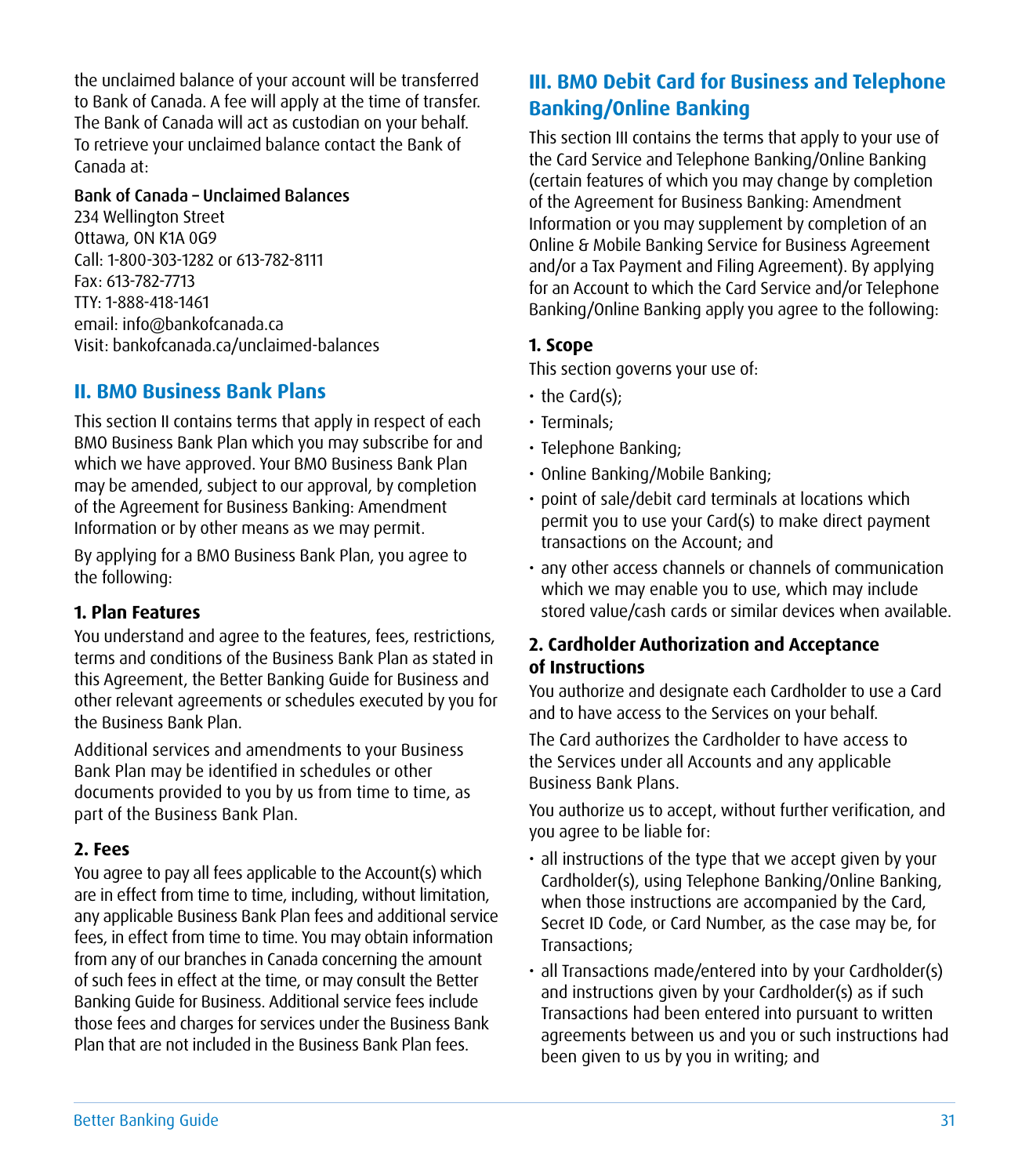<span id="page-33-0"></span>• the accuracy and adequacy of all activity on the Service, including the designation of Account(s) linked to the Card(s) and the Services.

You agree that we may need the opportunity to verify and accept all instructions given to us by you through or by way of the Services.

#### **3. Acceptance, Use of Card and Secret ID Codes**

You acknowledge receipt of the Card(s). By accepting one or more Card(s) from us, you assume responsibility for the Card(s) and their use in accordance with this Agreement. The use of the Card and a Secret ID Code is required to access various services.

Use of the Card or the Secret ID Code by you, by your Cardholder, or by any person with or without your consent or knowledge in connection with any Transaction, legally binds you and makes you responsible to the same extent and effect as if you had given signed, written instructions to us, unless you have previously notified us, in accordance with this Agreement, of the loss or theft of any Card or Secret ID Code or that the confidentiality of the Card Number or any Secret ID Code has been otherwise compromised by any means or that unauthorized use of Services may be occurring.

You will take all necessary steps, and will cause each Cardholder to take all necessary steps, to guard against theft, loss or fraudulent use of your Secret ID Codes and Card(s) (including Card Numbers) and you undertake to cause each Cardholder, as applicable:

- to select Secret ID Codes which are not based on easily discoverable combination of numbers, letters and/ or symbols which comprise information about the Cardholder, their family members, associates, or your business;
- in respect of a particular Card, select a Secret ID Code for Telephone Banking/Online Banking that differs from the Secret ID Code used at Terminals and point-of-sale/ debit card terminals;
- to keep each Secret ID Code confidential to the Cardholder;
- not to keep any record of a Secret ID Code in close proximity to, or with, any Card;
- to change a Secret ID Code as soon as possible after learning or suspecting that its secrecy has been compromised in any way; and

• to cooperate in a reasonable manner with us in the event of any investigation into the possible misuse or unauthorized use of a Card.

#### **4. Lost or Stolen Card**

You agree to notify, and to cause your Cardholder(s) to notify, us by telephone or in writing as soon as possible, but in any event, within twenty-four (24) hours of learning that either a Card or Secret ID Code has been lost or stolen or the confidentiality of a Card Number or Secret ID Code has been otherwise compromised by any means, except that this time period does not apply when there are exceptional circumstances preventing you from meeting it.

#### **5. Client Responsibility**

#### Authorized Transactions

You are responsible for the full amount of all authorized activity resulting from the use of the Card and/or Secret ID Codes by any person including, but not limited to, your Cardholders. Careless handling of the Card and/or Secret ID Codes can result in serious financial losses.

#### Unauthorized Transactions

You will not be liable for any losses from unauthorized use of the Card or the Services due to circumstances beyond your control. These are situations where you could not have prevented and did not knowingly contribute to the unauthorized use and did not breach the provisions of this Agreement. Such circumstances include our errors, our gross negligence, technical problems or system malfunctions.

You may be liable for all losses from unauthorized use of the Card if you:

- knowingly contributed to its unauthorized use;
- used a PIN combination selected from your name, telephone number, date of birth, address, or Social Insurance Number;
- willingly disclosed the Secret ID Codes;
- did not keep the Secret ID Codes separate from the Card; or
- did not notify us by telephone or in writing within twentyfour (24) hours of learning that the Card or Secret ID Code was lost or stolen or that the confidentiality of a Card Number or Secret ID Codes was otherwise compromised by any means or that unauthorized use of Services may be occurring.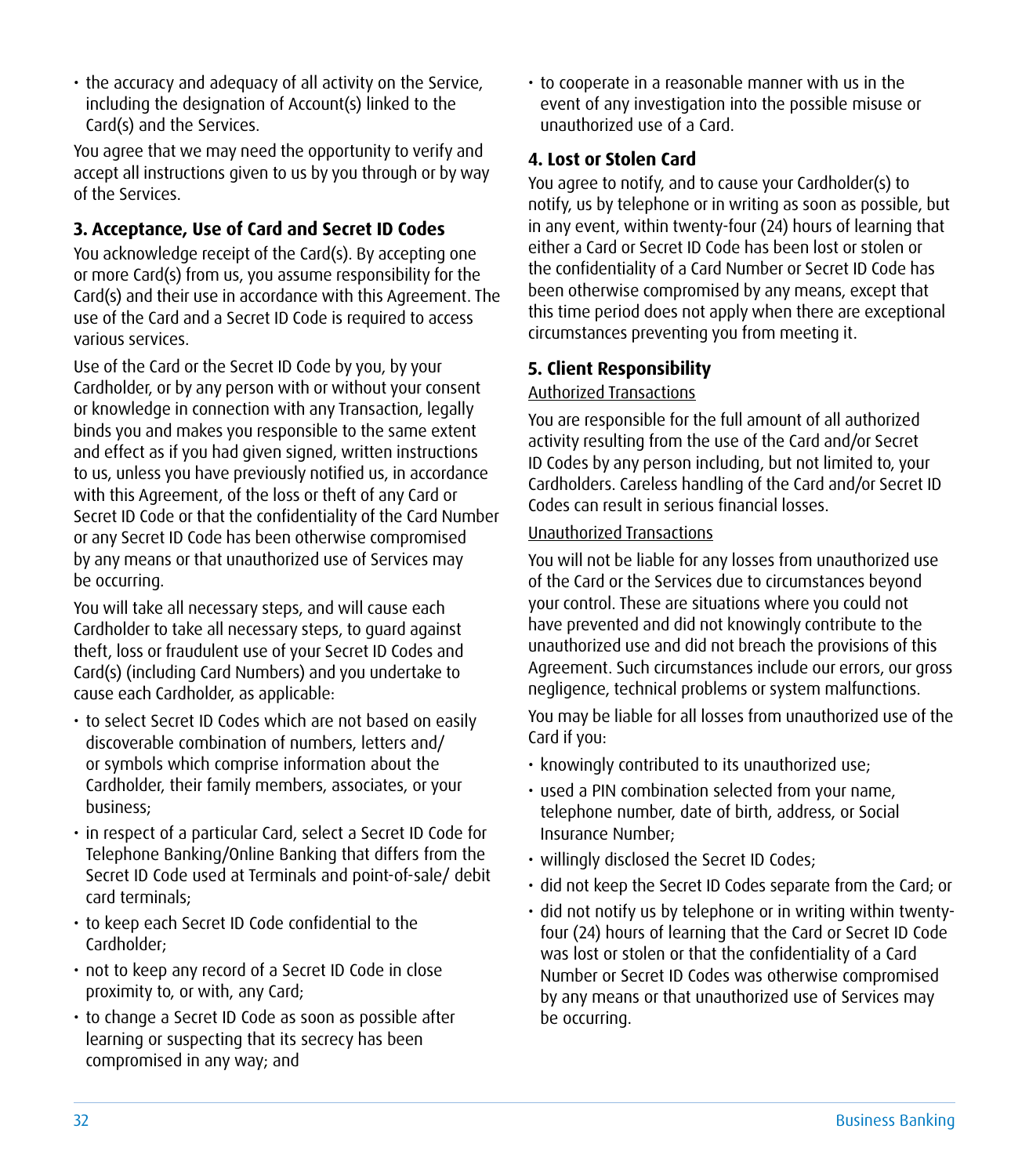<span id="page-34-0"></span>In those cases, your liability may exceed your Account balance, credit limit or any daily transaction limits.

#### In All Instances

You will not be liable for losses that occur after having notified us:

- of the loss, theft or misuse of the Card;
- that the Secret ID Codes were disclosed to or obtained by anyone else or may be known by anyone else; or
- that unauthorized use of Services may be occurring.

You will cooperate and assist in any investigation that we initiate into unauthorized use you report as a precondition to being reimbursed for any losses. This cooperation may include filing a report with law enforcement authorities.

We will not be liable to you or any third-party for any losses that you may incur as a result of your confidential or other information being released to or obtained by a third party due to the theft or loss of a Card, or due to your compromising the confidentiality of a Card or any Secret ID Code.

#### **6. Return of Card; Card Non-Transferable**

Cards are not transferable and remain our property and, as such, may be cancelled and the privileges associated with them revoked by us at any time without prior notice to you or your Cardholder(s). Cards shall be surrendered to us upon demand.

#### **7. Deposits at the Terminals**

You will not include and will cause your Cardholder(s) not to include any coinage in deposits or to deposit any oversized packages. An oversized package is a deposit which exceeds a maximum thickness of 12.7mm (1/2 inch) or an envelope limitation of no more than fifty (50) notes. You will be liable for any damage or resulting loss caused by a deposit of coinage, an oversized package or any other improper use of the Terminal.

You agree that we will not be responsible for the cash, cheques or other items enclosed in an envelope placed on your behalf in the Terminal until such envelope has been opened by our authorized employees or agents and the contents verified and deposited in your Account.

Any person(s) authorized by us are authorized to open the envelope placed on your behalf in the Terminal and to deposit the cash, cheques and other items we deem acceptable for deposit to the credit of your Account.

#### **8. Processing, Verification and Acceptance of Instructions**

We may take up to five (5) business days to verify any deposits made with a Card to the Account, including any transfer between Account(s), before you can withdraw the amount deposited, or process bill payments.

Deposits made at a Terminal by 11 p.m. local time, Monday through Friday, will be credited to the relevant Account on the same business day, except that Transactions of any kind made on a weekend or holiday will be posted on the next banking day of your branch.

You acknowledge that the Card Service and Telephone Banking/Online Banking do not entitle you to overdraw your Account(s), except to the extent you have entered into a written agreement with us for the provision of an overdraft facility and have overdraft privileges.

#### **9. Dispute Resolution**

You and/or your Cardholder(s) will not hold us responsible for the quality of any goods or services obtained from a third party through use of the Card Service or Telephone Banking/ Online Banking. You will settle all such issues directly with the merchant involved.

#### **10. Bill Payment**

You will make bill payments only from your Bill Payment Account(s). Each time you make a bill payment through Telephone Banking/Online Banking, you will receive a Reference Number from us and you will retain the Reference Number in your records, as your confirmation that we have received your payment instructions.

Bill payments and transfers, including without limitation, tax payments/remittances and post-dated bill payments and transfers, may not be completed if there are insufficient funds in your Account.

Bill payments made through a Terminal or through Telephone Banking/Online Banking will be reflected on the relevant Bill Issuer's records as of the date of payment. Some Bill Issuers may take up to two (2) business days to reflect the payment in their records.

You agree that, if you have a dispute with a Bill Issuer concerning its failure to give credit for a bill payment, or the imposition of any additional charges such as late payment fees or interest penalties, you will settle such dispute directly with the Bill Issuer.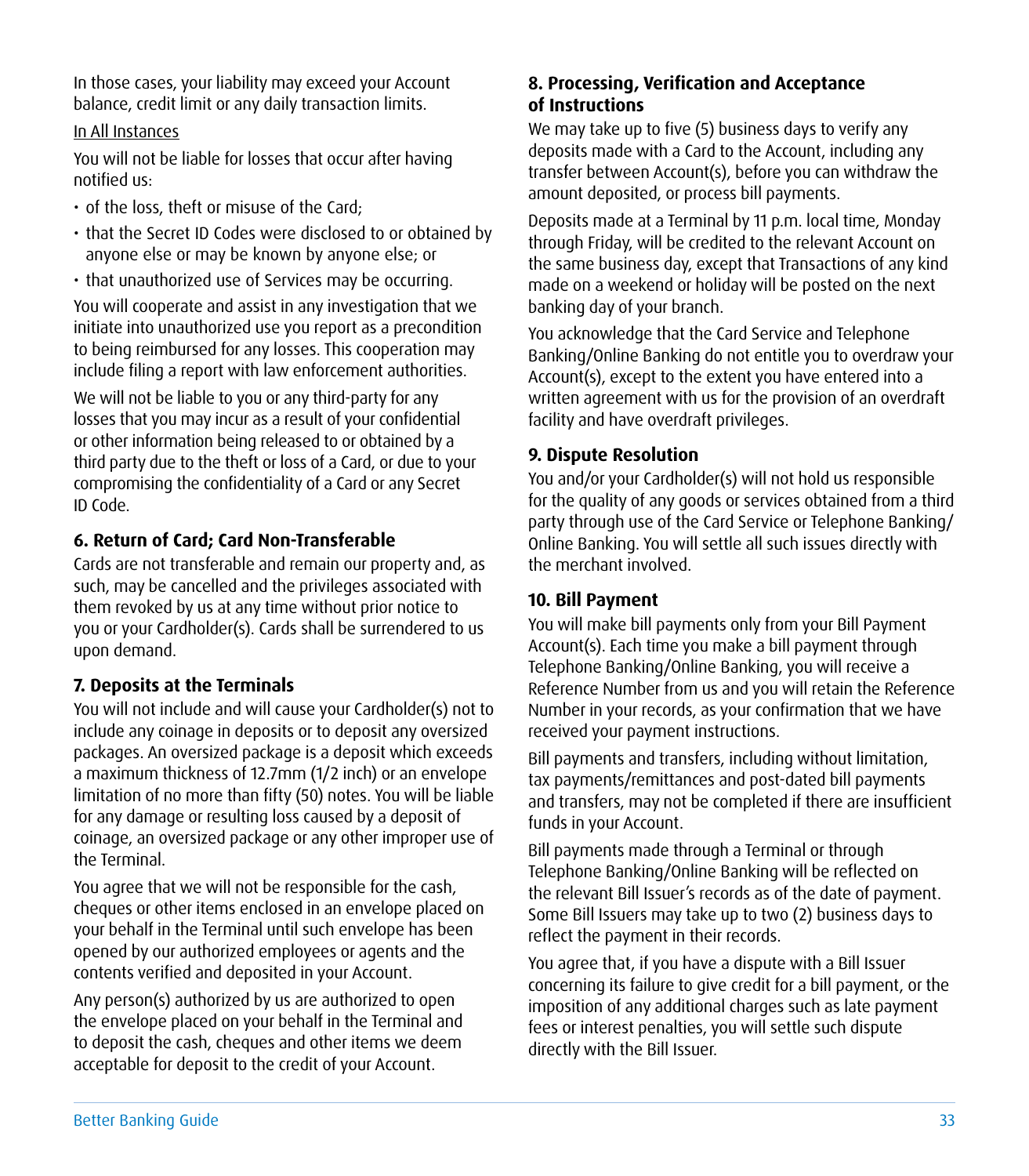<span id="page-35-0"></span>You are solely responsible for ensuring that we have accurate and complete information for each Bill Issuer to whom you wish to make an electronic payment through our systems including, without limitation, the Bill Issuer Account Information. Furthermore, you authorize and consent to our exchanging Bill Issuer Account Information with the Bill Issuer (including, without limitation, employees and agents of the Bill Issuer) for the purposes of updating your Bill Issuer Account Information to ensure that information in our records concerning your account with the Bill Issuer is accurate and up-to-date.

You agree that:

- we are under no obligation to keep Bill Issuer Account Information up-to-date or to contact the Bill Issuer to obtain, verify or update Bill Issuer Account Information; and
- we will not be liable to you or any third party by reason of a loss, liability or claim arising in connection with us not being in possession of complete, accurate or up-to-date Bill Issuer Account Information.

#### **11. Tax Payments/ Remittances**

Tax payments and remittances can be submitted through Online Banking and are subject to the terms of the Tax Payment and Filing Agreement which you may enter into with us through Online Banking.

#### **12. Foreign Currency Transactions**

The exchange rate for converting foreign currency transactions to Canadian dollars is the rate charged to us by Mastercard International Inc. on the date the transaction is posted to your account plus 2.5% for purchases and minus 2.5% for refunds. For non-U.S. dollar foreign currency transactions, the amount is converted first to U.S. dollars and then to Canadian dollars.

#### **13. Fees**

If you have applied and registered for Telephone Banking/ Online Banking, you agree to pay the applicable fee set out in the Better Banking Guide for Business.

You agree to pay the Maestro fee and/or Cirrus Worldwide CashAssist Service®\* fee, as stated in the Better Banking Guide for Business.

We reserve the right to assess charges for additional or replacement Cards.

#### **14. Amendments and Termination**

You may request that we change certain aspects of the Card Service and Telephone Banking/Online Banking as we permit (for example, set up a new Cardholder, link additional Accounts) by completing the prescribed form available at any branch or by other means as we may permit.You may terminate the Services upon thirty (30) days notice to us:

- by completing the prescribed form available at any branch; or
- in writing addressed to us at any branch.

#### **15. Limitation of Liability**

We shall not be responsible or liable for any loss or damage that you or any third party may incur in using:

- i) any software, hardware or applications from a third party that we may make available to you and/or
- ii) any communications networks, either private, public or otherwise, operated by a third party, in each case in connection with Telephone Banking/Online Banking.

#### **16. Contactless Payments**

Some Cards may allow you to make PIN-less transactions by tapping your Card where contactless payments, such as *Interac* Flash are accepted in Canada. Per-transaction and cumulative limits will apply. You can request us to deactivated this feature at any time.

#### **17. BMO Mobile Cheque Deposit**

#### Eligible Items

You may use this service to take an image of original paper items such as cheques, including certified cheques, money orders and bank drafts issued by a Canadian financial institution or the federal or provincial governments in Canada, in Canadian dollars, that are payable to you, to deposit those items to your Account(s).

#### Using This Service

To use this service, you must have, at your own expense, access to the Internet, a compatible smartphone or device, hardware, operating systems and software, and which have not been altered from manufacturer specifications. You must download the version of the BMO Mobile Banking App appropriate for your smartphone or device. We are not responsible for hardware, operating systems and software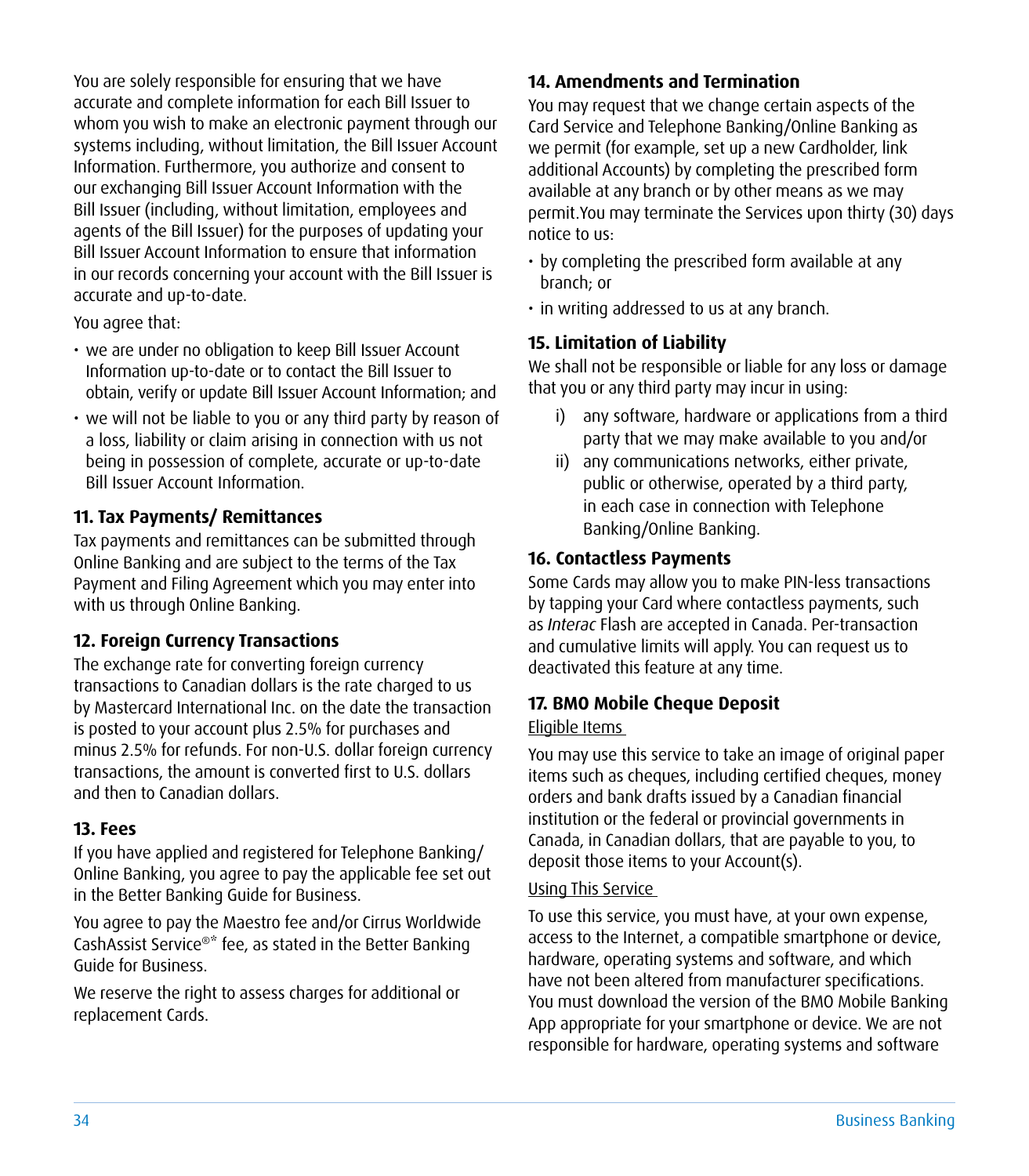needed to operate the service. We may make changes to the service without notice to you including discontinuing your access to this service, and these changes may result in your smartphone or device, hardware, operating systems and software no longer being compatible with the service.

You agree to use the service only to deposit eligible items, while you are physically located in Canada, and only through cellular or Wi-Fi networks in Canada.

If you are depositing the item to a joint account, you may only use the service if the item is payable to you and/or your joint account holder and the account is not an all to sign deposit account.

You agree to not use the service to deposit any item that is prohibited by this Agreement or in violation of any applicable law or rule, including any item that:

- is payable to someone else and endorsed over to you;
- has already been deposited;
- contains an alteration, or which you know or suspect, or should know or suspect, is fraudulent or otherwise not authorized by the owner of the account on which the item is drawn;
- is postdated or dated more than six months prior to the date of deposit;
- is subject to a stop payment order;
- is from an account that has insufficient funds; or
- has any restrictive endorsement or any other endorsement that is not in accordance with these terms and conditions.

You agree to take all necessary precautions to prevent any other person from using the service to deposit items to your Account(s) and to comply with these terms and conditions, all applicable rules, laws, and regulations and provide any further documentation which we may reasonably request.

#### Procedures

For each eligible item, you must provide a legible image of the front and back of the original item, and not an image of a photocopy, PDF or other printout. The images must correspond to the original, comply with the Payments Canada – Rule A10 or other applicable laws and any standards we establish, and must include, at a minimum, the:

- date;
- name of the payee and drawee institution;
- amount in words and figures;
- drawer's signature; and
- magnetic ink character recognition (MICR) information (which typically appears on the cheque).

You agree you will:

- retain the original item in a secure place for 14 calendar days following the deposit date and promptly send it to us upon request; and
- destroy the item promptly after the 14 calendar day period and no later than 120 calendar days after the deposit date.

You agree that when you transmit images of an eligible item to us, you are acting as our agent and that you will not delegate this role to anyone else. Each image that we accept for the purpose of clearing and settlement of the item under the applicable Payments Canada rules will be treated as an eligible bill under the Bills of Exchange Act. All requirements applicable to the deposit of an original item and the terms of this Agreement and any other agreement regarding your Account, including the holding of funds, apply to eligible items deposited with this service and the eligible items will be treated as if the original item had been deposited at a Canadian branch or Terminal.

We may also impose limits on the dollar amount of items and/or number of items which can be deposited. If you attempt to make a deposit in excess of these limits, we may reject your deposit.

#### Deposit Date

If we receive images of an eligible item on or before 11:59 p.m. Eastern Time (ET) on a business day, we will consider that day to be the deposit date. If we receive the images after 11:59 p.m. ET, on a weekend, or a holiday observed by your branch of account, the next business day will be considered the deposit date.

#### Fees and Charges

When you use this service, per-item deposit content fees set out in the Better Banking Guide for Business may apply depending on the business banking plan associated with your Account(s).

#### Rejected and Returned Items

You agree that we may reject any item deposited using the service at our discretion. For example, an item may be rejected by us if we determine it was not eligible for deposit or may be returned by another financial institution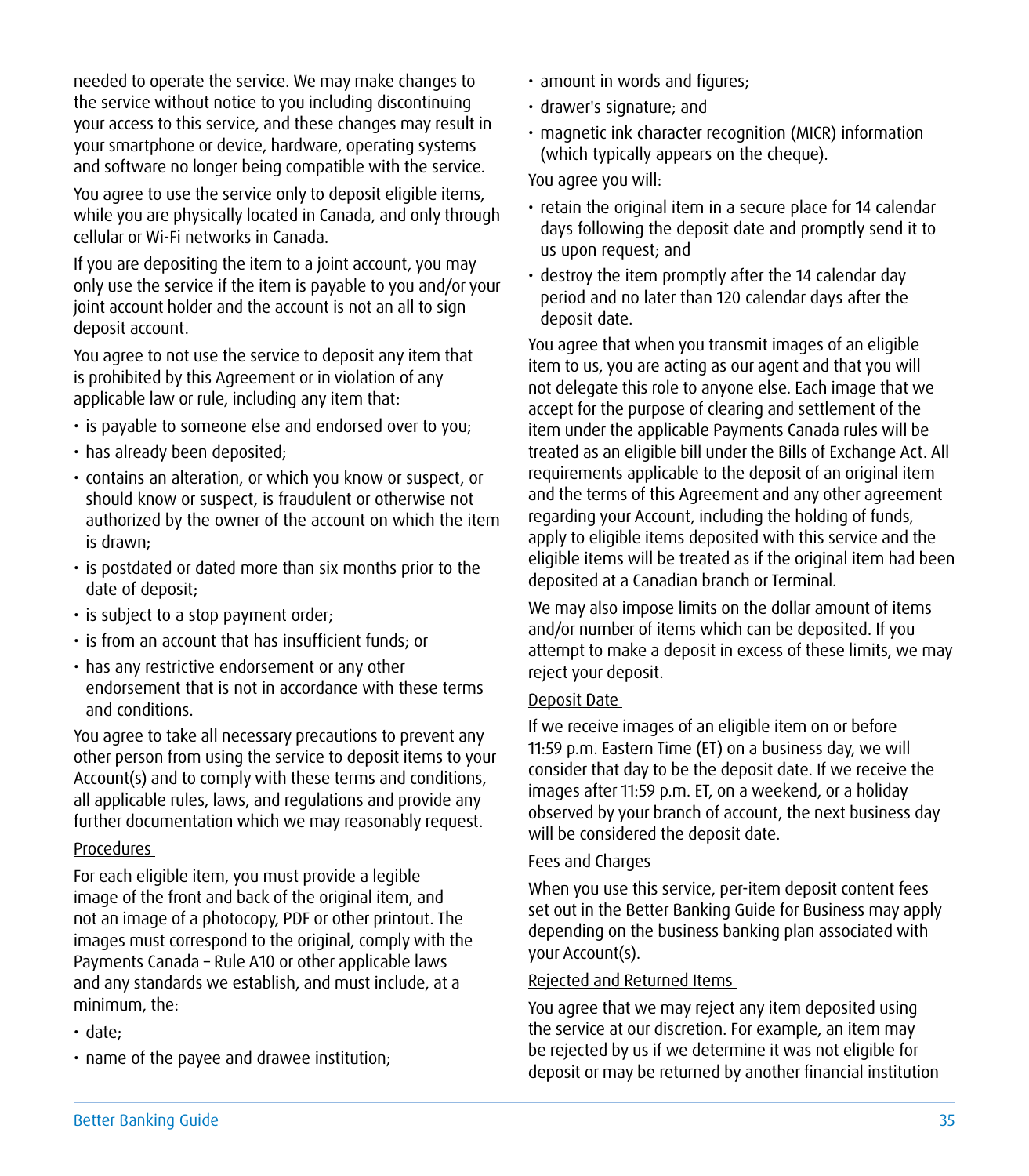<span id="page-37-0"></span>due to poor image quality, insufficient funds, alteration or other reason for which the item may not be processed. We may recover applicable funds from you or reverse the credit made to your Account. Any credit made to your Account will be subject to the final payment of the item and subject to the terms of this Agreement. If the deposit amount does not match the amount of the image, we may adjust your Account to reflect the amount on the image received.

You agree that we are not liable for any damages resulting from a rejected or returned item, the delayed or improper crediting of an item or inaccurate information you provide us regarding an item. You agree to be responsible for any costs relating to obtaining a replacement item in the event we require you to re-transmit images or provide a replacement item. We are not responsible for images that we do not receive.

#### **IV. General Terms and Conditions**

- 1) If you wish to take advantage of any credit services offered by us, you may need to apply for them separately.
- 2) This Agreement is binding upon you and your respective liquidators, successors, permitted assigns and legal representatives. You will not assign any of your rights or obligations pursuant to this Agreement without our prior written consent. We may assign our rights or obligations pursuant to this Agreement without your prior consent.
- 3) All notices to us, unless otherwise specified, are to be sent to your home branch.
- 4) If any term, condition or part of this Agreement is deemed invalid or unenforceable (to any extent) the remainder of the Agreement will not be affected, and such invalid or unenforceable term or condition will be severed from and no longer constitute part of this Agreement.
- 5) Words importing singular number also include the plural where appropriate and vice versa.
- 6) The headings in this Agreement are for ease of reference only and are not intended to limit the more detailed provisions following each heading.
- 7) Our relationship with you may also be governed by other agreements in force between us from time to time. Nothing in this Agreement shall be deemed to supersede, amend, repeal or otherwise modify any rights or obligations under any such other agreements, except as specified herein. If there is a conflict between this

Agreement and any other agreement in force between us, the terms of this Agreement shall prevail.

8) You agree that we may, at any time and without notice to you, establish or change dollar and/or other limits on the use of the Card, the Business Bank Plan or any of the services under this Agreement.

We may change or end this Agreement at any time. You agree to such changes when notice is given in our Canadian branches or in any other manner which we may determine from time to time. In addition, use of any Service by you following any change to this Agreement will constitute acceptance by you to such changed terms as they pertain to such Service.

- 9) Residents of Quebec: It is the express wish of the parties to this Agreement and any related documents be drawn up and executed in English. Les parties conviennent que le présente convention et tous les documents s'y rattachant soient rédigés et signés en anglais.
- 10) You agree that in accordance with our internal document retention policies as amended or replaced from time to time, we may retain an electronic (imaged) copy of any and all documents in respect of your Account(s), including account opening documents and signature pages, instead of any original paper copies. Our records containing any such electronic (imaged) copies will be considered to be conclusive evidence of the original documents and their contents for all purposes.

#### **V. Privacy Disclosure and Consent**

We may collect Personal Information (described below) from you about your owners, officers, directors, partners (if a partnership), employees, Authorized Signatories and other related parties or representatives. You acknowledge and confirm to us that you have the consent of any individual whose information is provided to us by you or on your behalf.

#### **1. Privacy Disclosure and Consent**

This section is applicable to all of the following individuals who are referred to as "you" and "your" in this section:

- each Authorized Signatory that executes the Agreement for Business Banking: Execution and Account Information and/ or any Agreement for Business Banking: Amendment Information;
- each signatory to the Agreement for Business Banking on behalf of the business banking client; and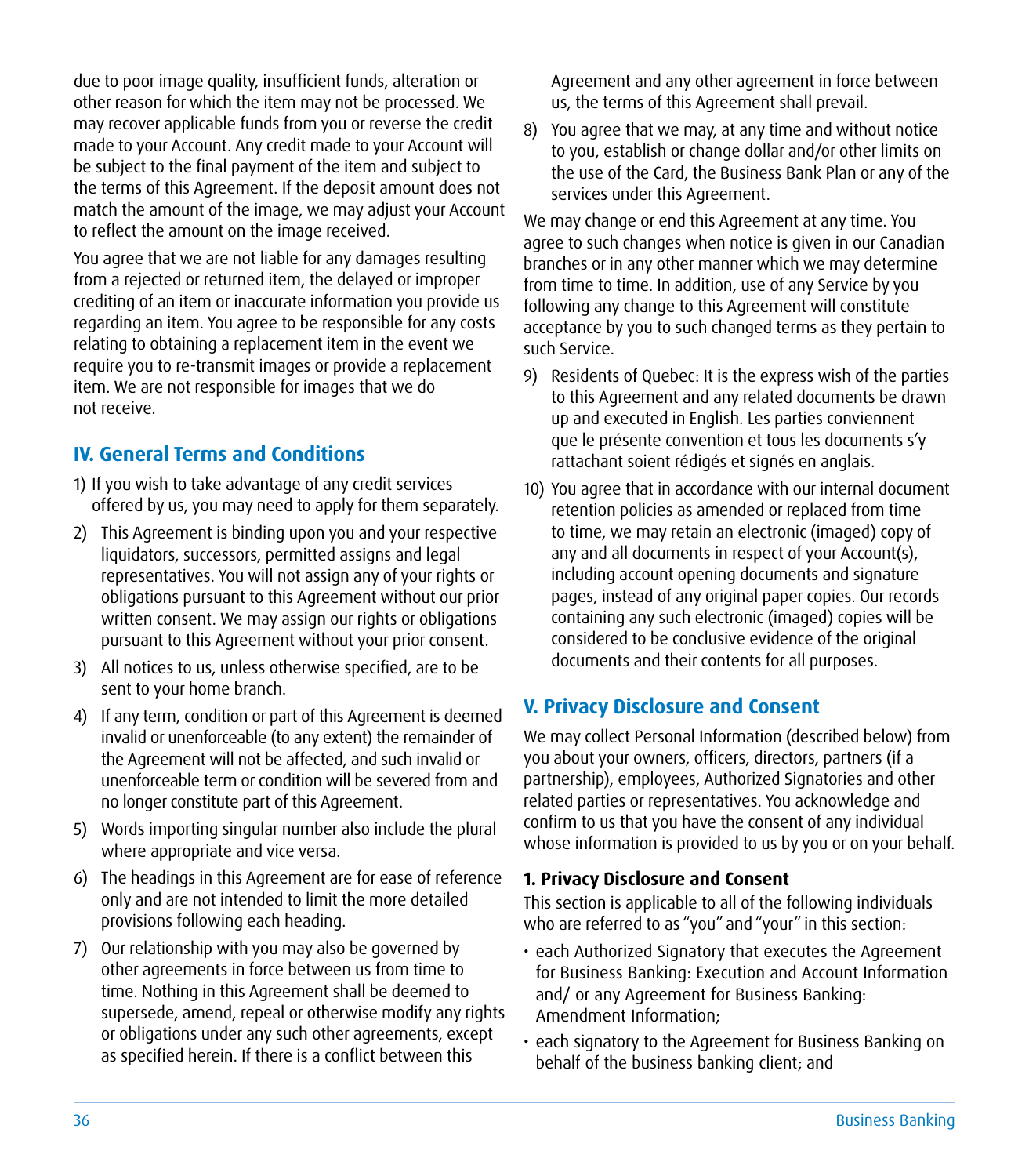- 
- Better Banking Guide 37
- permitted by law; and • respond to questions you may have.

If we use your Personal Information for a different purpose, we will identify that purpose.

Why do we need your Personal Information?

We collect your Personal Information to:

- verify your identity;
- ensure we have accurate information about you;
- understand your financial needs (including your eligibility for products and services you requested or accepted) and to manage our relationship;
- protect against fraud and manage other risks;

develop and tailor our products and services; • comply with legal or regulatory requirements, or as

• communicate with you regarding products and services that may be of interest;

• understand our clients, including through analytics, and to

#### Insurance Number, or employment records, and other information that could be used to identify you.

Personal Information does not include business contact information or information about your business' owners, officers, directors, partners (if a partnership), employees and other related parties or representatives contained in extracts of public registers that we obtain or that you provide to us.

use and share it. Please see our Privacy Code (available at [bmo.com/privacy,](https://www.bmo.com/main/about-bmo/privacy-security/our-privacy-code/) from any of our branches or by calling 1-877-225-5266 for details. What is Personal Information?

<span id="page-38-0"></span>• the business banking client's owners, officers, directors, partners (if a partnership), employees and other related parties or representatives (as applicable) whose information is provided to us by or on behalf of the

BMO Financial Group is committed to respecting and protecting the privacy and confidentiality of the Personal

business banking client. Your Personal Information

Your Personal Information includes information you provided to us or information we collected from other sources about you, such as your name, address, age, financial data, Social

Information you or the business banking client has provided to us and wants to help you understand how we collect,

#### Sharing your Personal Information

BMO Financial Group consists of Bank of Montreal and its affiliates. Your Personal Information, including information about your authorized representatives and beneficiaries, is shared within BMO Financial Group, to the extent permitted by law, to:

- ensure we have accurate information about you and your business,
- manage our total relationship,
- provide a better customer experience,
- meet your needs as they change and grow, and
- manage our business.

Please see our Privacy Code for details.

#### Your Choices

Sharing: You may choose not to allow us to share accountspecific information within BMO Financial Group, but you understand we will share your Personal Information where two or more BMO Financial Group affiliates provide you with jointly offered products or services.

Direct marketing: You may choose not to allow us to use your Personal Information for direct marketing, such as mail, telemarketing or email informing you about products and services we think may be of interest and value to you.

Please see "Contact Us" in our Privacy Code for more details.

#### Consent for Third Parties

You agree and acknowledge notice that BMO Financial Group and its agents may use your Personal Information to obtain and update credit information and other financially related information about you at any time during the term of this agreement from any credit reporting agency, credit bureau, other financial services industry databases, your employer(s) or any person who has or may have financial dealings with you for the purposes outlined in the Privacy Code. BMO Financial Group may use information you provide to us when opening or operating any accounts you have with us to confirm or validate such information with third parties. If you do not have a credit product (e.g. credit card, mortgage, line of credit or other loan) with BMO Financial Group, you may withdraw your consent at any time by contacting us.

#### **2. Business Information**

This section applies to our business banking client. Business Information is information about a client or its business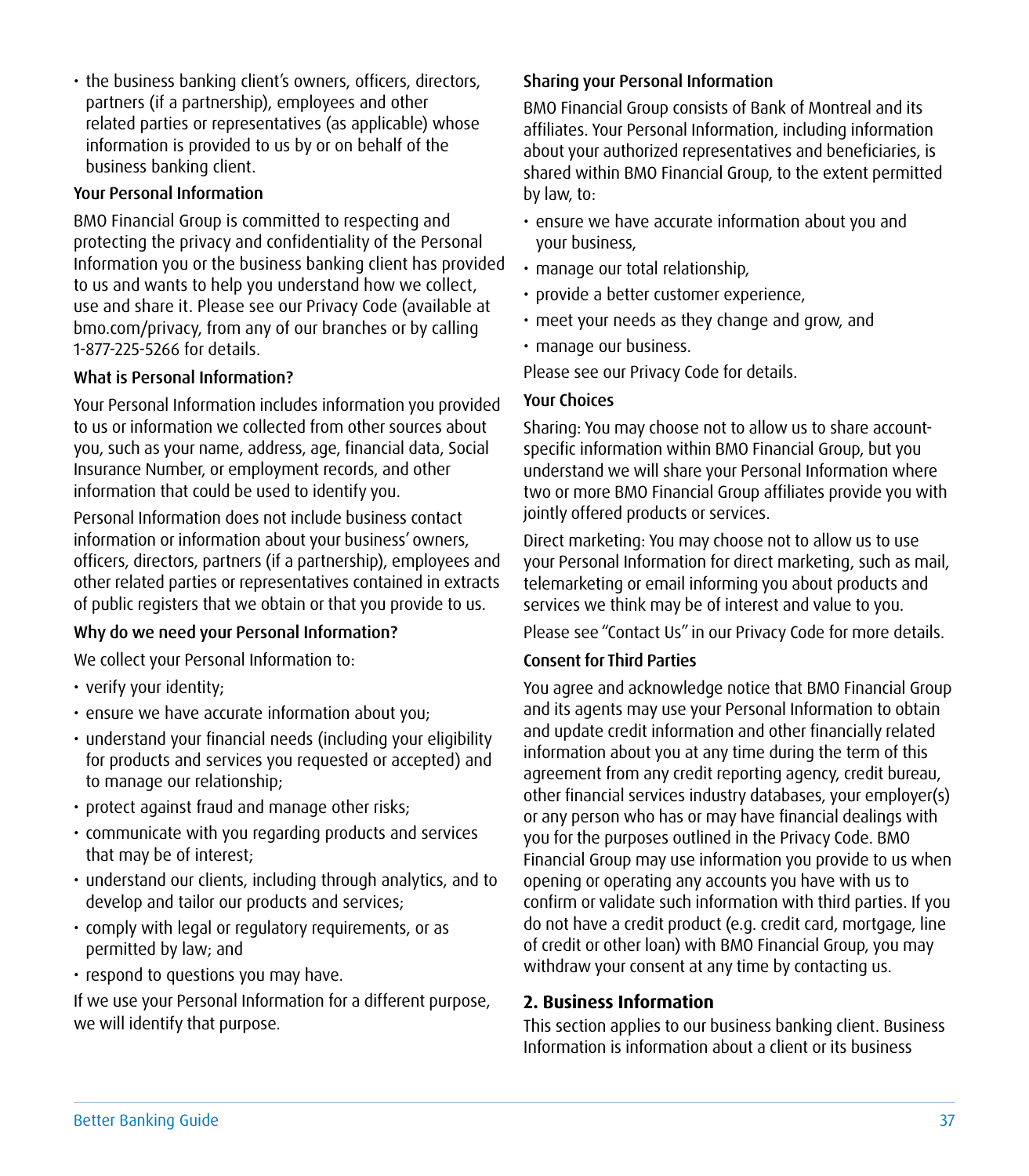<span id="page-39-0"></span>which we obtain through our banking relationship. Business Information does not include Personal Information.

We ask for Business Information to:

- understand our clients' financial service needs;
- customize and implement products and services; and
- deal with matters related to each client's banking relationship with us.

Business Information of our clients is shared, to the extent permitted by law, within the BMO Financial Group (that is, us and our subsidiaries and affiliates) which provide deposit, loan, investment, securities, brokerage, insurance, trust and other products and services.

With this more comprehensive understanding, we are better able to meet the needs of our clients and their businesses as they grow and change.

If you would prefer not to receive our direct marketing service, you can have your business name deleted from our direct marketing lists. All you have to do is ask us.

We may periodically share client Business Information with third party service providers so they can offer our clients useful services such as payroll and payment card processing. We will obtain each client's consent before sharing its Business Information with these third parties.

During the course of our banking relationships and related third party dealings, we may: (i) request and obtain information about our clients and (ii) receive and act upon requests for Business Information about our clients (for example, these may include requests made by rating agencies, credit reporting agencies, accountants or auditors, or by other persons with which a client has direct or indirect business dealings). You authorize us to request and obtain information and release Business Information in the cases described in (i) and (ii) above; provided that, in the case of (ii), we will have no responsibility to verify the validity of such third party requests or any specifically signed client authorizations permitting the release of such Business Information (including, without limitation, whether an authorization is from an Authorized Signatory or complies with any general instructions given to us relating to the customer's Authorized Signatories) and will not be liable for the consequences of any release of Business Information to a third party except in the case of our gross negligence or wilful misconduct. In the event of a conflict or inconsistency between the application of this paragraph and any provision contained in any other document or agreement delivered to or entered into by us with the client, this paragraph shall govern unless such other provision expressly states otherwise.

#### **VI. Joint and Several (Solidary) Liability**

In consideration of our opening and operation of the Account and of all related services provided by us to you, each Owner agrees that:

- (i) it is jointly and severally (solidarily in Quebec) liable with you for all deficits and other liabilities relating to the Account(s), including all principal, accrued and unpaid interest, fees (including legal fees), charges, overdrafts or other amounts payable ;
- (ii) we may look to such Owner in addition to you for payment of all such obligations; and
- (iii) we are relying on the foregoing joint and several (solidary in Quebec) liability in agreeing to enter into this Agreement and provide services to you.

#### **VII. Glossary of Terms**

Account means any business deposit account you have with us.

Agreement means this Agreement for Business Banking together with the Agreement for Business Banking: Execution and Account Information form and the most recent version of theBetter Banking Guide for Business, each as amended or replaced from time to time.

Authorized Signatory means your authorized signing officer(s) as identified by you on our prescribed form on file with us.

Better Banking Guide for Business means the Better Banking Guide for Business published by us and as amended or replaced from time to time.

Bill Issuer means those entities or individuals whose bills (including, tax payments/remittances) you indicate you would like to pay through the bill payment feature of any of the Services that we have registered to be an entity or individual which participates in the bill payment service.

Bill Issuer Account Information means the information for each Bill Issuer to whom you wish to make an electronic payment through our systems including, without limitation, the Bill Issuer's name and the billing account number.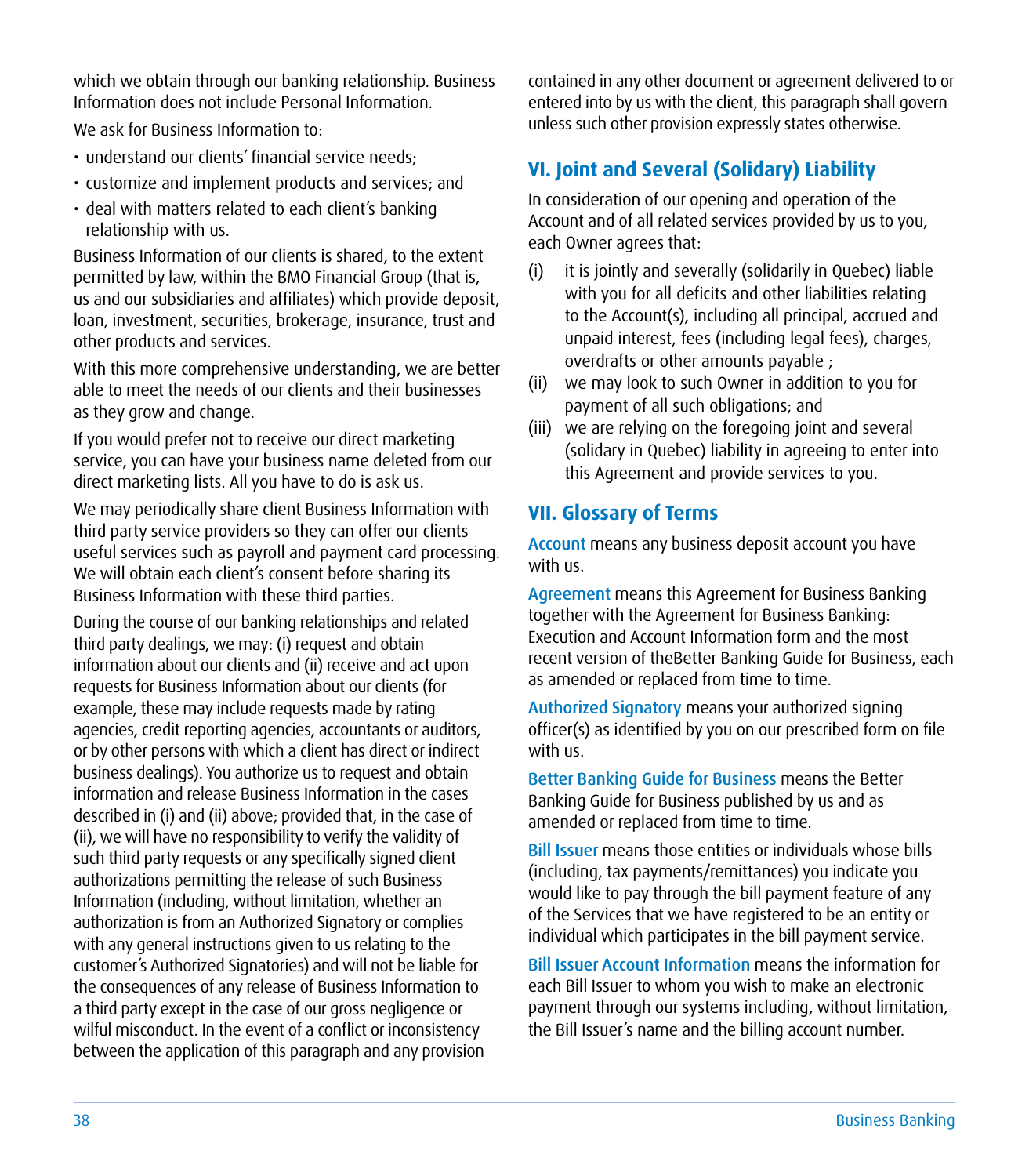Bill Payment Account means any Account(s) linked to the Card authorized to make bill payments:

- (i) at any branch, by way of a customer service representative;
- (ii) through Telephone Banking, Online Banking; OR
- (iii) by way of a Terminal.

Card means the BMO Debit Card for Business card(s) provided to you by us or any other card that we permit you to use.

Card Number means the sixteen (16) digit number on the Card.

Card Service means the banking services offered by us to you accessed by use of the Card as amended or replaced by us from time to time, except the Card Service does not include Telephone Banking/Online Banking.

Cardholder means any person that you authorize and designate to use the Card and any other Service.

Instrument means any bill of exchange, promissory note, cheque, draft, payment instruction, banker's acceptance, order for payment of money (including any wire transfer or electronic payment or transfer), security, coupon, note, clearing item or other item, whether a negotiable or non negotiable instrument, or contract for letter of credit or foreign exchange.

Online Banking means online and mobile banking services offered by us and includes:

- (i) instructions given through the use of a computer connected via private communications networks or public networks such as the Internet, or via wireless communications networks or similar networks or devices when available, and;
- (ii) instructions given through the use of a mobile device.

Owner means each sole proprietor, partner, shareholder or other owner of the business entity entering into this Agreement and where the partner, shareholder or other owner is itself an organization and not an individual, then the individual partner(s), shareholder(s) or other owner(s) of the organization.

Reference Number means the number that is provided by us to the Cardholder at the time the Cardholder makes a bill payment by way of Telephone Banking/Online Banking.

Secret ID Code means a personal identification number

(PIN), password or other identification code (whether provided to you or your Cardholder by us or selected by you or your Cardholder), which is required to access Telephone Banking/Online Banking, the Card Service and certain other services as we may determine and which may be used together with the Card (or other mutually agreed upon form of identification), as the case may be.

Service means either the Card Service or Telephone Banking/Online Banking, or any other access channel we may make available, as the context requires, and Services refers to all of them.

Tax Payment and Filing Agreement means the agreement between you and us which you enter into in order to remit payments and/or tax filing remittances through Online Banking, as it may be amended or replaced from time to time.

Telephone Banking means the telephone banking service offered by us and includes instructions given verbally over the telephone or through the use of an interactive voice response system (such as pressing the number buttons on a touch tone phone).

Terminal means our Instabank® machines and other automated banking machines approved by us which a Cardholder may use to access an Account by means of a Card.

Transaction(s) means any debit or credit to the Account, including but not limited to any deposit to, or withdrawal, transfer or payment by cheque or any other form (including tax payment/remittance) from the Account and any other transaction permitted by us with the Account. Transactions also include applications for investments or credit through us, loan advances, loan repayments, money orders, drafts, foreign currency, large currency denominations, wire transfers and such other information, transactions or services that we may make available. Transactions also include any other instruction in respect of the Account, including the entering into of agreements on your behalf such as the Online & Mobile Banking Service for Business Agreement and the Tax Payment and Filing Agreement, conducted through the Card Service or Telephone Banking/ Online Banking.

#### **VIII. Dispute Resolution**

Four Steps Toward Resolution:

If you have a complaint, we encourage you to let us know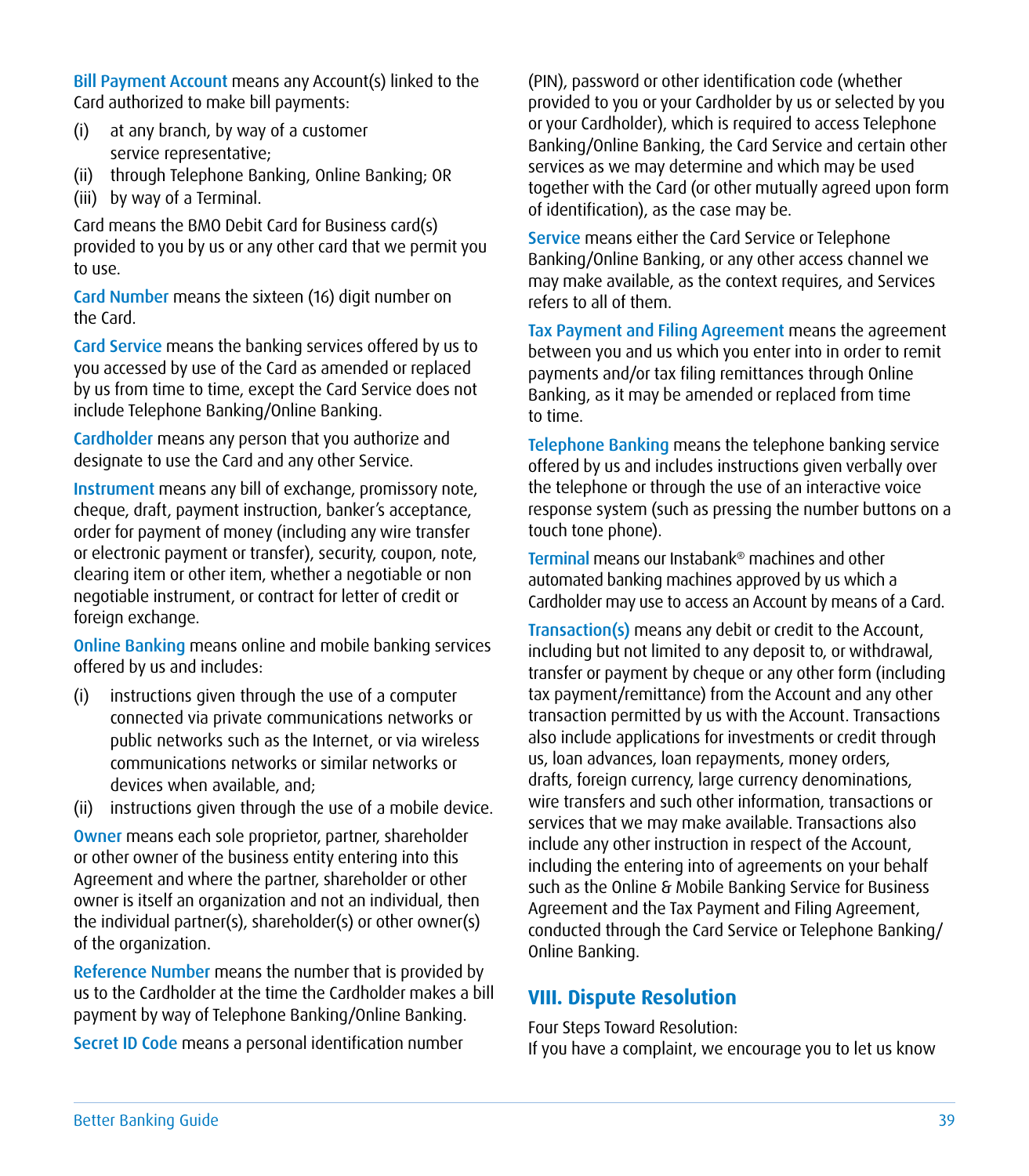<span id="page-41-0"></span>and give us the opportunity to resolve your concerns. We promise to address your complaint quickly, efficiently and professionally, as retaining your confidence and trust is of utmost importance.

1) Talk to a representative at the branch or office where your complaint originated, or where you normally conduct your business. If your concerns are not resolved, please involve the Manager/Supervisor. Alternatively, contact:

#### BMO Customer Contact Centre — Business Services

Call: 1-877-262-5907 Visit: [bmo.com](https://www.bmo.com/main/personal)

2) If your complaint is unresolved after following Step 1, you may escalate to the appropriate business group Senior Officer, listed below:

#### BMO Office of the Senior Vice President

(your local branch will have specific contact details)

Office of the Group Head Canadian Personal and Commercial Banking BMO Financial Group 55 Bloor Street West Toronto, ON M4W 3N5 Call: 1-800-372-5111 Fax: 416-927-6658

3) If your complaint is unresolved after following Steps 1 and 2, you may escalate to BMO Financial Group Ombudsman or BMO Financial Group Privacy Office.

The BMO Ombudsman's mandate is to conduct impartial review of unresolved financial services complaints for clients of Canadian operating groups. The process is based on fairness, integrity and respect and considers: the interests of all parties, any relevant documentation, applicable laws, rules, regulations, policies and industry practices, as well as the overall fairness of the situation. At the conclusion of a review, the BMO Ombudsman may facilitate a resolution between the parties or make a non-binding recommendation that BMO compensate the client. The Ombudsman does not investigate:

- Credit granting policies or risk management decisions of the Bank
- Decisions to close accounts
- Business decisions to change product or service offerings
- Levels of interest rates, service charges or fees that apply to all clients
- Transaction or other product or service issues for which BMO records no longer exist; and

• Matters that are or have been before a court, tribunal or other independent dispute resolution body.

#### BMO Financial Group Ombudsman

1 First Canadian Place P.O. Box 150 Toronto, ON M5X 1H3 Call: 1-800-371-2541 Fax: 1-800-766-8029 E-mail: [bmo.ombudsman@bmo.com](mailto:bmo.ombudsman%40bmo.com?subject=) Visit: [bmo.com/ombudsman/en](https://corporate-responsibility.bmo.com/our-practices/business-conduct/office-of-the-ombudsman/)

#### BMO Financial Group Privacy Office

If your complaint is regarding the privacy of your personal information and remains unresolved following Steps 1 and 2, you may contact the Privacy Office at:

#### BMO Financial Group

Office of the Chief Privacy Officer 1 First Canadian Place P.O. Box 150 Toronto, ON M5X 1H3 Email: [privacy.matters@bmo.com](mailto:privacy.matters%40bmo.com?subject=)

If you are still not satisfied, you can contact:

### The Office of the Privacy Commissioner of Canada

Call: 1-800-282-1376 Visit: [privcom.gc.ca](http://privcom.gc.ca)

4) Contact the Ombudsman for Banking Services and Investments (OBSI). Following Step 3, you may contact the OBSI. You are encouraged to follow all of BMO Financial Group's Complaint Resolution steps prior to consulting OBSI. However, if you refer a complaint to us and it is not being dealt with to your satisfaction, you may refer your complaint to OBSI when 90 days have elapsed from our receipt of your complaint at Step 2.

#### Ombudsman for Banking Services and Investments

401 Bay St., Suite 1505 P.O. Box 5 Toronto, ON M5H 2Y4 Call: 1-888-451-4519 Fax: 1-888-422-2865 E-mail: [ombudsman@obsi.ca](mailto:ombudsman%40obsi.ca?subject=) Visit: [obsi.ca](http://obsi.ca)

#### **Financial Consumer Agency of Canada (FCAC)**

FCAC supervises federally regulated financial institutions to ensure they comply with federal consumer protection laws and voluntary commitments and codes of conduct.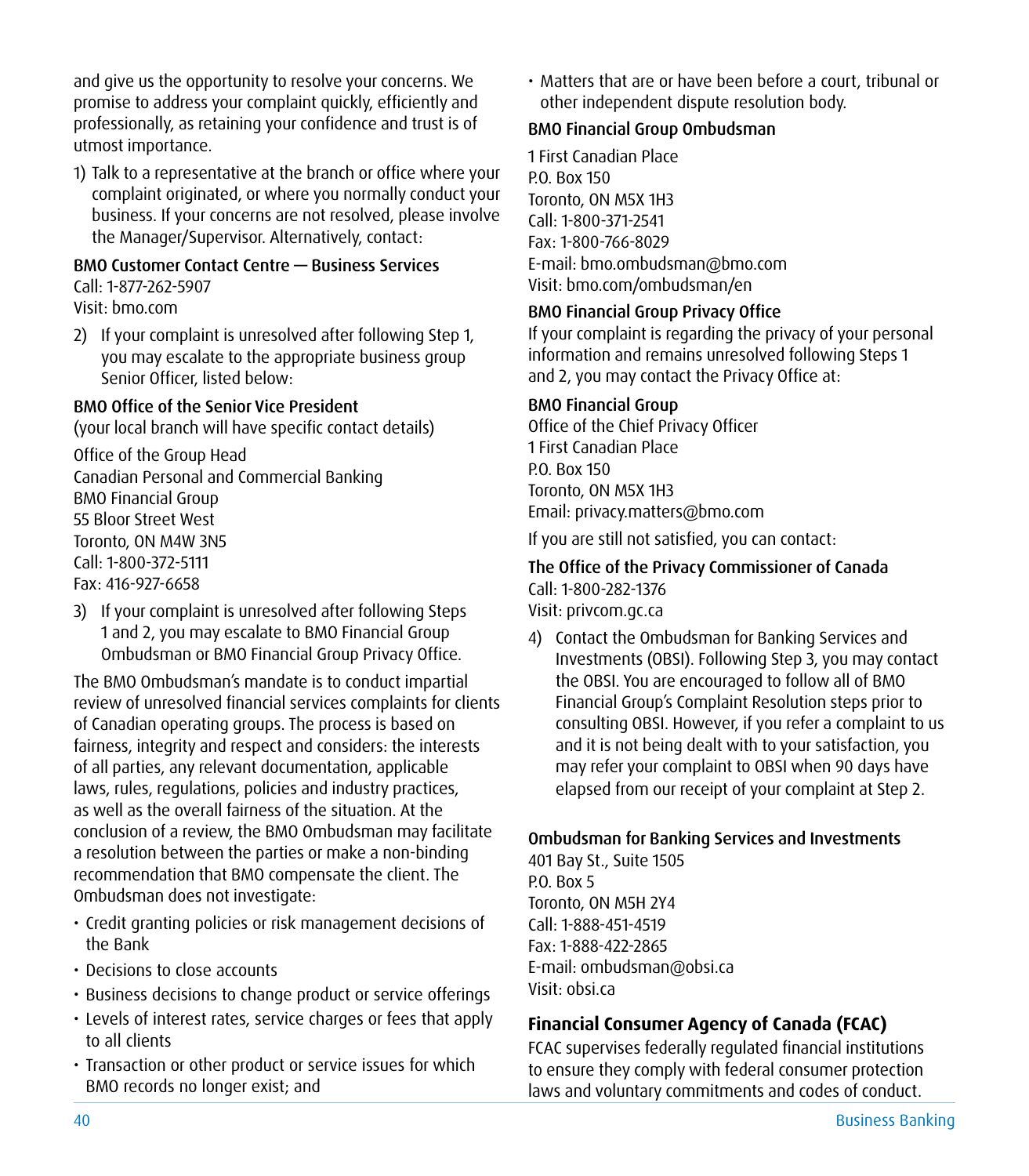<span id="page-42-0"></span>For example: financial institutions are required to provide consumers with information about complaint handling procedures, fees, interest rates and branch closures. If you have a complaint about a potential violation of a consumer protection law or a voluntary commitment or code of conduct relating to bank account, credit and insurance products, you may contact the FCAC at:

#### Financial Consumer Agency of Canada

427 Laurier Avenue West, 6th Floor Ottawa, Ontario K1R 1B9 Call (English): 1-866-461-FCAC (3222) (Français): 1-866-461-ACFC (2232) Fax: 1-866-814-2224

For a complete listing of federal consumer protection laws, voluntary commitments and codes of conduct, you may visit the FCAC website at: [www.fcac-acfc.gc.ca](http://www.fcac-acfc.gc.ca)

Note: the FCAC does not provide redress or compensation and account get involved in individual disputes.

<sup>®</sup><br><sup>®</sup> *Interac*, the *Interac* logo, *Interac* e-Transfer and *Interac* Flash are registered trademarks of Interactional Incorporated. Used under license.<br><sup>®†</sup> MONERIS, MONERIS & Design, PAYD and PAYD Pro are registered

- 
- BlackBerry and BlackBerry World are trademarks or registered trademarks of BlackBerry Limited, the exclusive rights to which are expressively reserved. Bank of Montreal is not affiliated with, endorsed, sponsored, or otherwise authorized by BlackBerry Limited.

THA\*/®\*\* Trademarks of American Express are used with permission by Amex Bank of Canada under license from American Express. Apple and App Store are trademarks of Apple Inc. registered in the US and other countries. Google Play is a trademark of Google Inc.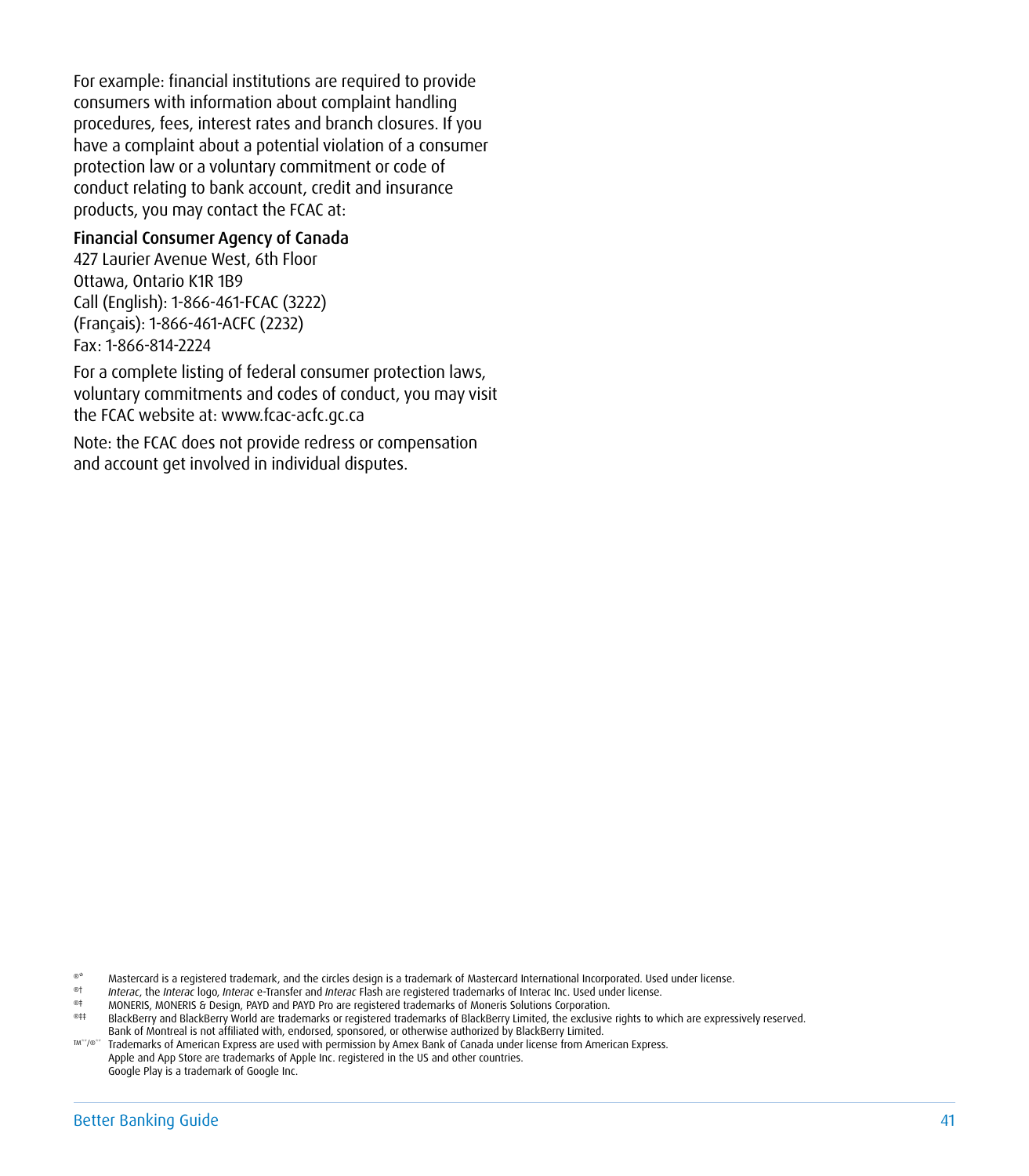#### **Notes**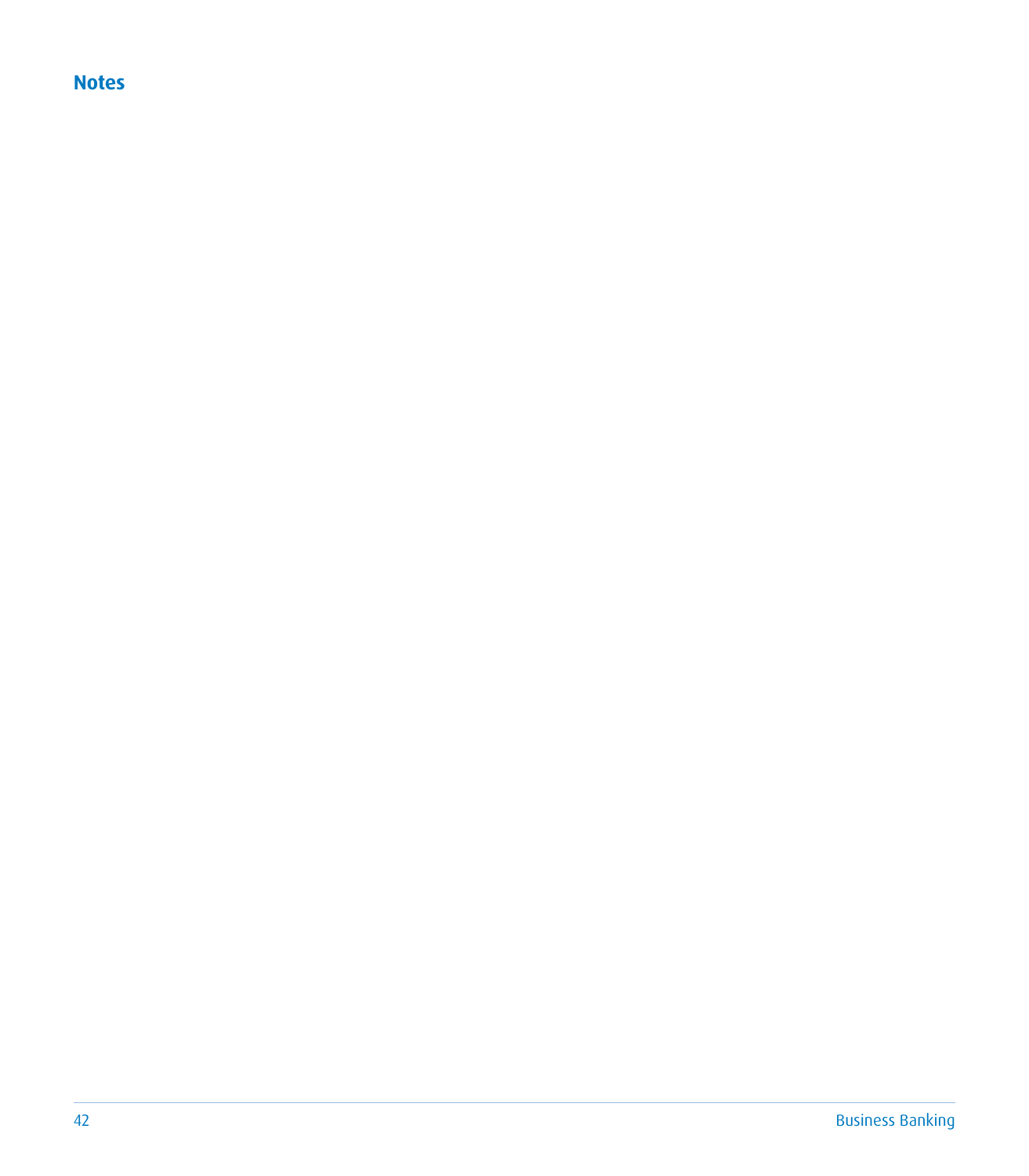#### **Notes**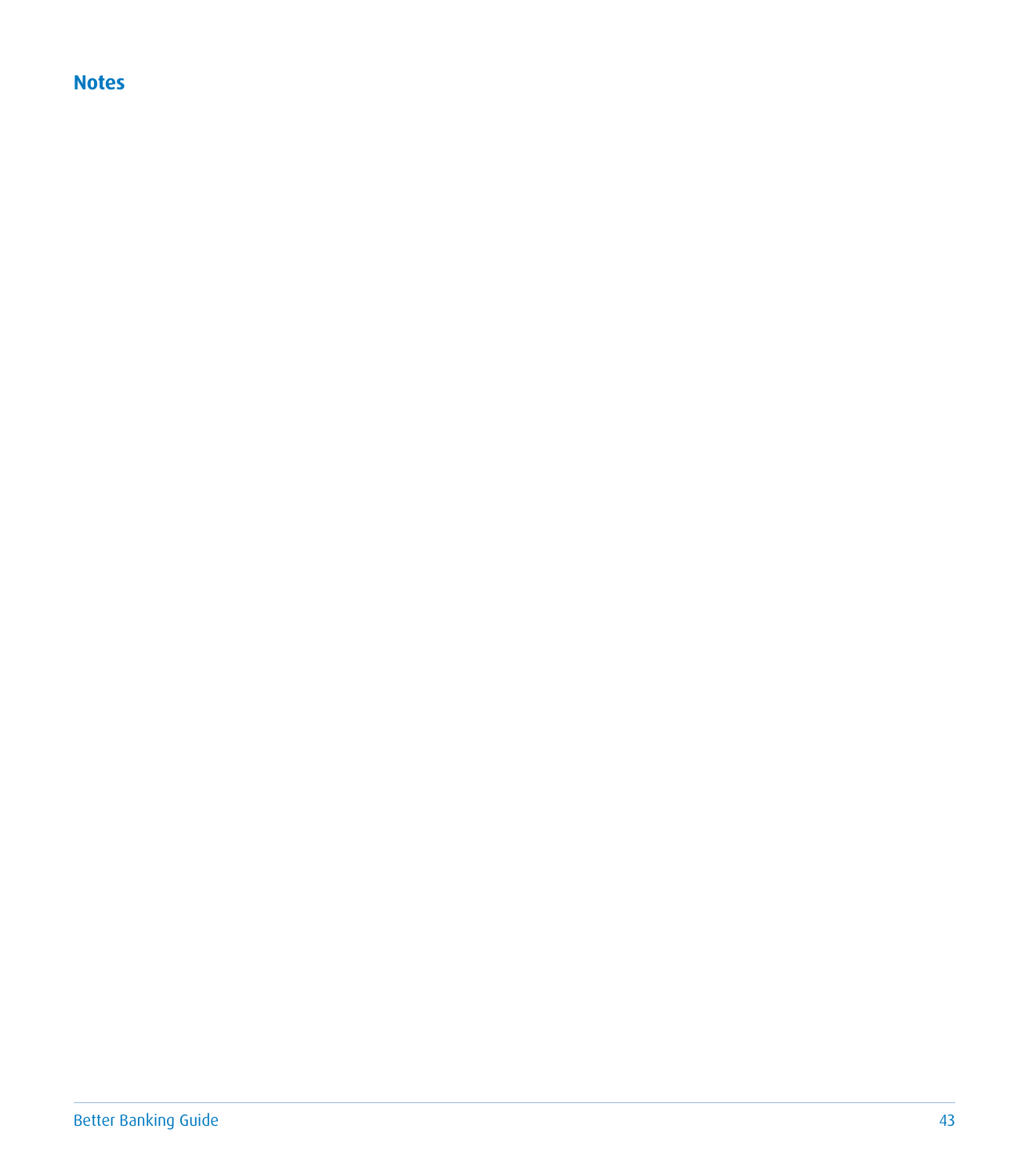#### **Notes**